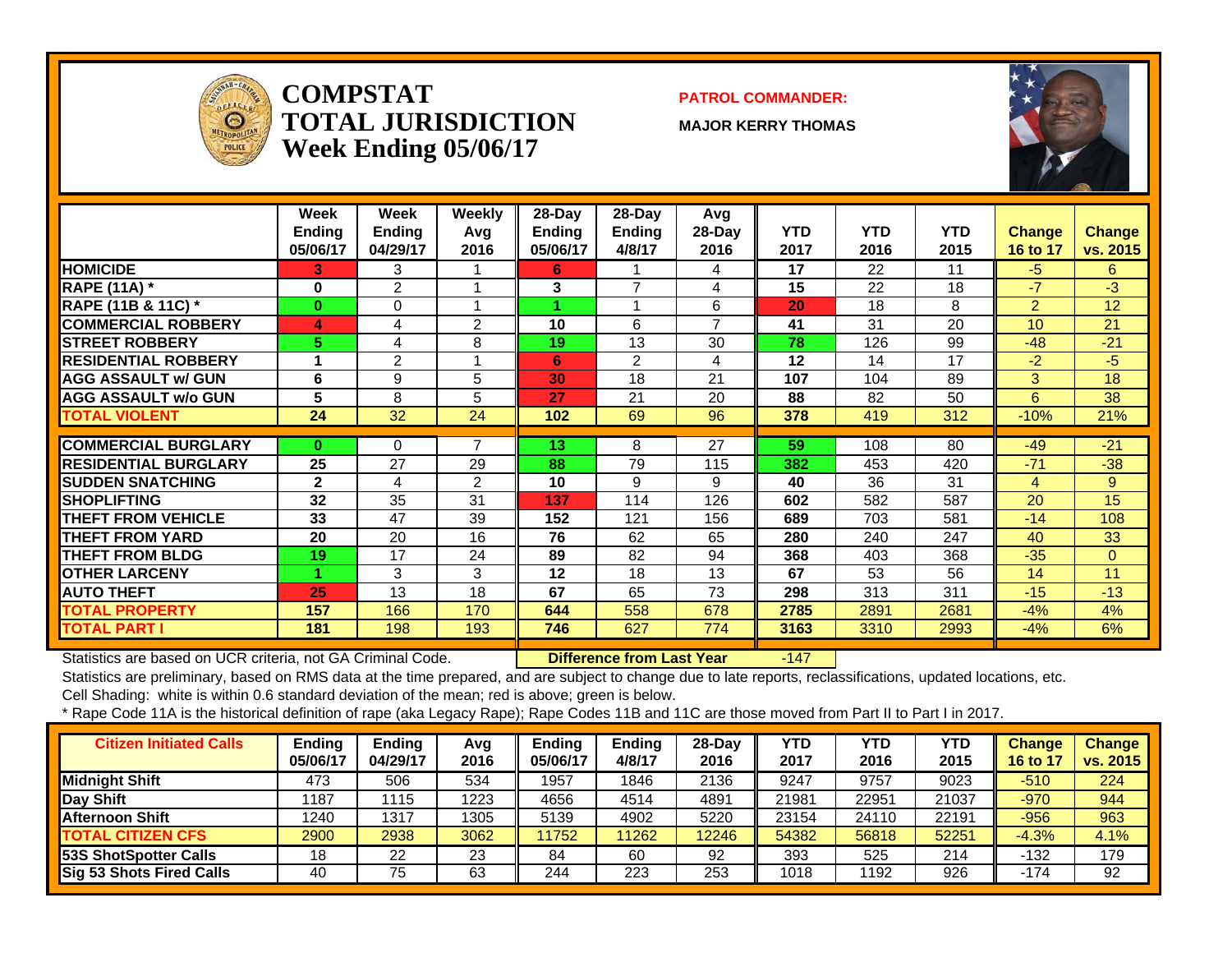# **Unincorporated Chatham County PATROL COMMANDER:**

**MAJOR KERRY THOMAS**





# **Week Ending 05/06/17**

|                             | Week<br><b>Ending</b><br>05/06/17 | Week<br><b>Ending</b><br>04/29/17 | Weekly<br>Avg<br>2016 | 28-Day<br>Ending<br>05/06/17 | 28-Day<br>Ending<br>4/8/17 | Avg<br>28-Day<br>2016 | <b>YTD</b><br>2017 | <b>YTD</b><br>2016 | <b>YTD</b><br>2015 | <b>Change</b><br>16 to 17 | <b>Change</b><br>vs. 2015 |
|-----------------------------|-----------------------------------|-----------------------------------|-----------------------|------------------------------|----------------------------|-----------------------|--------------------|--------------------|--------------------|---------------------------|---------------------------|
| <b>HOMICIDE</b>             | 0                                 | 0                                 | 0.1                   | 0                            | $\Omega$                   | 0.5                   | $\mathbf{2}$       |                    |                    |                           |                           |
| <b>RAPE (11A) *</b>         | 0                                 | 0                                 | 0.1                   | 0                            | 2                          | 0.5                   | $\mathbf{2}$       | 3                  | $\overline{2}$     | $-1$                      | $\Omega$                  |
| RAPE (11B & 11C) *          | $\bf{0}$                          | 0                                 | 0.3                   | $\bf{0}$                     | $\overline{2}$             | 1.1                   | 5                  | 3                  | $\overline{2}$     | $\overline{2}$            | 3                         |
| <b>COMMERCIAL ROBBERY</b>   | $\bf{0}$                          |                                   | 0.2                   |                              | $\Omega$                   | 0.9                   | $\mathbf{2}$       | 6                  | $\overline{2}$     | -4                        | $\overline{0}$            |
| <b>STREET ROBBERY</b>       | $\bf{0}$                          | 0                                 | 0.5                   |                              | 4                          | 2.1                   | 3                  | 9                  | $\Omega$           | -6                        | 3                         |
| <b>RESIDENTIAL ROBBERY</b>  | 0                                 | 0                                 | 0.2                   |                              | $\Omega$                   | 0.8                   | $\mathbf{2}$       | 4                  |                    | $-2$                      |                           |
| <b>AGG ASSAULT w/ GUN</b>   | 1                                 |                                   | 0.8                   | $\overline{2}$               | 3                          | 3.2                   | 11                 | 5                  | 5                  | 6                         | 6                         |
| <b>AGG ASSAULT w/o GUN</b>  | $\bf{0}$                          |                                   | 0.8                   | 3                            | 3                          | 3.1                   | 14                 | 8                  | 8                  | 6                         | 6 <sup>1</sup>            |
| <b>TOTAL VIOLENT</b>        | 1                                 | 3                                 | 3.0                   | 8                            | 11                         | 12.2                  | 41                 | 39                 | $\overline{21}$    | 5%                        | 95%                       |
|                             |                                   |                                   |                       |                              |                            |                       |                    |                    |                    |                           |                           |
| <b>COMMERCIAL BURGLARY</b>  | $\bf{0}$                          | 0                                 | 0.7                   | 0                            |                            | 2.7                   | 6                  | 12                 | 5                  | $-6$                      |                           |
| <b>RESIDENTIAL BURGLARY</b> | 5                                 | 11                                | 6.7                   | 29                           | 12                         | 26.7                  | 92                 | 91                 | 58                 |                           | 34                        |
| <b>SUDDEN SNATCHING</b>     | $\bf{0}$                          | 0                                 | 0.3                   |                              | 0                          | 1.1                   | 1                  | 4                  | $\Omega$           | $-3$                      |                           |
| <b>SHOPLIFTING</b>          | 2                                 |                                   | 6.1                   | 13                           | 10                         | 24.4                  | 57                 | 76                 | 71                 | $-19$                     | $-14$                     |
| <b>THEFT FROM VEHICLE</b>   | 4                                 | 3                                 | 7.1                   | 12 <sub>2</sub>              | 14                         | 28.3                  | 72                 | 93                 | 69                 | $-21$                     | 3                         |
| <b>THEFT FROM YARD</b>      | 3                                 |                                   | 2.8                   | 11                           | 10                         | 11.1                  | 30                 | 31                 | 31                 | $-1$                      | $-1$                      |
| <b>THEFT FROM BLDG</b>      | 3                                 |                                   | 3.8                   | 11                           | 15                         | 15.1                  | 61                 | 49                 | 39                 | 12                        | 22                        |
| <b>OTHER LARCENY</b>        | 1                                 | 0                                 | 0.9                   | $\overline{2}$               | 3                          | 3.7                   | 16                 | 14                 | 12                 | $\overline{2}$            | $\overline{4}$            |
| <b>AUTO THEFT</b>           | $\mathbf{2}$                      | 4                                 | 3.0                   | 7                            | 6                          | 12.2                  | 41                 | 44                 | 29                 | $-3$                      | 12 <sup>2</sup>           |
| <b>TOTAL PROPERTY</b>       | 20                                | 18                                | 31.3                  | 86                           | 71                         | 125.3                 | 376                | 414                | 314                | $-9%$                     | 20%                       |
| <b>TOTAL PART I</b>         | 21                                | 21                                | 34.4                  | 94                           | 82                         | 137.5                 | 417                | 453                | 335                | $-8%$                     | 24%                       |

Statistics are based on UCR criteria, not GA Criminal Code. **Difference from Last Year** -36

Statistics are preliminary, based on RMS data at the time prepared, and are subject to change due to late reports, reclassifications, updated locations, etc. Cell Shading: white is within 0.6 standard deviation of the mean; red is above; green is below.

| <b>Shots Fired Calls</b>     | Week<br><b>Ending</b><br>05/06/17 | <b>Week</b><br><b>Ending</b><br>04/29/17 | <b>Weekly</b><br>Avg<br>2016 | $28$ -Dav<br>Ending<br>05/06/17 | $28-Dav$<br>Ending<br>4/8/17 | Avg<br>$28-Dav$<br>2016 | <b>YTD</b><br>2017 | YTD<br>2016 | <b>YTD</b><br>2015 | <b>Change</b><br>16 to 17 | <b>Change</b><br>vs. 2015 |
|------------------------------|-----------------------------------|------------------------------------------|------------------------------|---------------------------------|------------------------------|-------------------------|--------------------|-------------|--------------------|---------------------------|---------------------------|
| <b>53S ShotSpotter Calls</b> |                                   |                                          | 0.0                          |                                 |                              | 0.0                     |                    |             |                    |                           |                           |
| Sig 53 Shots Fired Calls     |                                   | ں ا                                      | 11.3                         | 49                              | 44                           | 45.                     | 203                | 198         | 194                |                           |                           |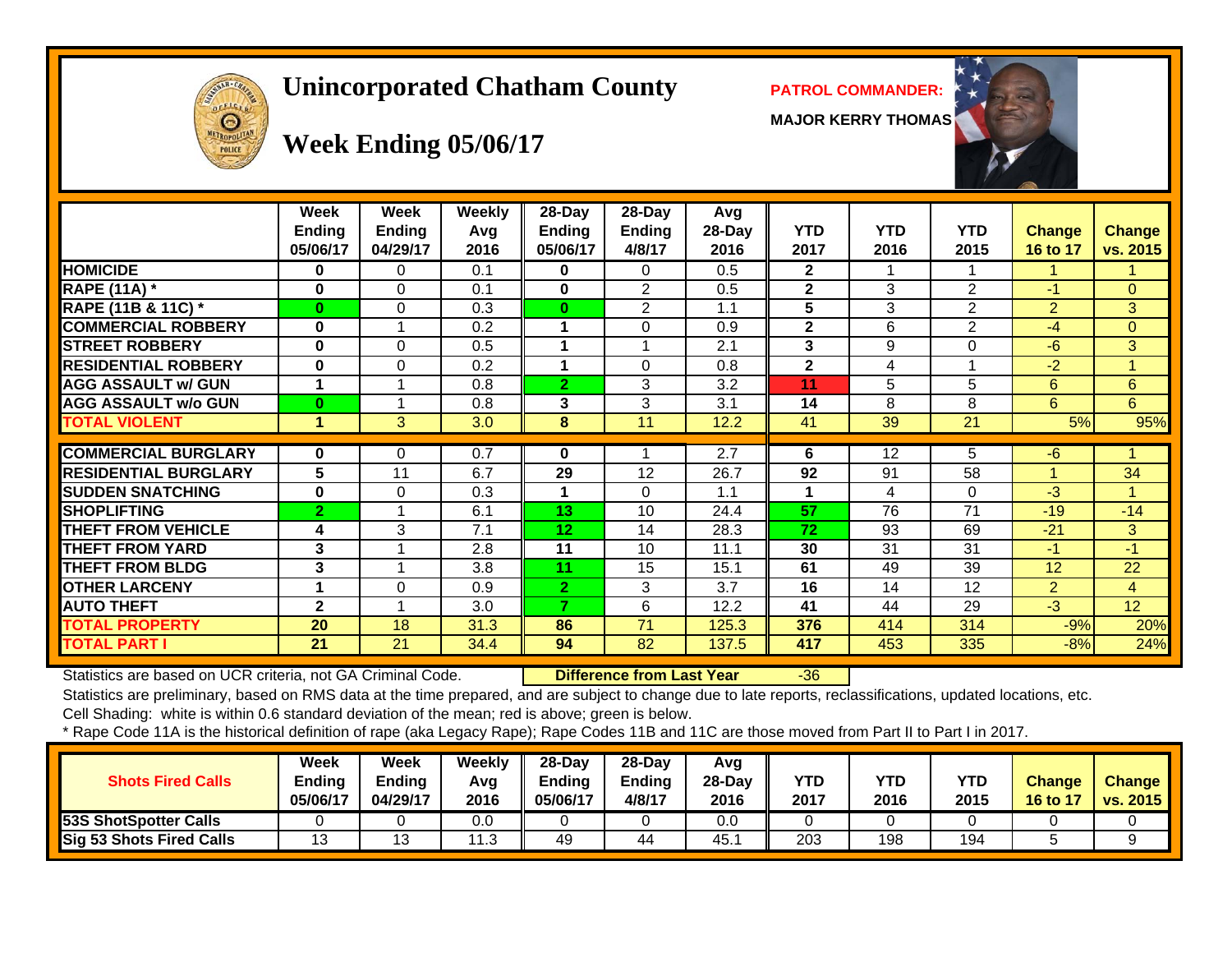

# City of Savannah Only **PATROL COMMANDER:**

**MAJOR KERRY THOMAS**



#### **Week Ending 05/06/17**

|                             | <b>Week</b><br><b>Ending</b><br>05/06/17 | <b>Week</b><br><b>Ending</b><br>04/29/17 | Weekly<br>Avg<br>2016 | 28-Day<br><b>Ending</b><br>05/06/17 | 28-Day<br><b>Ending</b><br>4/8/17 | Avg<br>28-Day<br>2016 | <b>YTD</b><br>2017 | <b>YTD</b><br>2016 | <b>YTD</b><br>2015 | <b>Change</b><br>16 to 17 | <b>Change</b><br>vs. 2015 |
|-----------------------------|------------------------------------------|------------------------------------------|-----------------------|-------------------------------------|-----------------------------------|-----------------------|--------------------|--------------------|--------------------|---------------------------|---------------------------|
| <b>HOMICIDE</b>             | 3.                                       | 3                                        |                       | 6                                   |                                   | 3                     | 15                 | 21                 | 10                 | $-6$                      | 5.                        |
| <b>RAPE (11A) *</b>         | 0                                        | $\overline{2}$                           |                       | 3                                   | 5                                 | 3                     | 13                 | 19                 | 16                 | $-6$                      | $-3$                      |
| RAPE (11B & 11C) *          | $\bf{0}$                                 | $\Omega$                                 |                       |                                     | $-1$                              | 5                     | 15                 | 15                 | 6                  | $\Omega$                  | 9                         |
| <b>COMMERCIAL ROBBERY</b>   | 4                                        | 3                                        |                       | 9                                   | 6                                 | 6                     | 39                 | 25                 | 18                 | 14                        | 21                        |
| <b>STREET ROBBERY</b>       | 5                                        | 4                                        | 7                     | 18                                  | 12                                | 28                    | 75                 | 117                | 99                 | $-42$                     | $-24$                     |
| <b>RESIDENTIAL ROBBERY</b>  |                                          | $\overline{2}$                           |                       | 5                                   | 2                                 | 3                     | 10                 | 10                 | 16                 | $\Omega$                  | $-6$                      |
| <b>AGG ASSAULT w/ GUN</b>   | 5                                        | 8                                        | 5                     | 28                                  | 15                                | 18                    | 96                 | 99                 | 84                 | -3                        | 12                        |
| <b>AGG ASSAULT w/o GUN</b>  | 5                                        | $\overline{ }$                           | 4                     | 24                                  | 18                                | 17                    | 74                 | 74                 | 42                 | $\Omega$                  | 32                        |
| <b>TOTAL VIOLENT</b>        | 23                                       | 29                                       | 21                    | 94                                  | 58                                | 83                    | 337                | 380                | 291                | $-11%$                    | 16%                       |
|                             |                                          |                                          |                       |                                     |                                   |                       |                    |                    |                    |                           |                           |
| <b>COMMERCIAL BURGLARY</b>  | $\bf{0}$                                 | $\Omega$                                 | 6                     | 13                                  | $\overline{ }$                    | 24                    | 53                 | 96                 | 75                 | $-43$                     | $-22$                     |
| <b>RESIDENTIAL BURGLARY</b> | 20                                       | 16                                       | 22                    | 59                                  | 67                                | 88                    | 290                | 362                | 362                | $-72$                     | $-72$                     |
| <b>SUDDEN SNATCHING</b>     | $\mathbf{2}$                             | 4                                        | $\mathfrak{p}$        | 9                                   | 9                                 | $\overline{7}$        | 39                 | 32                 | 31                 | $\overline{7}$            | 8                         |
| <b>SHOPLIFTING</b>          | 30                                       | 34                                       | 25                    | 124                                 | 104                               | 101                   | 545                | 506                | 516                | 39                        | 29                        |
| <b>THEFT FROM VEHICLE</b>   | 29                                       | 44                                       | 32                    | 140                                 | 107                               | 128                   | 617                | 610                | 512                | $\overline{7}$            | 105                       |
| <b>THEFT FROM YARD</b>      | 17                                       | 19                                       | 14                    | 65                                  | 52                                | 54                    | 250                | 209                | 216                | 41                        | 34                        |
| <b>THEFT FROM BLDG</b>      | 16                                       | 16                                       | 20                    | 78                                  | 67                                | 79                    | 307                | 354                | 329                | $-47$                     | $-22$                     |
| <b>OTHER LARCENY</b>        | $\bf{0}$                                 | 3                                        | 2                     | 10                                  | 15                                | 9                     | 51                 | 39                 | 44                 | 12                        | $\overline{7}$            |
| <b>AUTO THEFT</b>           | 23                                       | 12                                       | 15                    | 60                                  | 59                                | 61                    | 257                | 269                | 282                | $-12$                     | $-25$                     |
| <b>TOTAL PROPERTY</b>       | 137                                      | 148                                      | 138                   | 558                                 | 487                               | 553                   | 2409               | 2477               | 2367               | $-3%$                     | 2%                        |
| <b>TOTAL PART I</b>         | 160                                      | 177                                      | 159                   | 652                                 | 545                               | 636                   | 2746               | 2857               | 2658               | $-4%$                     | 3%                        |

Statistics are based on UCR criteria, not GA Criminal Code. **Difference from Last Year** -111

Statistics are preliminary, based on RMS data at the time prepared, and are subject to change due to late reports, reclassifications, updated locations, etc.

Cell Shading: white is within 0.6 standard deviation of the mean; red is above; green is below.

| <b>Shots Fired Calls</b>     | Week<br>Ending<br>05/06/17 | Week<br>Ending<br>04/29/17 | Weekly<br>Avg<br>2016 | $28-Dav$<br><b>Endina</b><br>05/06/17 | $28-Dav$<br>Ending<br>4/8/17 | Avg<br>$28-Dav$<br>2016 | <b>YTD</b><br>2017 | YTD<br>2016 | <b>YTD</b><br>2015 | <b>Change</b><br>16 to 17 | <b>Change</b><br><b>vs. 2015</b> |
|------------------------------|----------------------------|----------------------------|-----------------------|---------------------------------------|------------------------------|-------------------------|--------------------|-------------|--------------------|---------------------------|----------------------------------|
| <b>53S ShotSpotter Calls</b> | 18                         | 22                         | 22.9                  | 84                                    | 60                           | 91.                     | 393                | 525         | 214                | -132                      | 179                              |
| Sig 53 Shots Fired Calls     | $\sim$<br>∼                | 62                         | 52.0                  | 195                                   | 179                          | 207.9                   | 815                | 994         | 732                | -179                      | 83                               |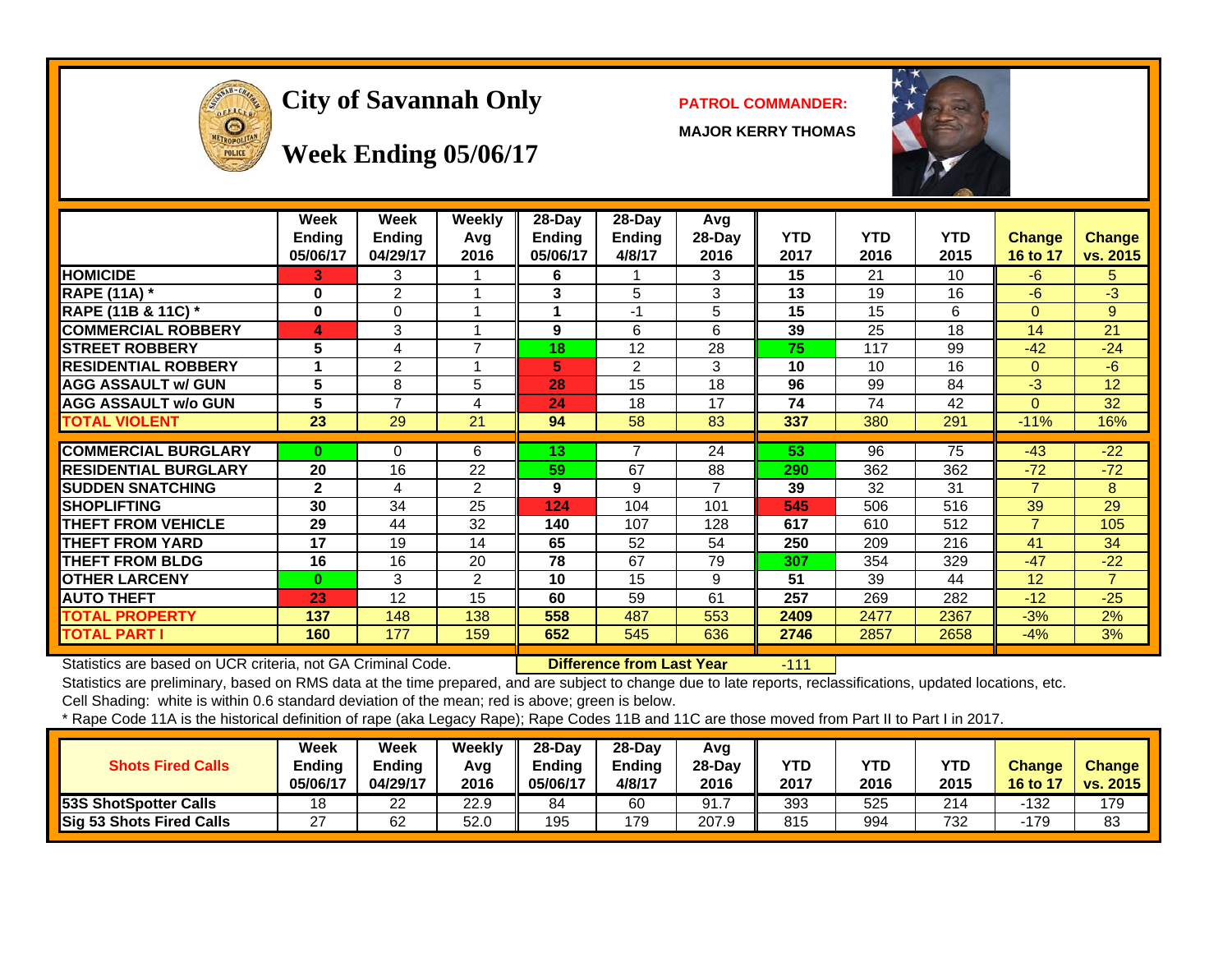

#### **COMPSTATWEST CHATHAM PRECINCTWeek Ending 05/06/17**

**PRECINCT COMMANDER:**

**CAPT. JOHN BEST**



|                             | Week           | Week           | Weekly         | 28-Day         | 28-Day                  | Avg      |                |                |                |               |                |
|-----------------------------|----------------|----------------|----------------|----------------|-------------------------|----------|----------------|----------------|----------------|---------------|----------------|
|                             | <b>Ending</b>  | <b>Ending</b>  | Avg            | Ending         | Ending                  | $28-Day$ | YTD            | <b>YTD</b>     | <b>YTD</b>     | <b>Change</b> | <b>Change</b>  |
|                             | 05/06/17       | 04/29/17       | 2016           | 05/06/17       | 4/8/17                  | 2016     | 2017           | 2016           | 2015           | 16 to 17      | vs. 2015       |
| <b>HOMICIDE</b>             | 0              | 0              | 0              | 0              | $\Omega$                | $\Omega$ | $\overline{2}$ |                | $\Omega$       |               | $\overline{2}$ |
| <b>RAPE (11A) *</b>         | 0              | $\Omega$       | 0              | 0              | $\Omega$                |          | $\mathbf{2}$   | 5              | 3              | $-3$          | $-1$           |
| RAPE (11B & 11C) *          | $\bf{0}$       | $\Omega$       | 0              | 1              | 1                       |          | 3              | 5              |                | $-2$          | $\overline{2}$ |
| <b>COMMERCIAL ROBBERY</b>   | 4              |                | $\Omega$       | 2              |                         |          | 4              | $\overline{7}$ | 5              | $-3$          | -1             |
| <b>STREET ROBBERY</b>       | $\bf{0}$       | $\Omega$       |                | $\mathbf{2}$   |                         | 3        | 6              | 9              | 6              | $-3$          | $\Omega$       |
| <b>RESIDENTIAL ROBBERY</b>  | 0              | $\Omega$       | $\Omega$       | $\bf{0}$       | $\overline{\mathbf{A}}$ |          | $\overline{2}$ | 8              | $\overline{2}$ | $-6$          | $\Omega$       |
| <b>AGG ASSAULT w/ GUN</b>   | 1              | 1              |                | $\overline{2}$ | 4                       | 4        | 15             | 16             | 10             | $-1$          | 5 <sup>5</sup> |
| <b>AGG ASSAULT w/o GUN</b>  | $\overline{2}$ |                |                | 5              | 5                       | 4        | 18             | 15             | 11             | 3             | $\overline{7}$ |
| <b>TOTAL VIOLENT</b>        | 4              | 3              | 4              | 12             | 13                      | 16       | 52             | 66             | 38             | $-21%$        | 37%            |
|                             |                |                |                |                |                         |          |                |                |                |               |                |
| <b>COMMERCIAL BURGLARY</b>  | $\bf{0}$       | 0              |                | $\mathbf{2}$   | 3                       | 5.       | 15             | 23             | 25             | -8            | $-10$          |
| <b>RESIDENTIAL BURGLARY</b> | 3              | 8              | 6              | 18             | 14                      | 22       | 94             | 108            | 83             | $-14$         | 11             |
| <b>SUDDEN SNATCHING</b>     | 0              |                | $\Omega$       | $\overline{2}$ | $\Omega$                |          | 3              | 4              | 2              | $-1$          | 1              |
| <b>SHOPLIFTING</b>          | $\overline{2}$ | 1              | 3              | 10             | 17                      | 14       | 59             | 63             | 70             | $-4$          | $-11$          |
| <b>THEFT FROM VEHICLE</b>   | 4              | 6              | $\overline{7}$ | 15             | 12                      | 29       | 84             | 131            | 99             | $-47$         | $-15$          |
| <b>THEFT FROM YARD</b>      | 5              | $\overline{A}$ | 3              | 12             | 12                      | 10       | 45             | 42             | 47             | 3             | $-2$           |
| <b>THEFT FROM BLDG</b>      | 4              | 3              | 4              | 20             | 25                      | 16       | 89             | 61             | 60             | 28            | 29             |
| <b>OTHER LARCENY</b>        | 1              | 1              | 1              | 4              | 4                       | 4        | 20             | 8              | 15             | 12            | 5              |
| <b>AUTO THEFT</b>           | 5              | $\overline{ }$ | 4              | 14             | 10                      | 16       | 61             | 61             | 71             | $\Omega$      | $-10$          |
| <b>TOTAL PROPERTY</b>       | 24             | 22             | 29             | 97             | 97                      | 118      | 470            | 501            | 472            | $-6%$         | 0%             |
| <b>TOTAL PART I</b>         | 28             | 25             | 33             | 109            | 110                     | 134      | 522            | 567            | 510            | $-8%$         | 2%             |

Statistics are based on UCR criteria, not GA Criminal Code. **Difference from Last Year** -45

Statistics are preliminary, based on RMS data at the time prepared, and are subject to change due to late reports, reclassifications, updated locations, etc.

Cell Shading: white is within 0.6 standard deviation of the mean; red is above; green is below.

| <b>Citizen Initiated Calls</b> | Week<br><b>Ending</b><br>05/06/17 | Week<br><b>Ending</b><br>04/29/17 | Weekly<br>Avg<br>2016 | $28$ -Day<br>Ending<br>05/06/17 | 28-Day<br><b>Ending</b><br>4/8/17 | Avg<br>$28-Day$<br>2016 | YTD<br>2017 | <b>YTD</b><br>2016 | YTD<br>2015 | <b>Change</b><br>16 to 17 | <b>Change</b><br>vs. 2015 |
|--------------------------------|-----------------------------------|-----------------------------------|-----------------------|---------------------------------|-----------------------------------|-------------------------|-------------|--------------------|-------------|---------------------------|---------------------------|
| <b>Midnight Shift</b>          | 115                               | 103                               | 114                   | 425                             | 432                               | 455                     | 1959        | 1961               | 1945        | $-2$                      | 14                        |
| Day Shift                      | 292                               | 265                               | 282                   | 1128                            | 1099                              | 1127                    | 4816        | 5055               | 4919        | $-239$                    | $-103$                    |
| <b>Afternoon Shift</b>         | 310                               | 305                               | 294                   | 1256                            | 1171                              | 1177                    | 5053        | 5083               | 5037        | $-30$                     | 16                        |
| <b>TOTAL CITIZEN CFS</b>       | 717                               | 717                               | 690                   | 2809                            | 2702                              | 2758                    | 11828       | 12099              | 11901       | $-2.2%$                   | $-0.6%$                   |
| <b>53S ShotSpotter Calls</b>   |                                   |                                   |                       |                                 |                                   |                         |             | 3                  |             | -2                        |                           |
| Sig 53 Shots Fired Calls       |                                   | 9                                 | 10                    | 30                              | 35                                | 38                      | 145         | 188                | 154         | -43                       | -9                        |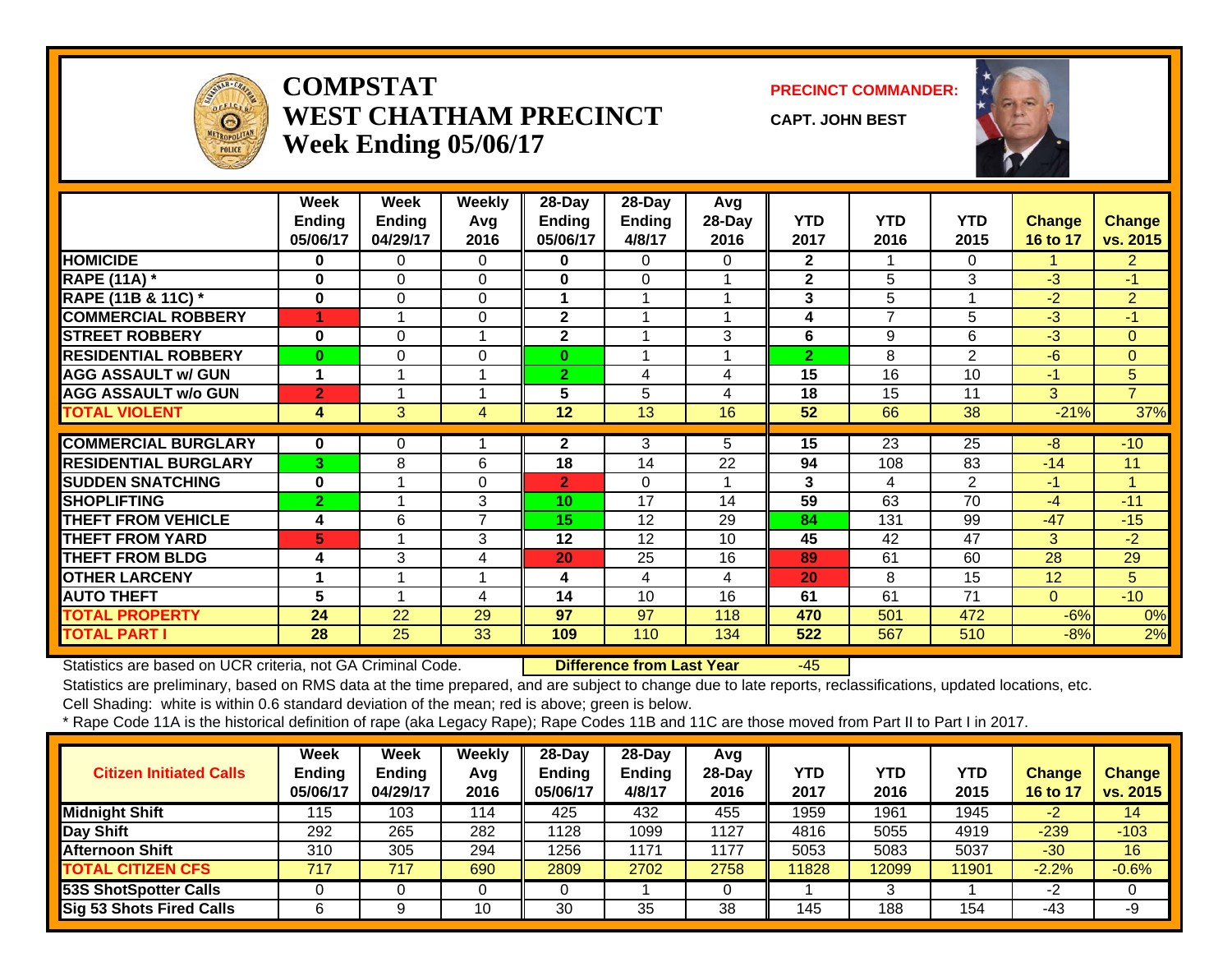# **BEAT 11 West Chatham Precinct Week Ending 05/06/17**



|                             |               | <b>Last 4 Weeks</b> |                |                | 28 Days        | 28 Day  |                |                |                |                |                |
|-----------------------------|---------------|---------------------|----------------|----------------|----------------|---------|----------------|----------------|----------------|----------------|----------------|
|                             | <b>Endina</b> | <b>Endina</b>       | <b>Endina</b>  | <b>Endina</b>  | <b>Endina</b>  | Average | <b>YTD</b>     | <b>YTD</b>     | <b>YTD</b>     | <b>Change</b>  | <b>Change</b>  |
|                             | 04/15/17      | 04/22/17            | 04/29/17       | 05/06/17       | 05/06/17       | 2016    | 2017           | 2016           | 2015           | 16 to 17       | vs. 2015       |
| <b>HOMICIDE</b>             | $\Omega$      | $\Omega$            | $\Omega$       | $\Omega$       | 0              | 0.0     | $\Omega$       | 0              | $\Omega$       | $\Omega$       | $\Omega$       |
| RAPE (11A) *                | $\Omega$      | $\Omega$            | $\Omega$       | $\Omega$       | 0              | 0.1     | $\Omega$       | $\mathbf{1}$   | $\Omega$       | $-1$           | $\Omega$       |
| RAPE (11B & 11C) *          | $\mathbf 0$   | $\Omega$            | $\Omega$       | $\Omega$       | $\Omega$       | 0.1     | $\Omega$       | $\Omega$       | $\Omega$       | $\mathbf{0}$   | $\Omega$       |
| <b>COMMERCIAL ROBBERY</b>   | $\Omega$      | $\Omega$            | $\Omega$       | $\Omega$       | $\Omega$       | 0.3     | $\mathbf{1}$   | $\overline{2}$ | $\mathbf{1}$   | $-1$           | $\Omega$       |
| <b>STREET ROBBERY</b>       | $\Omega$      | $\Omega$            | $\Omega$       | $\Omega$       | $\Omega$       | 0.2     | $\mathbf{1}$   | 1              | $\mathbf{1}$   | $\Omega$       | $\Omega$       |
| <b>RESIDENTIAL ROBBERY</b>  | $\Omega$      | $\Omega$            | $\Omega$       | $\Omega$       | $\Omega$       | 0.1     | $\Omega$       | $\Omega$       | 0              | $\Omega$       | $\Omega$       |
| <b>AGG ASSAULT W/ GUN</b>   | $\Omega$      | $\Omega$            | $\Omega$       | $\mathbf{1}$   | $\mathbf{1}$   | 0.1     | 3              | $\mathbf{1}$   | 1              | $\overline{2}$ | $\overline{2}$ |
| <b>AGG ASSAULT w/o GUN</b>  | $\Omega$      | $\Omega$            | $\Omega$       | $\Omega$       | 0              | 0.5     | $\overline{2}$ | 3              | 0              | $-1$           | $\overline{2}$ |
| <b>TOTAL VIOLENT</b>        | $\mathbf{0}$  | $\Omega$            | $\Omega$       | $\mathbf{1}$   | $\mathbf{1}$   | 1.3     | $\overline{7}$ | 8              | 3              | $-13%$         | 133%           |
| <b>COMMERCIAL BURGLARY</b>  | 1             | $\Omega$            | 0              | 0              | 1              | 0.4     | $\overline{2}$ | $\overline{2}$ | 5              | $\Omega$       | $-3$           |
| <b>RESIDENTIAL BURGLARY</b> | $\Omega$      | $\Omega$            | $\Omega$       | $\Omega$       | $\Omega$       | 1.1     | 6              | 5              | 8              | $\mathbf{1}$   | $-2$           |
| <b>SUDDEN SNATCHING</b>     | $\Omega$      | $\Omega$            | $\Omega$       | $\Omega$       | 0              | 0.1     | $\Omega$       | 1              | 0              | $-1$           | $\Omega$       |
| <b>SHOPLIFTING</b>          | $\Omega$      | $\Omega$            | $\Omega$       | $\Omega$       | 0              | 0.2     | $\mathbf{1}$   | $\Omega$       | $\mathbf{1}$   | $\mathbf 1$    | $\Omega$       |
| <b>THEFT FROM VEHICLE</b>   | $\Omega$      | $\Omega$            | 2              | $\Omega$       | $\overline{2}$ | 3.5     | 16             | 14             | 10             | $\overline{2}$ | 6              |
| <b>THEFT FROM YARD</b>      | $\Omega$      | $\Omega$            | $\Omega$       | 1              | $\mathbf{1}$   | 1.9     | 10             | 8              | 8              | $\overline{2}$ | $\overline{2}$ |
| <b>THEFT FROM BLDG</b>      | 1             | 1                   | $\mathbf{1}$   | 0              | 3              | 3.3     | 21             | 14             | 20             | $\overline{7}$ | 1              |
| <b>OTHER LARCENY</b>        | 0             | $\Omega$            | $\Omega$       | $\Omega$       | $\Omega$       | 0.7     | $\mathbf{1}$   | $\overline{2}$ | $\overline{2}$ | $-1$           | $-1$           |
| <b>AUTO THEFT</b>           | $\mathbf{1}$  | $\mathbf{1}$        | $\Omega$       | $\Omega$       | $\overline{2}$ | 2.2     | 12             | 9              | 11             | 3              | $\mathbf{1}$   |
| <b>TOTAL PROPERTY</b>       | 3             | $\overline{2}$      | 3              | $\mathbf{1}$   | 9              | 13.4    | 69             | 55             | 65             | 25%            | 6%             |
| <b>TOTAL PART I</b>         | 3             | $\overline{2}$      | $\overline{3}$ | $\overline{2}$ | 10             | 14.7    | 76             | 63             | 68             | 21%            | 12%            |

 **Difference from Last Year**r 13

Statistics are based on UCR criteria, not GA Criminal Code.

\* Rape Code 11A is the historical definition of rape (aka Legacy Rape); Rape Codes 11B and 11C are those moved from Part II to Part I in 2017.

|                                 | Week          | Week          | Week          | Week                | 28 Davs       | 28 Dav     |      |      |        |               |               |
|---------------------------------|---------------|---------------|---------------|---------------------|---------------|------------|------|------|--------|---------------|---------------|
| <b>Shots Fired Calls</b>        | <b>Ending</b> | <b>Ending</b> | <b>Ending</b> | <b>Ending</b>       | <b>Ending</b> | Average II | YTD  | YTD  | YTD    | <b>Change</b> | <b>Change</b> |
|                                 | 04/08/17      | 04/15/17      | 04/29/17      | 05/06/17   05/06/17 |               | 2016       | 2017 | 2016 | 2015   | 16 to 17      | vs. 2015      |
| <b>153S ShotSpotter Calls</b>   |               |               |               |                     |               | 0.0        |      |      |        | 0%            | $0\%$         |
| <b>Sig 53 Shots Fired Calls</b> |               |               |               |                     |               | $1.6\,$    |      |      | $\sim$ | 40%           | $-46%$        |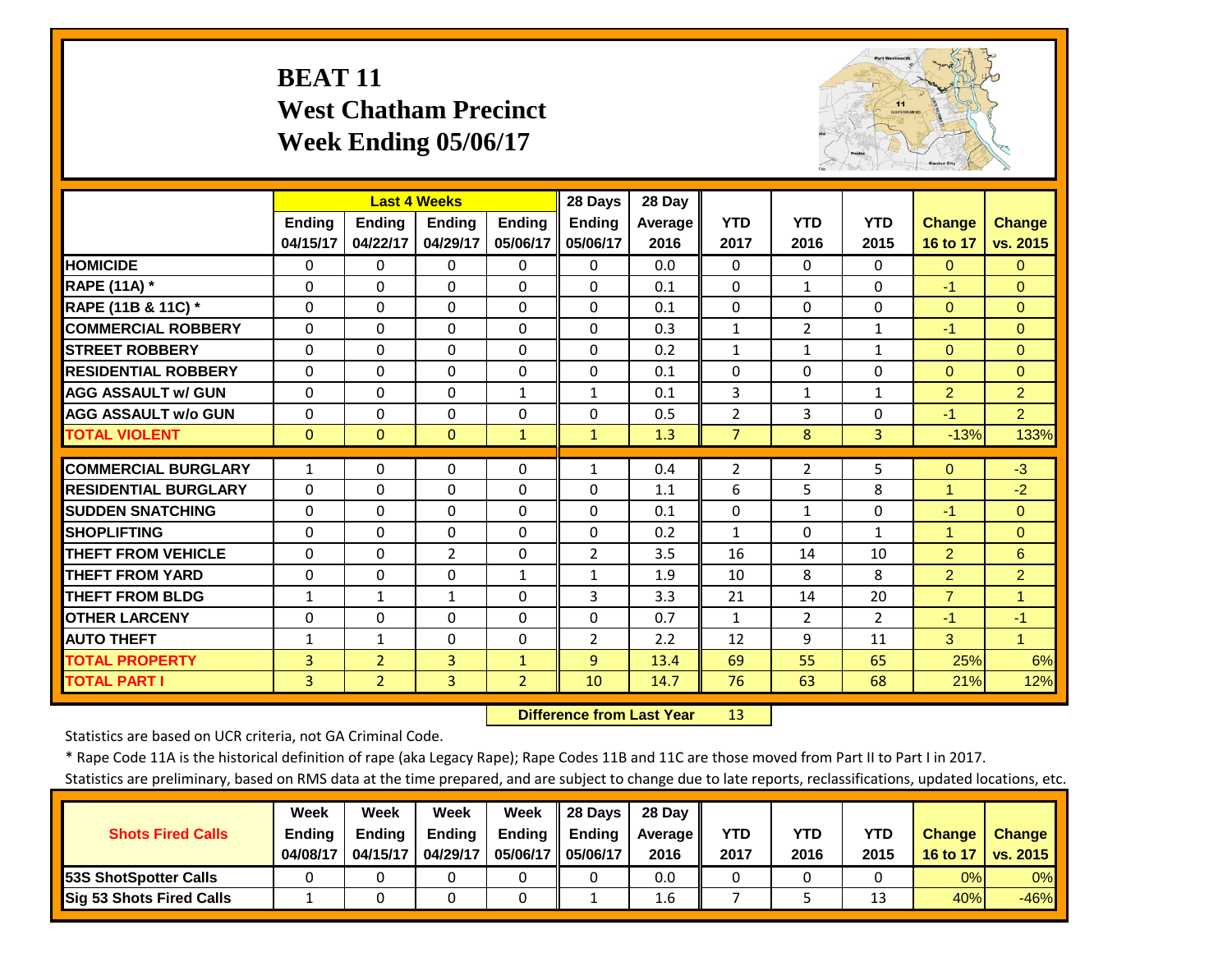# **BEAT 12 West Chatham Precinct Week Ending 05/06/17**



|                             |                |                | <b>Last 4 Weeks</b>  |                | 28 Days        | 28 Day  |              |                |                |                |                |
|-----------------------------|----------------|----------------|----------------------|----------------|----------------|---------|--------------|----------------|----------------|----------------|----------------|
|                             | <b>Ending</b>  | <b>Endina</b>  | <b>Endina</b>        | <b>Endina</b>  | <b>Endina</b>  | Average | <b>YTD</b>   | <b>YTD</b>     | <b>YTD</b>     | <b>Change</b>  | <b>Change</b>  |
|                             | 04/15/17       | 04/22/17       | 04/29/17             | 05/06/17       | 05/06/17       | 2016    | 2017         | 2016           | 2015           | 16 to 17       | vs. 2015       |
| <b>HOMICIDE</b>             | $\Omega$       | 0              | $\Omega$             | $\Omega$       | $\Omega$       | 0.1     | $\Omega$     | $\Omega$       | 0              | $\Omega$       | $\Omega$       |
| RAPE (11A) *                | $\Omega$       | $\Omega$       | $\Omega$             | $\Omega$       | $\Omega$       | 0.2     | $\Omega$     | $\mathbf{1}$   | $\overline{2}$ | $-1$           | $-2$           |
| RAPE (11B & 11C) *          | $\Omega$       | $\Omega$       | $\Omega$             | $\Omega$       | $\Omega$       | 0.6     | $\mathbf 0$  | 3              | $\mathbf{1}$   | $-3$           | $-1$           |
| <b>COMMERCIAL ROBBERY</b>   | $\Omega$       | $\Omega$       | $\mathbf{1}$         | $\Omega$       | $\mathbf{1}$   | 0.3     | $\mathbf{1}$ | $\overline{2}$ | $\mathbf{1}$   | $-1$           | $\Omega$       |
| <b>STREET ROBBERY</b>       | $\Omega$       | $\Omega$       | $\Omega$             | $\Omega$       | $\Omega$       | 0.6     | $\Omega$     | 3              | $\overline{2}$ | $-3$           | $-2$           |
| <b>RESIDENTIAL ROBBERY</b>  | $\Omega$       | $\Omega$       | $\Omega$             | $\Omega$       | $\Omega$       | 0.3     | $\Omega$     | $\Omega$       | 0              | $\Omega$       | $\Omega$       |
| <b>AGG ASSAULT W/ GUN</b>   | $\Omega$       | $\Omega$       | $\Omega$             | $\Omega$       | $\Omega$       | 0.7     | 4            | $\overline{2}$ | 0              | $\overline{2}$ | $\overline{4}$ |
| <b>AGG ASSAULT w/o GUN</b>  | $\Omega$       | $\Omega$       | 1                    | $\mathbf{1}$   | $\overline{2}$ | 0.8     | 6            | $\overline{2}$ | $\overline{2}$ | $\overline{4}$ | $\overline{4}$ |
| <b>TOTAL VIOLENT</b>        | $\mathbf{0}$   | $\Omega$       | $\overline{2}$       | $\mathbf{1}$   | 3              | 3.6     | 11           | 13             | 8              | $-15%$         | 38%            |
| <b>COMMERCIAL BURGLARY</b>  | $\Omega$       | 0              | 0                    | 0              | $\Omega$       | 0.5     | 1            | $\overline{2}$ | 3              | $-1$           | $-2$           |
| <b>RESIDENTIAL BURGLARY</b> | $\mathbf{1}$   | $\mathbf{1}$   | 3                    | $\Omega$       | 5              | 7.1     | 16           | 41             | 23             | $-25$          | $-7$           |
| <b>SUDDEN SNATCHING</b>     | $\Omega$       | $\Omega$       | $\Omega$             | $\Omega$       | $\Omega$       | 0.3     | $\Omega$     | $\mathbf{1}$   | 0              | $-1$           | $\Omega$       |
| <b>SHOPLIFTING</b>          | $\mathbf{1}$   | $\Omega$       | $\Omega$             | 0              | $\mathbf{1}$   | 2.9     | 10           | 13             | 8              | $-3$           | $\overline{2}$ |
| <b>THEFT FROM VEHICLE</b>   | $\mathbf{1}$   | $\mathbf{1}$   | $\mathbf{1}$         | $\Omega$       | 3              | 8.6     | 26           | 27             | 29             | $-1$           | $-3$           |
| <b>THEFT FROM YARD</b>      | $\mathbf{1}$   | 0              | $\Omega$             | $\overline{2}$ | 3              | 2.6     | 6            | 8              | 12             | $-2$           | $-6$           |
| <b>THEFT FROM BLDG</b>      | 1              | 0              | $\Omega$             | $\mathbf{1}$   | $\overline{2}$ | 2.7     | 18           | 14             | $\overline{7}$ | $\overline{4}$ | 11             |
| <b>OTHER LARCENY</b>        | $\Omega$       | $\Omega$       |                      | $\Omega$       | $\Omega$       | 0.9     | 3            | 3              | 4              | $\Omega$       | $-1$           |
| <b>AUTO THEFT</b>           |                | $\Omega$       | $\Omega$<br>$\Omega$ | $\overline{2}$ | 4              | 4.0     | 8            | 17             | 16             | $-9$           | $-8$           |
|                             | $\overline{2}$ |                |                      |                |                |         |              |                |                |                |                |
| <b>TOTAL PROPERTY</b>       | $\overline{7}$ | $\overline{2}$ | $\overline{4}$       | 5              | 18             | 29.5    | 88           | 126            | 102            | $-30%$         | $-14%$         |
| <b>TOTAL PART I</b>         | $\overline{7}$ | $\overline{2}$ | 6                    | 6              | 21             | 33.1    | 99           | 139            | 110            | $-29%$         | $-10%$         |

 **Difference from Last Year**‐40

Statistics are based on UCR criteria, not GA Criminal Code.

\* Rape Code 11A is the historical definition of rape (aka Legacy Rape); Rape Codes 11B and 11C are those moved from Part II to Part I in 2017.

|                                 | Week          | Week          | Week          | Week          | 28 Davs  | 28 Dav     |            |      |            |               |               |
|---------------------------------|---------------|---------------|---------------|---------------|----------|------------|------------|------|------------|---------------|---------------|
| <b>Shots Fired Calls</b>        | <b>Ending</b> | <b>Ending</b> | <b>Ending</b> | <b>Ending</b> | Endina   | Average II | <b>YTD</b> | YTD  | <b>YTD</b> | <b>Change</b> | <b>Change</b> |
|                                 | 04/08/17      | 04/15/17      | 04/29/17      | 05/06/17 II   | 05/06/17 | 2016       | 2017       | 2016 | 2015       | 16 to 17      | vs. 2015      |
| 53S ShotSpotter Calls           |               |               |               |               |          | 0.0        |            |      |            | 0%            | $0\%$         |
| <b>Sig 53 Shots Fired Calls</b> |               |               |               |               |          | 6.5        | 33         | 25   | 27         | 32%           | 22%           |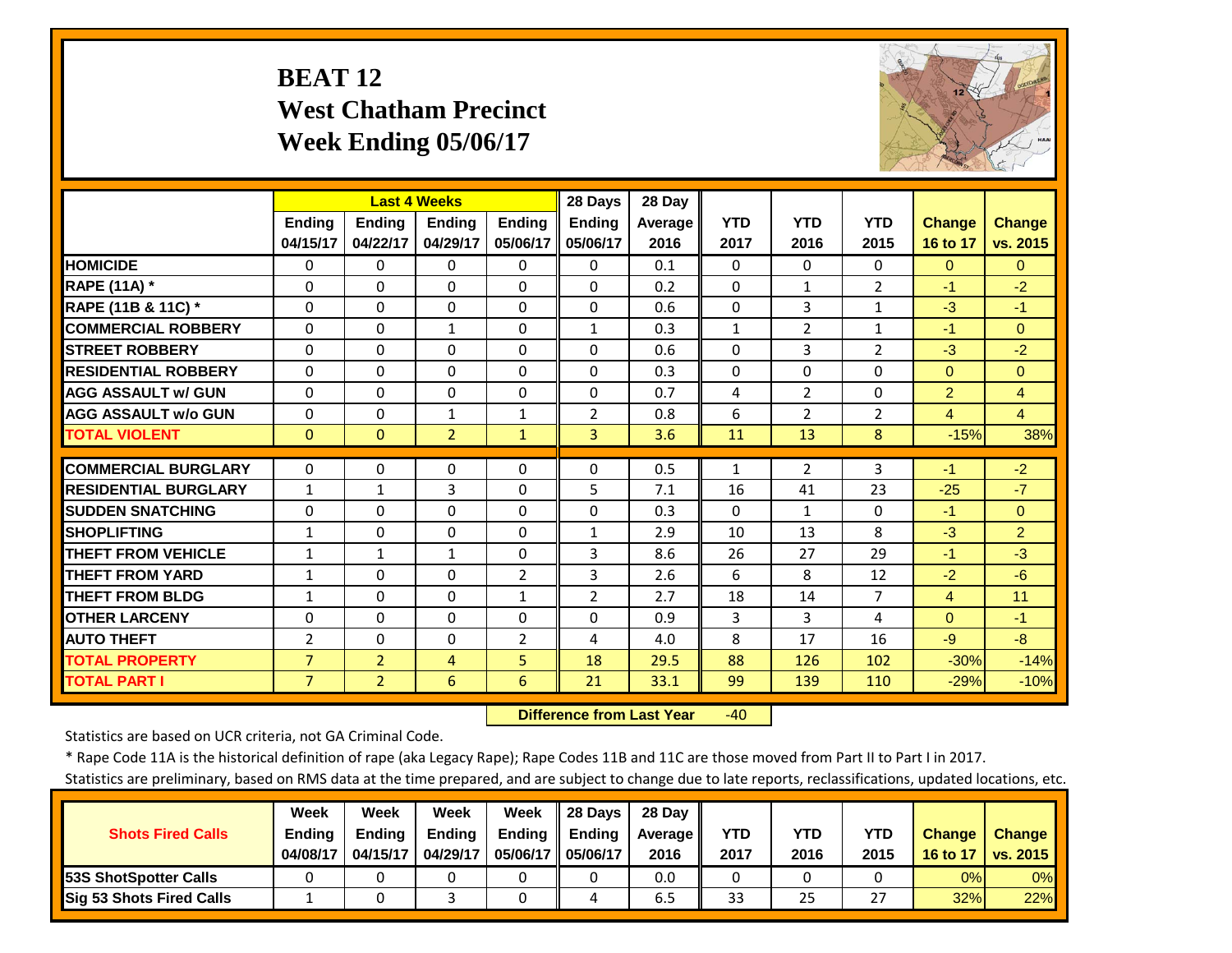# **BEAT 13 West Chatham Precinct Week Ending 05/06/17**



|                             |                | <b>Last 4 Weeks</b> |                |                | 28 Days        | 28 Day  |                |                |                |                      |                |
|-----------------------------|----------------|---------------------|----------------|----------------|----------------|---------|----------------|----------------|----------------|----------------------|----------------|
|                             | <b>Ending</b>  | <b>Endina</b>       | <b>Ending</b>  | <b>Endina</b>  | <b>Ending</b>  | Average | <b>YTD</b>     | <b>YTD</b>     | <b>YTD</b>     | <b>Change</b>        | <b>Change</b>  |
|                             | 04/15/17       | 04/22/17            | 04/29/17       | 05/06/17       | 05/06/17       | 2016    | 2017           | 2016           | 2015           | 16 to 17             | vs. 2015       |
| <b>HOMICIDE</b>             | $\Omega$       | 0                   | $\Omega$       | $\Omega$       | $\Omega$       | 0.1     | $\mathbf{1}$   | 0              | $\Omega$       | 1                    | $\mathbf{1}$   |
| RAPE (11A) *                | $\Omega$       | $\Omega$            | $\Omega$       | $\Omega$       | $\Omega$       | 0.4     | $\mathbf{1}$   | $\overline{2}$ | $\Omega$       | $-1$                 | $\mathbf{1}$   |
| RAPE (11B & 11C) *          | $\Omega$       | $\Omega$            | $\Omega$       | $\Omega$       | $\Omega$       | 0.1     | $\Omega$       | $\Omega$       | $\Omega$       | $\Omega$             | $\Omega$       |
| <b>COMMERCIAL ROBBERY</b>   | $\Omega$       | $\Omega$            | $\Omega$       | $\Omega$       | $\Omega$       | 0.2     | $\mathbf{1}$   | $\Omega$       | $\Omega$       | $\blacktriangleleft$ | 1              |
| <b>STREET ROBBERY</b>       | $\Omega$       | 1                   | $\Omega$       | $\Omega$       | $\mathbf{1}$   | 0.8     | $\overline{2}$ | $\mathbf{1}$   | $\Omega$       | $\overline{1}$       | $\overline{2}$ |
| <b>RESIDENTIAL ROBBERY</b>  | $\Omega$       | 0                   | $\Omega$       | $\Omega$       | $\Omega$       | 0.2     | $\mathbf{1}$   | $\overline{2}$ | $\Omega$       | $-1$                 | 1              |
| <b>AGG ASSAULT w/ GUN</b>   | $\Omega$       | 0                   | $\Omega$       | $\Omega$       | $\Omega$       | 1.2     | $\overline{2}$ | $\overline{7}$ | 4              | $-5$                 | $-2$           |
| <b>AGG ASSAULT w/o GUN</b>  | $\Omega$       | 1                   | $\Omega$       | $\mathbf{1}$   | $\overline{2}$ | 0.8     | 6              | 4              | 3              | 2                    | 3              |
| <b>TOTAL VIOLENT</b>        | $\mathbf{0}$   | $\overline{2}$      | $\Omega$       | $\mathbf{1}$   | 3              | 3.6     | 14             | 16             | $\overline{7}$ | $-13%$               | 100%           |
| <b>COMMERCIAL BURGLARY</b>  | $\Omega$       | 0                   | 0              | 0              | 0              | 1.1     | 6              | 4              | 8              | 2                    | $-2$           |
| <b>RESIDENTIAL BURGLARY</b> | $\Omega$       | 0                   | $\Omega$       | $\Omega$       | $\Omega$       | 3.1     | 13             | 13             | 13             | $\Omega$             | $\Omega$       |
| <b>SUDDEN SNATCHING</b>     | $\Omega$       | 0                   | $\Omega$       | $\Omega$       | $\Omega$       | 0.3     | $\mathbf{1}$   | $\Omega$       | $\overline{2}$ | $\blacktriangleleft$ | $-1$           |
| <b>SHOPLIFTING</b>          | $\Omega$       | 0                   | $\mathbf{1}$   | $\mathbf{1}$   | 2              | 1.6     | 8              | 6              | 4              | 2                    | $\overline{4}$ |
| <b>THEFT FROM VEHICLE</b>   | $\mathbf{1}$   | 0                   | 1              | $\Omega$       | 2              | 4.2     | 9              | 24             | 15             | $-15$                | $-6$           |
| <b>THEFT FROM YARD</b>      | $\Omega$       | 1                   | $\Omega$       | $\Omega$       | $\mathbf{1}$   | 1.9     | 6              | $\overline{7}$ | 8              | $-1$                 | $-2$           |
| <b>THEFT FROM BLDG</b>      | $\overline{2}$ | $\overline{2}$      | $\Omega$       | $\Omega$       | 4              | 2.1     | 9              | 9              | 10             | $\Omega$             | $-1$           |
| <b>OTHER LARCENY</b>        | $\Omega$       | $\mathbf{1}$        | $\Omega$       | $\Omega$       | $\mathbf{1}$   | 0.1     | $\overline{2}$ | $\Omega$       | $\mathbf{1}$   | 2                    | $\mathbf{1}$   |
| <b>AUTO THEFT</b>           | 1              | 0                   | $\Omega$       | $\mathbf{1}$   | $\overline{2}$ | 2.7     | 11             | 11             | 17             | $\Omega$             | $-6$           |
| <b>TOTAL PROPERTY</b>       | 4              | 4                   | $\overline{2}$ | $\overline{2}$ | 12             | 17.1    | 65             | 74             | 78             | $-12%$               | $-17%$         |
| <b>TOTAL PART I</b>         | 4              | 6                   | $\overline{2}$ | 3              | 15             | 20.7    | 79             | 90             | 85             | $-12%$               | $-7%$          |

 **Difference from Last Year** $-11$ 

Statistics are based on UCR criteria, not GA Criminal Code.

\* Rape Code 11A is the historical definition of rape (aka Legacy Rape); Rape Codes 11B and 11C are those moved from Part II to Part I in 2017.

|                               | Week          | Week          | Week          | Week          | 28 Davs       | 28 Dav     |            |      |      |               |                 |
|-------------------------------|---------------|---------------|---------------|---------------|---------------|------------|------------|------|------|---------------|-----------------|
| <b>Shots Fired Calls</b>      | <b>Ending</b> | <b>Endina</b> | <b>Ending</b> | <b>Ending</b> | <b>Ending</b> | Average II | <b>YTD</b> | YTD  | YTD  | <b>Change</b> | <b>Change</b>   |
|                               | 04/08/17      | 04/15/17      | 04/29/17      | 05/06/17 I    | 05/06/17      | 2016       | 2017       | 2016 | 2017 | 16 to 17      | <b>vs. 2015</b> |
| <b>153S ShotSpotter Calls</b> |               |               |               |               |               | 0.2        |            |      |      | 0%            | $0\%$           |
| Sig 53 Shots Fired Calls      |               |               |               |               |               | 8.6        | 22         | 46   | 30   | $-52%$        | $-27%$          |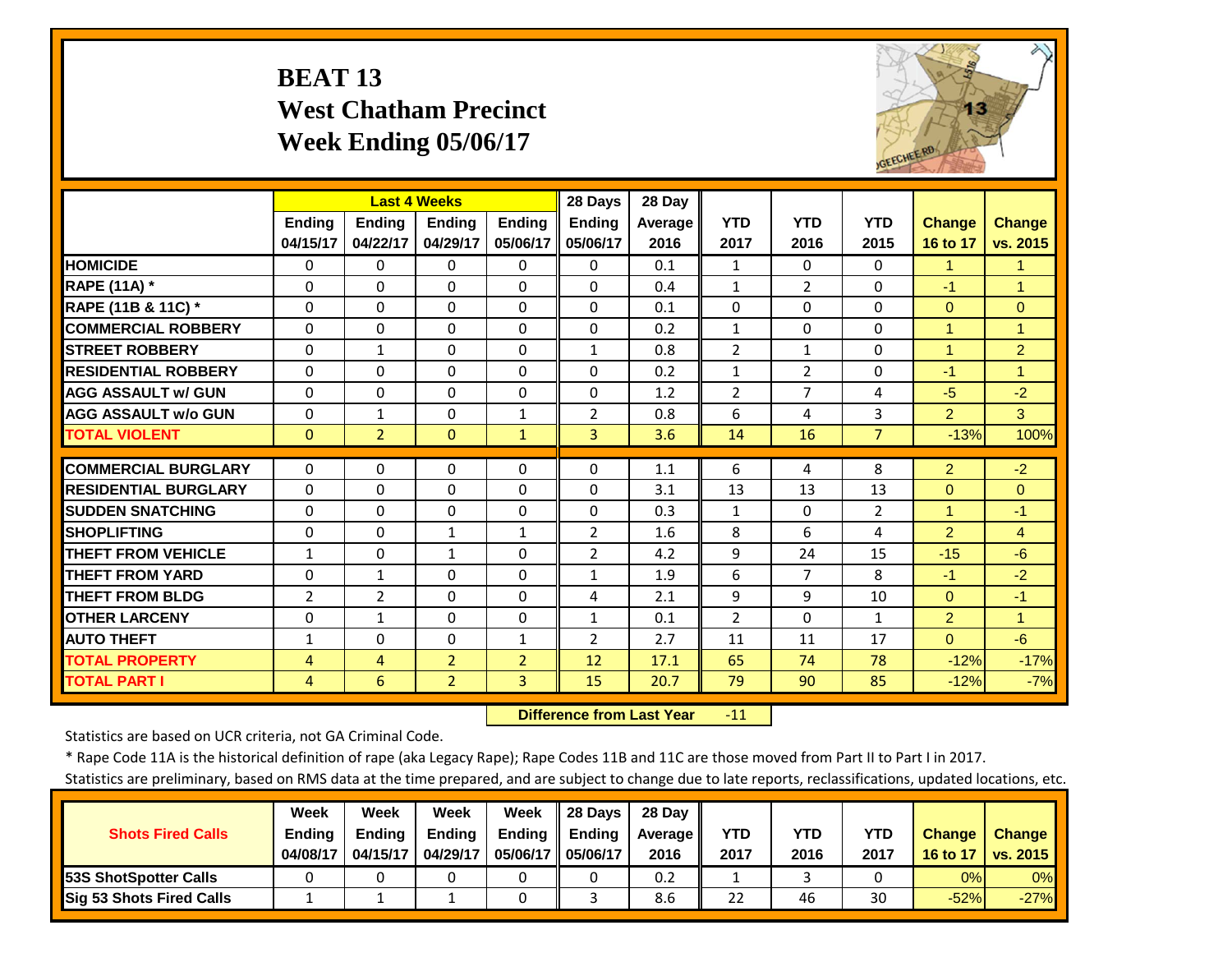# **BEAT 14 West Chatham Precinct Week Ending 05/06/17**



|                             |                | <b>Last 4 Weeks</b> |               |               | 28 Days        | 28 Day         |                |                |              |                |                      |
|-----------------------------|----------------|---------------------|---------------|---------------|----------------|----------------|----------------|----------------|--------------|----------------|----------------------|
|                             | <b>Ending</b>  | <b>Endina</b>       | <b>Endina</b> | <b>Endina</b> | <b>Endina</b>  | <b>Average</b> | <b>YTD</b>     | <b>YTD</b>     | <b>YTD</b>   | <b>Change</b>  | <b>Change</b>        |
|                             | 04/15/17       | 04/22/17            | 04/29/17      | 05/06/17      | 05/06/17       | 2016           | 2017           | 2016           | 2015         | 16 to 17       | vs. 2015             |
| <b>HOMICIDE</b>             | $\Omega$       | 0                   | $\Omega$      | $\Omega$      | $\Omega$       | 0.2            | $\Omega$       | $\Omega$       | 0            | $\Omega$       | $\Omega$             |
| RAPE (11A) *                | $\Omega$       | 0                   | $\Omega$      | $\Omega$      | $\Omega$       | 0.0            | $\mathbf{1}$   | $\Omega$       | $\Omega$     | $\overline{1}$ | 1                    |
| RAPE (11B & 11C) *          | $\Omega$       | 0                   | $\Omega$      | $\Omega$      | $\Omega$       | 0.2            | $\mathbf{1}$   | 1              | $\Omega$     | $\mathbf{0}$   | $\overline{1}$       |
| <b>COMMERCIAL ROBBERY</b>   | $\Omega$       | 0                   | $\Omega$      | $\mathbf{1}$  | $\mathbf{1}$   | 0.2            | $\mathbf{1}$   | $\Omega$       | $\Omega$     | $\overline{1}$ | $\blacktriangleleft$ |
| <b>STREET ROBBERY</b>       | $\Omega$       | $\mathbf{1}$        | $\Omega$      | $\Omega$      | $\mathbf{1}$   | 0.4            | $\overline{2}$ | $\Omega$       | $\Omega$     | $\overline{2}$ | $\overline{2}$       |
| <b>RESIDENTIAL ROBBERY</b>  | $\Omega$       | 0                   | $\Omega$      | $\Omega$      | $\Omega$       | 0.2            | $\Omega$       | $\mathbf{1}$   | $\Omega$     | $-1$           | $\Omega$             |
| <b>AGG ASSAULT W/ GUN</b>   | $\Omega$       | 0                   | $\Omega$      | $\Omega$      | $\Omega$       | 0.2            | $\overline{2}$ | $\mathbf{1}$   | $\Omega$     | 1              | $\overline{2}$       |
| <b>AGG ASSAULT w/o GUN</b>  | $\Omega$       | 0                   | $\Omega$      | $\Omega$      | $\Omega$       | 0.5            | $\Omega$       | $\overline{2}$ | $\mathbf{1}$ | $-2$           | $-1$                 |
| <b>TOTAL VIOLENT</b>        | $\mathbf{0}$   | $\mathbf{1}$        | $\Omega$      | $\mathbf{1}$  | $\overline{2}$ | 1.6            | $\overline{7}$ | 5              | $\mathbf{1}$ | 40%            | 600%                 |
| <b>COMMERCIAL BURGLARY</b>  | $\Omega$       | 0                   | 0             | 0             | $\Omega$       | 0.9            | $\overline{2}$ | 4              | $\mathbf{1}$ | $-2$           | 1                    |
| <b>RESIDENTIAL BURGLARY</b> | $\Omega$       | 3                   | 3             | $\mathbf{1}$  | $\overline{7}$ | 4.0            | 33             | 18             | 12           | 15             | 21                   |
| <b>SUDDEN SNATCHING</b>     | $\Omega$       | 0                   | 0             | $\Omega$      | $\Omega$       | 0.1            | $\Omega$       | $\Omega$       | $\Omega$     | $\mathbf{0}$   | $\Omega$             |
|                             |                |                     |               |               |                |                |                |                |              |                |                      |
| <b>SHOPLIFTING</b>          | $\overline{2}$ | 0                   | $\Omega$      | $\mathbf{1}$  | 3              | 0.7            | $\overline{7}$ | 4              | $\mathbf{1}$ | 3              | 6                    |
| <b>THEFT FROM VEHICLE</b>   | $\Omega$       | $\mathbf{1}$        | $\mathbf{1}$  | $\mathbf{1}$  | 3              | 3.7            | 13             | 12             | 21           | $\overline{1}$ | $-8$                 |
| <b>THEFT FROM YARD</b>      | $\mathbf{1}$   | $\mathbf{1}$        | $\Omega$      | $\Omega$      | $\overline{2}$ | 1.6            | 9              | 9              | 7            | $\Omega$       | $\overline{2}$       |
| <b>THEFT FROM BLDG</b>      | 3              | 0                   | $\Omega$      | $\Omega$      | 3              | 1.8            | 16             | 3              | 8            | 13             | 8                    |
| <b>OTHER LARCENY</b>        | $\Omega$       | $\mathbf{1}$        | $\Omega$      | $\Omega$      | $\mathbf{1}$   | 1.2            | 8              | $\mathbf{1}$   | 5            | $\overline{7}$ | $\mathbf{3}$         |
| <b>AUTO THEFT</b>           | $\mathbf{1}$   | 0                   | $\Omega$      | $\Omega$      | $\mathbf{1}$   | 2.6            | 5              | 6              | 11           | $-1$           | $-6$                 |
| <b>TOTAL PROPERTY</b>       | $\overline{7}$ | 6                   | 4             | 3             | 20             | 16.5           | 93             | 57             | 66           | 63%            | 41%                  |
| <b>TOTAL PART I</b>         | $\overline{7}$ | $\overline{7}$      | 4             | 4             | 22             | 18.1           | 100            | 62             | 67           | 61%            | 49%                  |

 **Difference from Last Year**r 38

Statistics are based on UCR criteria, not GA Criminal Code.

\* Rape Code 11A is the historical definition of rape (aka Legacy Rape); Rape Codes 11B and 11C are those moved from Part II to Part I in 2017.

|                                 | Week          | Week          | Week          | Week          | <b>28 Davs</b> | 28 Dav     |      |      |      |               |               |
|---------------------------------|---------------|---------------|---------------|---------------|----------------|------------|------|------|------|---------------|---------------|
| <b>Shots Fired Calls</b>        | <b>Ending</b> | <b>Ending</b> | <b>Ending</b> | <b>Ending</b> | <b>Ending</b>  | Average II | YTD  | YTD  | YTD  | <b>Change</b> | <b>Change</b> |
|                                 | 04/08/17      | 04/15/17      | 04/29/17      | 05/06/17 I    | 05/06/17       | 2016       | 2017 | 2016 | 2015 | 16 to 17      | vs. 2015      |
| <b>153S ShotSpotter Calls</b>   |               |               |               |               |                | 0.0        |      |      |      | 0%            | $0\%$         |
| <b>Sig 53 Shots Fired Calls</b> |               |               |               |               |                | 7.4        | 31   | 48   | 33   | $-35%$        | $-6%$         |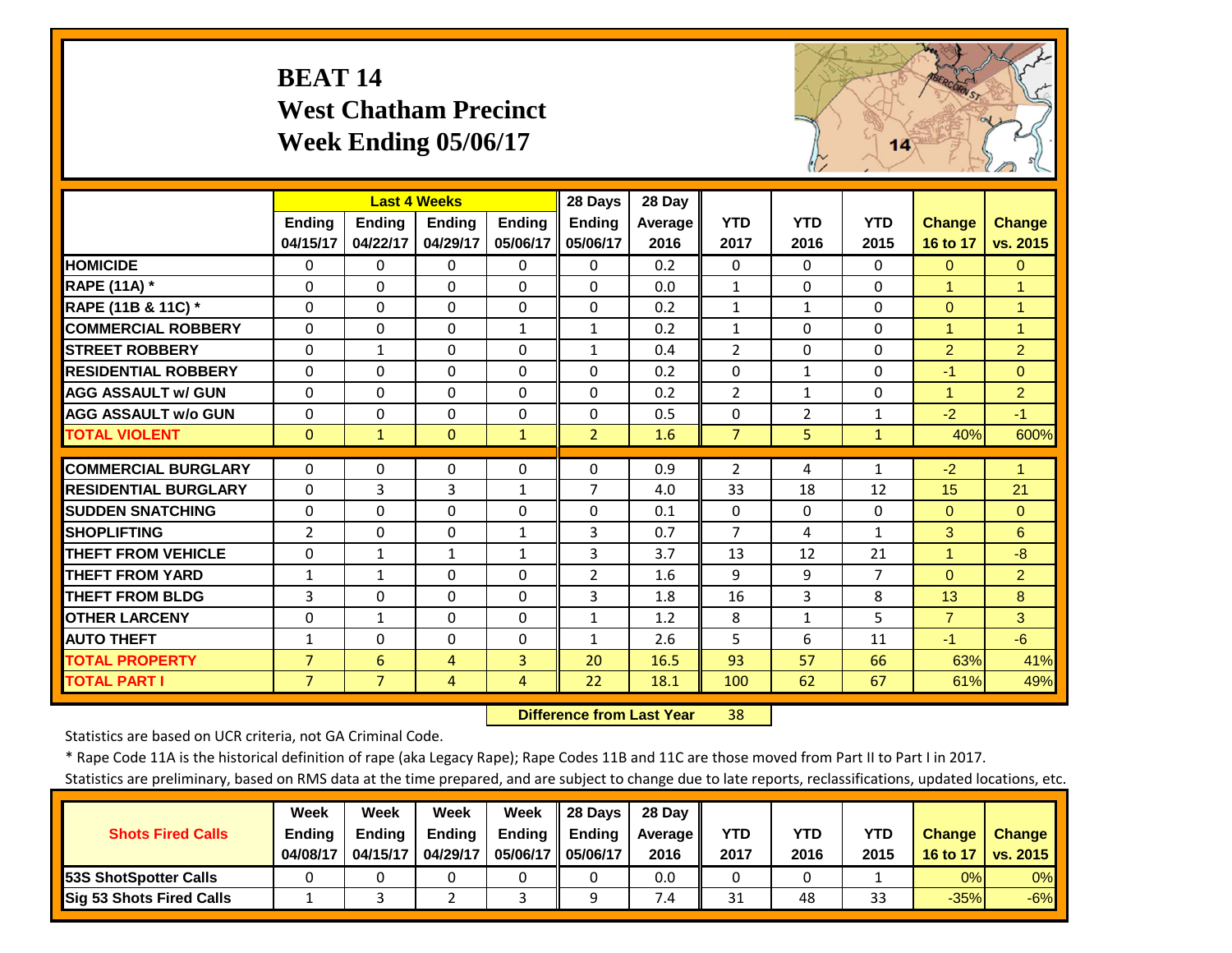# **BEAT 15 West Chatham Precinct Week Ending 05/06/17**



|                             |               | <b>Last 4 Weeks</b> |                |                | 28 Days        | 28 Day         |                |                |                |                |                |
|-----------------------------|---------------|---------------------|----------------|----------------|----------------|----------------|----------------|----------------|----------------|----------------|----------------|
|                             | <b>Ending</b> | <b>Endina</b>       | <b>Endina</b>  | <b>Ending</b>  | <b>Ending</b>  | <b>Average</b> | <b>YTD</b>     | <b>YTD</b>     | <b>YTD</b>     | <b>Change</b>  | <b>Change</b>  |
|                             | 04/15/17      | 04/22/17            | 04/29/17       | 05/06/17       | 05/06/17       | 2016           | 2017           | 2016           | 2015           | 16 to 17       | vs. 2015       |
| <b>HOMICIDE</b>             | $\Omega$      | 0                   | $\Omega$       | 0              | 0              | 0.2            | $\Omega$       | 1              | 0              | $-1$           | $\Omega$       |
| RAPE (11A) *                | $\Omega$      | 0                   | $\Omega$       | $\Omega$       | $\Omega$       | 0.2            | $\Omega$       | $\mathbf{1}$   | $\mathbf{1}$   | $-1$           | $-1$           |
| RAPE (11B & 11C) *          | $\Omega$      | 0                   | $\Omega$       | $\Omega$       | $\Omega$       | 0.4            | $\mathbf{0}$   | $\mathbf{1}$   | $\Omega$       | $-1$           | $\Omega$       |
| <b>COMMERCIAL ROBBERY</b>   | $\Omega$      | 0                   | $\Omega$       | $\Omega$       | $\Omega$       | 0.5            | $\mathbf{0}$   | $\overline{2}$ | $\Omega$       | $-2$           | $\Omega$       |
| <b>STREET ROBBERY</b>       | $\Omega$      | 0                   | 0              | $\Omega$       | $\Omega$       | 0.7            | $\mathbf{1}$   | $\mathbf{1}$   | $\overline{2}$ | $\mathbf{0}$   | $-1$           |
| <b>RESIDENTIAL ROBBERY</b>  | $\Omega$      | 0                   | $\Omega$       | $\Omega$       | $\Omega$       | 0.3            | $\Omega$       | 3              | $\mathbf{1}$   | $-3$           | $-1$           |
| <b>AGG ASSAULT W/ GUN</b>   | $\Omega$      | 0                   | $\mathbf{1}$   | $\Omega$       | $\mathbf{1}$   | 0.9            | 4              | 3              | 5              | $\mathbf{1}$   | $-1$           |
| <b>AGG ASSAULT w/o GUN</b>  | $\Omega$      | 0                   | $\Omega$       | $\Omega$       | $\Omega$       | 0.9            | $\Omega$       | 3              | $\overline{2}$ | $-3$           | $-2$           |
| <b>TOTAL VIOLENT</b>        | $\Omega$      | $\overline{0}$      | $\mathbf{1}$   | $\mathbf{0}$   | $\mathbf{1}$   | 4.0            | 5              | 15             | 11             | $-67%$         | $-55%$         |
|                             |               |                     |                |                |                |                |                |                |                |                |                |
| <b>COMMERCIAL BURGLARY</b>  | $\Omega$      | 0                   | 0              | 0              | $\Omega$       | 1.3            | $\overline{2}$ | 5              | 8              | $-3$           | $-6$           |
| <b>RESIDENTIAL BURGLARY</b> | $\mathbf{1}$  | 0                   | $\overline{2}$ | 0              | 3              | 3.9            | 18             | 20             | 12             | $-2$           | 6              |
| <b>SUDDEN SNATCHING</b>     | $\Omega$      | 0                   | $\mathbf{1}$   | $\Omega$       | $\mathbf{1}$   | 0.2            | $\mathbf{1}$   | $\overline{2}$ | 0              | $-1$           | $\overline{1}$ |
| <b>SHOPLIFTING</b>          | $\Omega$      | 0                   | 0              | $\Omega$       | 0              | 1.5            | 3              | 10             | $\mathbf{1}$   | $-7$           | $\overline{2}$ |
| <b>THEFT FROM VEHICLE</b>   | $\Omega$      | 0                   | $\Omega$       | 3              | 3              | 2.9            | 11             | 21             | 6              | $-10$          | 5              |
| <b>THEFT FROM YARD</b>      | $\Omega$      | 0                   | $\Omega$       | $\mathbf{1}$   | $\mathbf{1}$   | 1.0            | $\overline{7}$ | 4              | $\mathbf{1}$   | 3              | 6              |
| <b>THEFT FROM BLDG</b>      | $\Omega$      | 0                   | $\mathbf{1}$   | 3              | 4              | 2.2            | 9              | 9              | $\overline{2}$ | $\Omega$       | $\overline{7}$ |
| <b>OTHER LARCENY</b>        | $\Omega$      | 0                   | $\Omega$       | $\mathbf{1}$   | $\mathbf{1}$   | 0.3            | $\overline{2}$ | $\overline{2}$ | $\Omega$       | $\Omega$       | $\overline{2}$ |
| <b>AUTO THEFT</b>           | $\Omega$      | 0                   | $\mathbf 0$    | $\overline{2}$ | $\overline{2}$ | 1.9            | 12             | 8              | 8              | $\overline{4}$ | $\overline{4}$ |
| <b>TOTAL PROPERTY</b>       | $\mathbf{1}$  | $\overline{0}$      | 4              | 10             | 15             | 15.2           | 65             | 81             | 38             | $-20%$         | 71%            |
| <b>TOTAL PART I</b>         | $\mathbf{1}$  | $\mathbf{0}$        | 5              | 10             | 16             | 19.2           | 70             | 96             | 49             | $-27%$         | 43%            |

 **Difference from Last Year**‐26

Statistics are based on UCR criteria, not GA Criminal Code.

\* Rape Code 11A is the historical definition of rape (aka Legacy Rape); Rape Codes 11B and 11C are those moved from Part II to Part I in 2017.

|                                 | <b>Week</b>   | Week          | Week          | Week          | <b>28 Davs</b> | 28 Dav     |      |      |      |               |               |
|---------------------------------|---------------|---------------|---------------|---------------|----------------|------------|------|------|------|---------------|---------------|
| <b>Shots Fired Calls</b>        | <b>Ending</b> | <b>Ending</b> | <b>Ending</b> | <b>Ending</b> | <b>Ending</b>  | Average II | YTD  | YTD  | YTD  | <b>Change</b> | <b>Change</b> |
|                                 | 04/08/17      | 04/15/17      | 04/29/17      | 05/06/17 I    | 05/06/17       | 2016       | 2017 | 2016 | 2015 | 16 to 17      | vs. 2015      |
| <b>153S ShotSpotter Calls</b>   |               |               |               |               |                | 0.0        |      |      |      | 0%            | 0%            |
| <b>Sig 53 Shots Fired Calls</b> |               |               |               |               |                | 8.2        | 30   | 37   | 35   | $-19%$        | $-14%$        |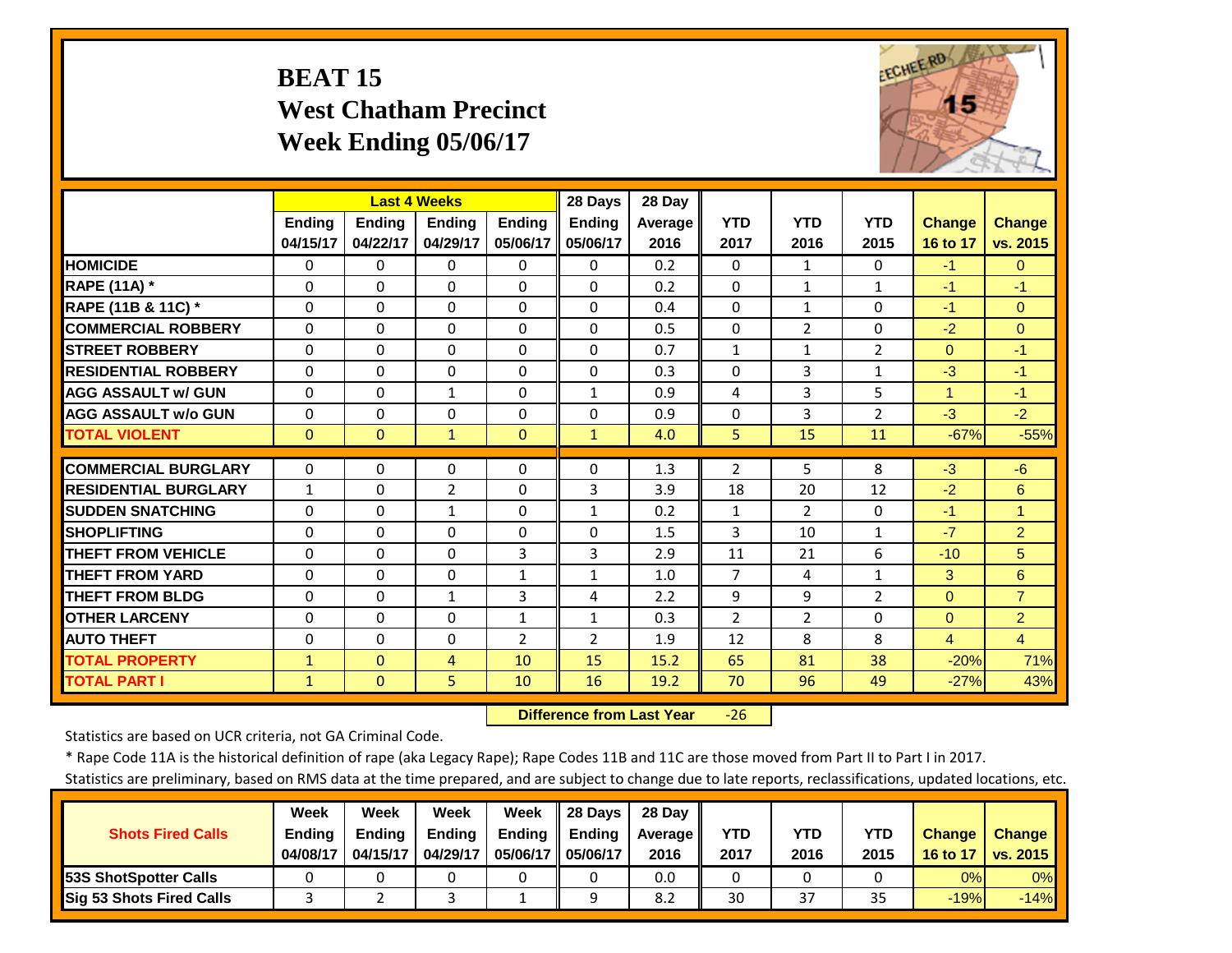# **BEAT 16 West Chatham Precinct Week Ending 05/06/17**



|                             |                | <b>Last 4 Weeks</b> |               |               | 28 Days        | 28 Day  |                |                |              |                      |                      |
|-----------------------------|----------------|---------------------|---------------|---------------|----------------|---------|----------------|----------------|--------------|----------------------|----------------------|
|                             | <b>Ending</b>  | <b>Ending</b>       | <b>Ending</b> | <b>Ending</b> | <b>Ending</b>  | Average | <b>YTD</b>     | <b>YTD</b>     | <b>YTD</b>   | <b>Change</b>        | <b>Change</b>        |
|                             | 04/15/17       | 04/22/17            | 04/29/17      | 05/06/17      | 05/06/17       | 2016    | 2017           | 2016           | 2015         | 16 to 17             | vs. 2015             |
| <b>HOMICIDE</b>             | $\Omega$       | $\Omega$            | $\Omega$      | $\Omega$      | $\Omega$       | 0.0     | $\mathbf{1}$   | $\Omega$       | $\Omega$     | 1                    | 1                    |
| <b>RAPE (11A) *</b>         | $\Omega$       | $\Omega$            | $\Omega$      | $\Omega$      | $\Omega$       | 0.2     | $\Omega$       | $\Omega$       | 0            | $\Omega$             | $\Omega$             |
| RAPE (11B & 11C) *          | $\mathbf{1}$   | $\Omega$            | $\Omega$      | $\Omega$      | $\mathbf{1}$   | 0.0     | $\overline{2}$ | $\Omega$       | $\Omega$     | $\overline{2}$       | $\overline{2}$       |
| <b>COMMERCIAL ROBBERY</b>   | $\Omega$       | $\Omega$            | $\Omega$      | $\Omega$      | $\Omega$       | 0.1     | $\Omega$       | $\mathbf{1}$   | 3            | $-1$                 | $-3$                 |
| <b>STREET ROBBERY</b>       | 0              | $\Omega$            | 0             | $\Omega$      | $\Omega$       | 0.4     | $\mathbf 0$    | 3              | $\mathbf{1}$ | $-3$                 | $-1$                 |
| <b>RESIDENTIAL ROBBERY</b>  | $\Omega$       | $\Omega$            | $\Omega$      | $\Omega$      | $\Omega$       | 0.4     | $\mathbf{1}$   | $\overline{2}$ | $\mathbf{1}$ | $-1$                 | $\Omega$             |
| <b>AGG ASSAULT w/ GUN</b>   | $\Omega$       | 0                   | $\Omega$      | 0             | $\Omega$       | 0.5     | $\Omega$       | $\overline{2}$ | 0            | $-2$                 | $\Omega$             |
| <b>AGG ASSAULT w/o GUN</b>  | $\mathbf{1}$   | $\Omega$            | $\Omega$      | $\Omega$      | $\mathbf{1}$   | 0.5     | 4              | $\mathbf{1}$   | 3            | 3                    | 1                    |
| <b>TOTAL VIOLENT</b>        | $\overline{2}$ | $\Omega$            | $\Omega$      | $\Omega$      | $\overline{2}$ | 1.9     | 8              | 9              | 8            | $-11%$               | 0%                   |
| <b>COMMERCIAL BURGLARY</b>  | $\Omega$       | 1                   | 0             | 0             | $\mathbf{1}$   | 0.9     | $\overline{2}$ | 6              | 0            | $-4$                 | $\overline{2}$       |
| <b>RESIDENTIAL BURGLARY</b> | 1              | 0                   | $\mathbf 0$   | 2             | 3              | 3.1     | 8              | 11             | 15           | $-3$                 | $-7$                 |
| <b>SUDDEN SNATCHING</b>     | $\mathbf{1}$   | $\Omega$            | $\Omega$      | 0             | $\mathbf{1}$   | 0.1     | $\mathbf{1}$   | 0              | $\Omega$     | 1                    | 1                    |
| <b>SHOPLIFTING</b>          | $\Omega$       | 4                   | $\Omega$      | 0             | 4              | 7.0     | 30             | 30             | 55           | $\Omega$             | $-25$                |
| <b>THEFT FROM VEHICLE</b>   | 1              | $\Omega$            | $\mathbf{1}$  | $\Omega$      | 2              | 6.3     | 9              | 33             | 18           | $-24$                | $-9$                 |
| <b>THEFT FROM YARD</b>      | $\Omega$       | $\overline{2}$      | 1             | $\mathbf{1}$  | 4              | 1.4     | $\overline{7}$ | 6              | 11           | $\blacktriangleleft$ | $-4$                 |
| <b>THEFT FROM BLDG</b>      | $\mathbf{1}$   | $\overline{2}$      | $\mathbf{1}$  | $\Omega$      | 4              | 3.7     | 16             | 12             | 13           | 4                    | 3                    |
| <b>OTHER LARCENY</b>        | $\Omega$       | $\Omega$            | $\mathbf{1}$  | $\Omega$      | $\mathbf{1}$   | 0.5     | 4              | $\Omega$       | 3            | $\overline{4}$       | $\blacktriangleleft$ |
| <b>AUTO THEFT</b>           | $\mathbf{1}$   | $\mathbf{1}$        | $\mathbf{1}$  | $\Omega$      | 3              | 3.0     | 13             | 10             | 8            | 3                    | $\overline{5}$       |
| <b>TOTAL PROPERTY</b>       | 5              | 10                  | 5             | 3             | 23             | 25.9    | 90             | 108            | 123          | $-17%$               | $-27%$               |
| <b>TOTAL PART I</b>         | $\overline{7}$ | 10                  | 5             | 3             | 25             | 27.8    | 98             | 117            | 131          | $-16%$               | $-25%$               |
|                             |                |                     |               |               |                |         |                |                |              |                      |                      |

 **Difference from Last Year** $-19$ 

Statistics are based on UCR criteria, not GA Criminal Code.

\* Rape Code 11A is the historical definition of rape (aka Legacy Rape); Rape Codes 11B and 11C are those moved from Part II to Part I in 2017.

|                                 | <b>Week</b>   | Week          | Week          | Week          | <b>28 Davs</b> | 28 Dav     |      |      |      |               |               |
|---------------------------------|---------------|---------------|---------------|---------------|----------------|------------|------|------|------|---------------|---------------|
| <b>Shots Fired Calls</b>        | <b>Ending</b> | <b>Ending</b> | <b>Ending</b> | <b>Ending</b> | <b>Ending</b>  | Average II | YTD  | YTD  | YTD  | <b>Change</b> | <b>Change</b> |
|                                 | 04/08/17      | 04/15/17      | 04/29/17      | 05/06/17 I    | 05/06/17       | 2016       | 2017 | 2016 | 2015 | 16 to 17      | vs. 2015      |
| <b>153S ShotSpotter Calls</b>   |               |               |               |               |                | 0.0        |      |      |      | 0%            | 0%            |
| <b>Sig 53 Shots Fired Calls</b> |               |               |               |               |                | 6.1        | 22   | 27   | 16   | $-19%$        | 38%           |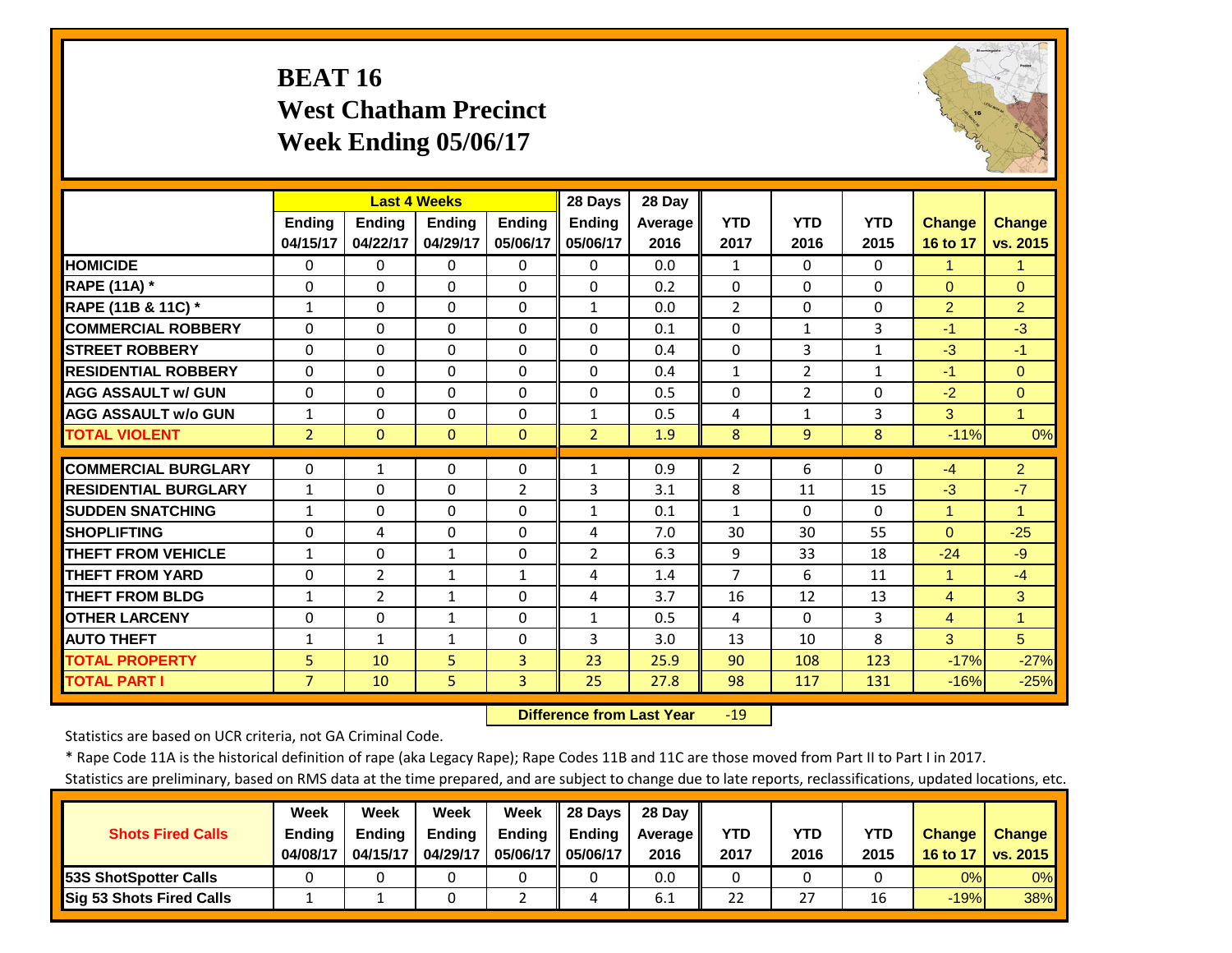

#### **COMPSTATDOWNTOWN PRECINCTWeek Ending 05/06/17**

**PRECINCT COMMANDER:**

**CAPT. JOY GELLATLY**



|                             | Week<br><b>Ending</b><br>05/06/17 | Week<br><b>Ending</b><br>04/29/17 | Weekly<br>Avg<br>2016 | 28-Day<br><b>Ending</b><br>05/06/17 | 28-Day<br><b>Ending</b><br>4/8/17 | Avg<br>28-Day<br>2016 | <b>YTD</b><br>2017 | <b>YTD</b><br>2016 | <b>YTD</b><br>2015 | <b>Change</b><br>16 to 17 | <b>Change</b><br>vs. 2015 |
|-----------------------------|-----------------------------------|-----------------------------------|-----------------------|-------------------------------------|-----------------------------------|-----------------------|--------------------|--------------------|--------------------|---------------------------|---------------------------|
| <b>HOMICIDE</b>             | $\bf{0}$                          | 0                                 | $\Omega$              | 0                                   | 0                                 | 0                     | 3                  | 3                  |                    | 0                         | $\overline{2}$            |
| <b>RAPE (11A) *</b>         | 0                                 | $\Omega$                          | $\mathbf{0}$          | 0                                   | 3                                 | 4                     | 4                  | $\overline{2}$     | 6                  | $\overline{2}$            | $-2$                      |
| RAPE (11B & 11C) *          | $\bf{0}$                          | $\Omega$                          | $\Omega$              | 0                                   | 0                                 |                       | 3                  | 3                  | $\Omega$           | $\Omega$                  | 3                         |
| <b>COMMERCIAL ROBBERY</b>   | 1                                 | $\Omega$                          | $\Omega$              | 1                                   | $\Omega$                          |                       | $\mathbf{2}$       | 3                  | 3                  | $-1$                      | $-1$                      |
| <b>STREET ROBBERY</b>       | $\overline{2}$                    |                                   | 3                     | 7                                   | 3                                 | 13                    | 37                 | 59                 | 30                 | $-22$                     | $\overline{7}$            |
| <b>RESIDENTIAL ROBBERY</b>  | 0                                 | $\Omega$                          | $\Omega$              | 0                                   | 0                                 | 0                     | 1                  |                    | 3                  | $\Omega$                  | $-2$                      |
| <b>AGG ASSAULT w/ GUN</b>   | 1                                 |                                   | $\blacktriangleleft$  | 5                                   | $\overline{2}$                    | 6                     | 22                 | 29                 | 17                 | $-7$                      | 5                         |
| <b>AGG ASSAULT w/o GUN</b>  | 0                                 |                                   | 1                     | 5                                   | 5                                 | 5                     | 22                 | 17                 | 9                  | 5                         | 13                        |
| <b>TOTAL VIOLENT</b>        | 4                                 | 3                                 | 7                     | 18                                  | 13                                | 27                    | 94                 | 117                | 69                 | $-20%$                    | 36%                       |
|                             |                                   |                                   |                       |                                     |                                   |                       |                    |                    |                    |                           |                           |
| <b>COMMERCIAL BURGLARY</b>  | $\bf{0}$                          | 0                                 | 1                     | 0                                   | 2                                 | 5                     | $12 \,$            | 18                 | 8                  | -6                        | 4                         |
| <b>RESIDENTIAL BURGLARY</b> | 1                                 | 3                                 | 3                     | 8                                   | 6                                 | 11                    | 27                 | 50                 | 37                 | $-23$                     | $-10$                     |
| <b>SUDDEN SNATCHING</b>     | $\overline{2}$                    | $\overline{ }$                    | 1                     | 4                                   | 4                                 | 4                     | 20                 | 20                 | 16                 | $\Omega$                  | $\overline{4}$            |
| <b>SHOPLIFTING</b>          | 6                                 | 3                                 | 5                     | 17                                  | 16                                | 19                    | 76                 | 65                 | 76                 | 11                        | $\Omega$                  |
| <b>THEFT FROM VEHICLE</b>   | 8                                 | 8                                 | 11                    | 27                                  | 15                                | 42                    | 153                | 206                | 123                | $-53$                     | 30                        |
| <b>THEFT FROM YARD</b>      | 5                                 | 5                                 | 4                     | 18                                  | 24                                | 16                    | 84                 | 65                 | 58                 | 19                        | 26                        |
| <b>THEFT FROM BLDG</b>      | 3                                 | 5                                 | 5                     | 17                                  | 17                                | 21                    | 81                 | 107                | 81                 | $-26$                     | $\mathbf{0}$              |
| <b>OTHER LARCENY</b>        | 0                                 | 0                                 | 1                     | 3                                   | 3                                 | 2                     | 8                  | 13                 | 5                  | $-5$                      | 3 <sup>1</sup>            |
| <b>AUTO THEFT</b>           | 5                                 | 1                                 | 4                     | 10                                  | 20                                | 16                    | 61                 | 67                 | 51                 | $-6$                      | 10 <sup>°</sup>           |
| <b>TOTAL PROPERTY</b>       | 30                                | 26                                | 34                    | 104                                 | 107                               | 136                   | 522                | 611                | 455                | $-15%$                    | 15%                       |
| <b>TOTAL PART I</b>         | 34                                | 29                                | 41                    | 122                                 | 120                               | 163                   | 616                | 728                | 524                | $-15%$                    | 18%                       |

Statistics are based on UCR criteria, not GA Criminal Code. **Difference from Last Year** -112

Statistics are preliminary, based on RMS data at the time prepared, and are subject to change due to late reports, reclassifications, updated locations, etc.

Cell Shading: white is within 0.6 standard deviation of the mean; red is above; green is below.

| <b>Citizen Initiated Calls</b> | <b>Week</b><br><b>Ending</b><br>05/06/17 | <b>Week</b><br><b>Ending</b><br>04/29/17 | Weekly<br>Avg<br>2016 | $28$ -Day<br><b>Ending</b><br>05/06/17 | $28-Dav$<br><b>Ending</b><br>4/8/17 | Avg<br>28-Day<br>2016 | YTD<br>2017 | <b>YTD</b><br>2016 | YTD<br>2015 | Change<br>16 to 17 | Change<br>vs. 2015 |
|--------------------------------|------------------------------------------|------------------------------------------|-----------------------|----------------------------------------|-------------------------------------|-----------------------|-------------|--------------------|-------------|--------------------|--------------------|
| <b>Midnight Shift</b>          | 108                                      | 109                                      | 121                   | 448                                    | 407                                 | 484                   | 1997        | 2070               | 2044        | $-73$              | $-47$              |
| Day Shift                      | 218                                      | 211                                      | 233                   | 844                                    | 832                                 | 931                   | 3710        | 3899               | 3923        | $-189$             | $-213$             |
| <b>Afternoon Shift</b>         | 242                                      | 230                                      | 252                   | 923                                    | 947                                 | 1010                  | 4103        | 4196               | 4247        | $-93$              | $-144$             |
| <b>TOTAL CITIZEN CFS</b>       | 568                                      | 550                                      | 606                   | 2215                                   | 2186                                | 2425                  | 9810        | 10165              | 10213       | $-3.5%$            | $-3.9%$            |
| <b>53S ShotSpotter Calls</b>   |                                          |                                          | ο                     | 24                                     |                                     | 30                    | 86          | 166                | 68          | -80                | 18                 |
| Sig 53 Shots Fired Calls       | 9                                        | 10                                       |                       | 38                                     | 23                                  | 43                    | 152         | 193                | 125         | -41                | 27                 |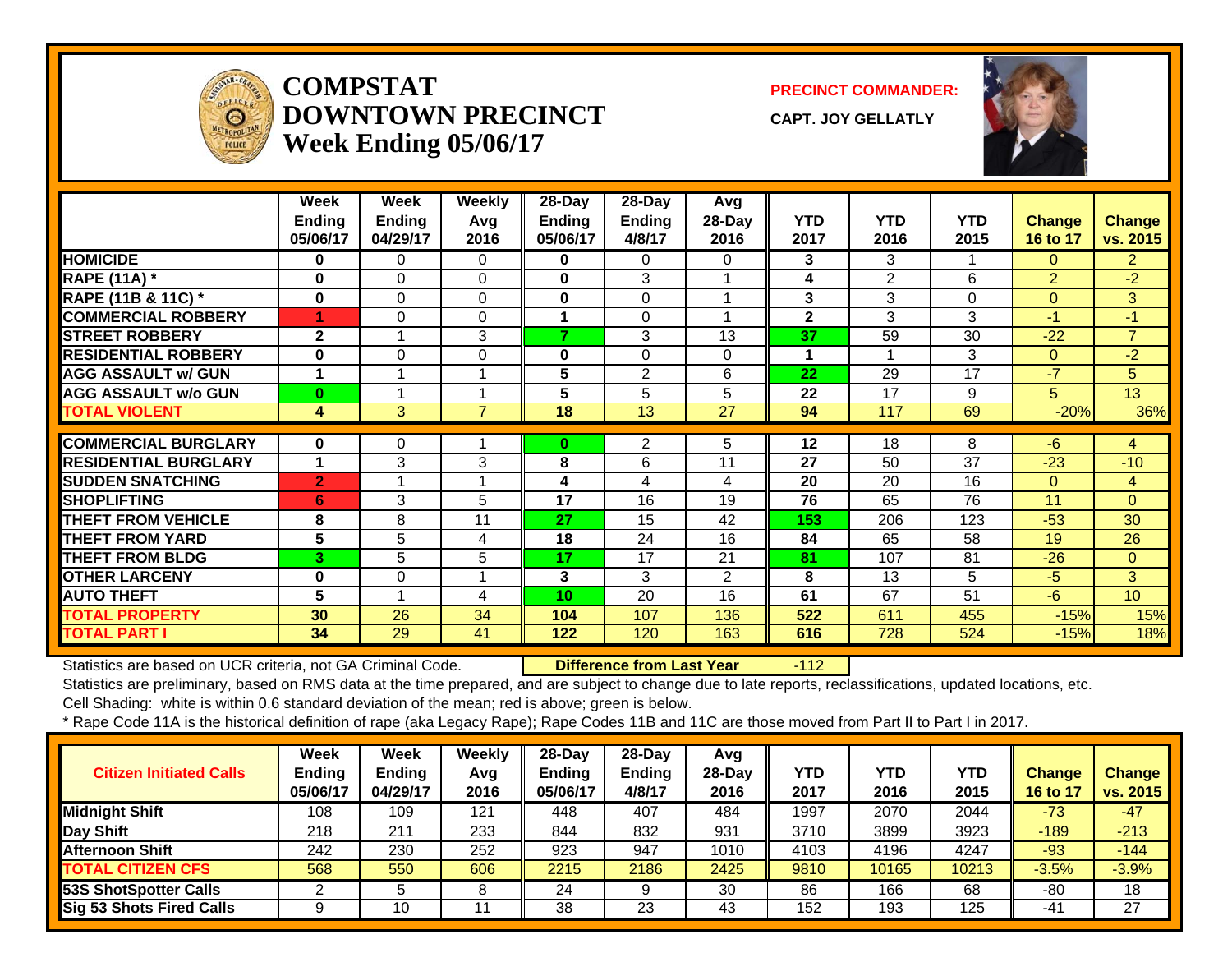#### **BEAT 21 Downtown PrecinctWeek Ending 05/06/17**



|                             |                |                | <b>Last 4 Weeks</b> |                | 28 Days        | 28 Day  |              |                |              |                |                |
|-----------------------------|----------------|----------------|---------------------|----------------|----------------|---------|--------------|----------------|--------------|----------------|----------------|
|                             | <b>Endina</b>  | Ending         | <b>Endina</b>       | <b>Ending</b>  | <b>Ending</b>  | Average | <b>YTD</b>   | <b>YTD</b>     | <b>YTD</b>   | <b>Change</b>  | <b>Change</b>  |
|                             | 04/15/17       | 04/22/17       | 04/29/17            | 05/06/17       | 05/06/17       | 2016    | 2017         | 2016           | 2015         | 16 to 17       | vs. 2015       |
| <b>HOMICIDE</b>             | 0              | $\Omega$       | $\Omega$            | $\Omega$       | 0              | 0.2     | $\Omega$     | $\overline{2}$ | 0            | $-2$           | $\Omega$       |
| <b>RAPE (11A)</b> *         | $\Omega$       | $\Omega$       | $\Omega$            | $\Omega$       | $\Omega$       | 0.1     | $\Omega$     | $\Omega$       | $\mathbf{1}$ | $\Omega$       | $-1$           |
| RAPE (11B & 11C) *          | $\Omega$       | $\Omega$       | $\Omega$            | $\Omega$       | $\Omega$       | 0.1     | $\mathbf 0$  | $\Omega$       | $\Omega$     | $\Omega$       | $\Omega$       |
| <b>COMMERCIAL ROBBERY</b>   | $\Omega$       | $\Omega$       | $\Omega$            | $\Omega$       | $\Omega$       | 0.3     | $\mathbf 0$  | $\overline{2}$ | 0            | $-2$           | $\Omega$       |
| <b>STREET ROBBERY</b>       | $\mathbf{1}$   | $\Omega$       | $\Omega$            | $\mathbf 0$    | $\mathbf{1}$   | 0.7     | 5            | 5              | 3            | $\Omega$       | $\overline{2}$ |
| <b>RESIDENTIAL ROBBERY</b>  | $\Omega$       | $\Omega$       | $\Omega$            | $\Omega$       | $\Omega$       | 0.1     | $\Omega$     | $\Omega$       | $\mathbf{1}$ | $\Omega$       | $-1$           |
| <b>AGG ASSAULT w/ GUN</b>   | $\Omega$       | $\overline{2}$ | $\Omega$            | $\Omega$       | $\overline{2}$ | 1.1     | 12           | 4              | 6            | 8              | 6              |
| <b>AGG ASSAULT w/o GUN</b>  | 1              | $\Omega$       | 1                   | $\Omega$       | 2              | 1.4     | 3            | $\overline{7}$ | 4            | $-4$           | $-1$           |
| <b>TOTAL VIOLENT</b>        | $\overline{2}$ | $\overline{2}$ | $\mathbf{1}$        | $\Omega$       | 5              | 3.9     | 20           | 20             | 15           | 0%             | 33%            |
| <b>COMMERCIAL BURGLARY</b>  | $\Omega$       | $\Omega$       | $\Omega$            | $\Omega$       | 0              | 0.7     | 2            | 1              | $\mathbf{1}$ | 1              | $\mathbf 1$    |
| <b>RESIDENTIAL BURGLARY</b> | $\Omega$       | $\mathbf{1}$   | $\mathbf{1}$        | $\Omega$       | $\overline{2}$ | 1.9     | 6            | 8              | 13           | $-2$           | $-7$           |
| <b>SUDDEN SNATCHING</b>     | $\Omega$       | $\Omega$       | $\Omega$            | $\Omega$       | $\Omega$       | 0.1     | $\Omega$     | $\Omega$       | 0            | $\Omega$       | $\Omega$       |
| <b>SHOPLIFTING</b>          | 0              | $\Omega$       | $\Omega$            | $\mathbf 0$    | $\Omega$       | 2.1     | 11           | 4              | 9            | $\overline{7}$ | $\overline{2}$ |
| <b>THEFT FROM VEHICLE</b>   | $\Omega$       | $\mathbf{1}$   | $\mathbf{1}$        | $\mathbf{1}$   | 3              | 2.5     | 8            | $\overline{7}$ | 20           | $\mathbf 1$    | $-12$          |
| <b>THEFT FROM YARD</b>      | $\Omega$       | $\Omega$       | $\mathbf{1}$        | 0              | 1              | 1.7     | 3            | 5              | 4            | $-2$           | $-1$           |
| <b>THEFT FROM BLDG</b>      | $\mathbf{1}$   | $\Omega$       | 1                   | 0              | $\overline{2}$ | 2.0     | 5            | $\overline{7}$ | 11           | $-2$           | $-6$           |
| <b>OTHER LARCENY</b>        | $\Omega$       | $\Omega$       | $\Omega$            | $\Omega$       | $\Omega$       | 0.2     | $\mathbf{1}$ | $\mathbf{1}$   | $\Omega$     | $\Omega$       | $\mathbf{1}$   |
| <b>AUTO THEFT</b>           | 1              | $\mathbf{1}$   | $\mathbf{1}$        | 1              | 4              | 2.5     | 10           | 14             | 9            | $-4$           | $\mathbf{1}$   |
| <b>TOTAL PROPERTY</b>       | $\overline{2}$ | 3              | 5                   | 2              | 12             | 13.6    | 46           | 47             | 67           | $-2%$          | $-31%$         |
| <b>TOTAL PART I</b>         | 4              | 5              | 6                   | $\overline{2}$ | 17             | 17.5    | 66           | 67             | 82           | $-1%$          | $-20%$         |

 **Difference from Last Year**r – $\mathbf{1}$ 

Statistics are based on UCR criteria, not GA Criminal Code.

\* Rape Code 11A is the historical definition of rape (aka Legacy Rape); Rape Codes 11B and 11C are those moved from Part II to Part I in 2017.

|                               | Week          | Week          | Week          | Week          | 28 Davs       | 28 Dav     |            |      |      |               |                 |
|-------------------------------|---------------|---------------|---------------|---------------|---------------|------------|------------|------|------|---------------|-----------------|
| <b>Shots Fired Calls</b>      | <b>Ending</b> | <b>Endina</b> | <b>Ending</b> | <b>Ending</b> | <b>Ending</b> | Average II | <b>YTD</b> | YTD  | YTD  | <b>Change</b> | <b>Change</b>   |
|                               | 04/08/17      | 04/15/17      | 04/29/17      | 05/06/17 I    | 05/06/17      | 2016       | 2017       | 2016 | 2015 | 16 to 17      | <b>vs. 2015</b> |
| <b>153S ShotSpotter Calls</b> |               |               |               |               |               | 0.0        |            |      |      | 0%            | $0\%$           |
| Sig 53 Shots Fired Calls      |               |               |               |               | 10            | 9.3        | 33         | 43   | 25   | $-23%$        | 32%             |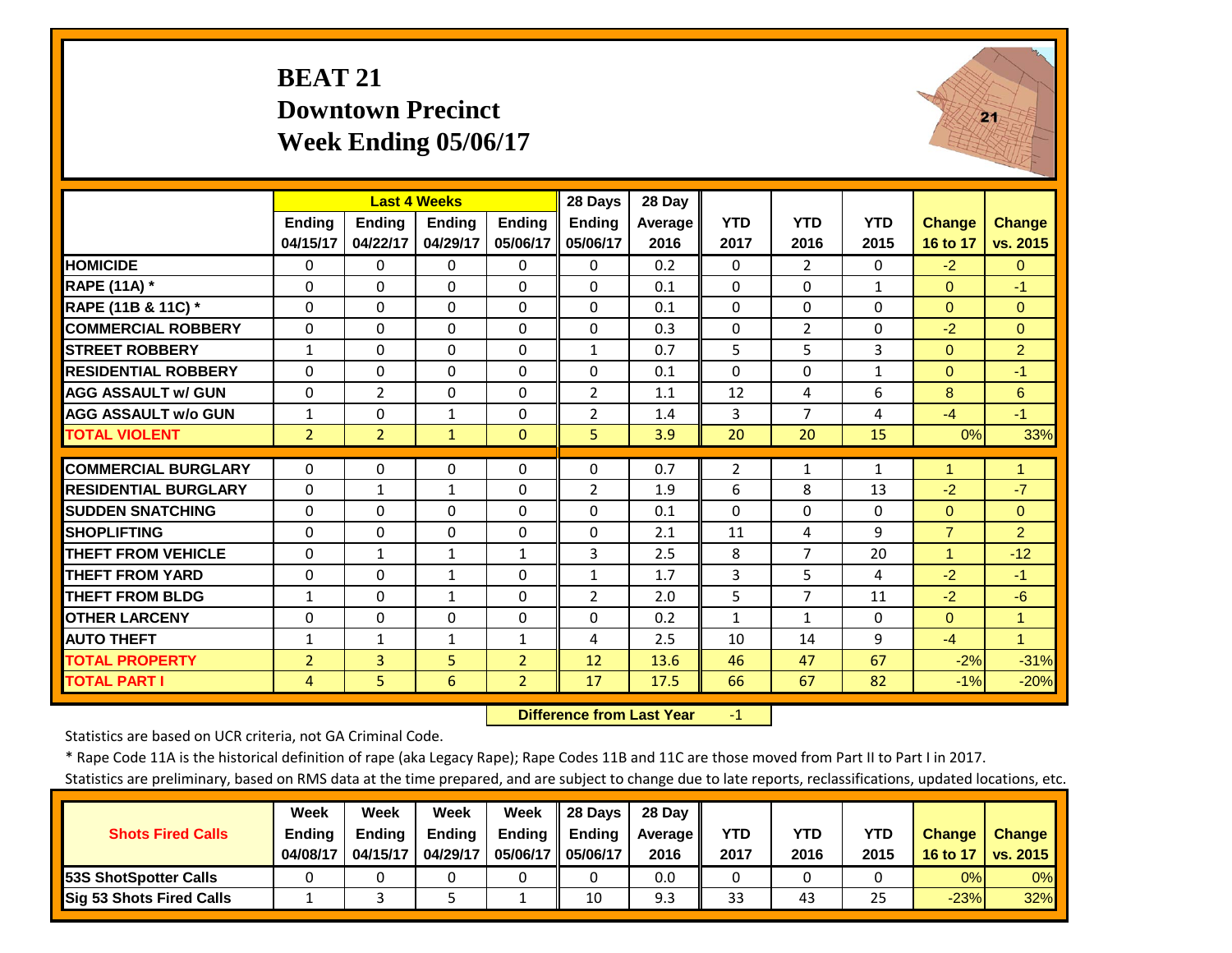# **BEAT 22 Downtown Precinct Week Ending 05/06/17**



|                             |                | <b>Last 4 Weeks</b> |                |                | 28 Days        | 28 Day  |                |                |              |                |                      |
|-----------------------------|----------------|---------------------|----------------|----------------|----------------|---------|----------------|----------------|--------------|----------------|----------------------|
|                             | Ending         | Ending              | Ending         | <b>Endina</b>  | <b>Ending</b>  | Average | <b>YTD</b>     | <b>YTD</b>     | <b>YTD</b>   | <b>Change</b>  | <b>Change</b>        |
|                             | 04/15/17       | 04/22/17            | 04/29/17       | 05/06/17       | 05/06/17       | 2016    | 2017           | 2016           | 2015         | 16 to 17       | vs. 2015             |
| <b>HOMICIDE</b>             | $\Omega$       | 0                   | $\Omega$       | $\Omega$       | $\Omega$       | 0.0     | $\Omega$       | $\Omega$       | $\Omega$     | $\Omega$       | $\Omega$             |
| <b>RAPE (11A) *</b>         | $\Omega$       | 0                   | $\Omega$       | $\Omega$       | $\Omega$       | 0.4     | $\overline{2}$ | $\Omega$       | 4            | $\overline{2}$ | $-2$                 |
| RAPE (11B & 11C) *          | $\Omega$       | 0                   | $\Omega$       | $\Omega$       | $\Omega$       | 0.2     | $\mathbf{0}$   | $\Omega$       | $\Omega$     | $\Omega$       | $\Omega$             |
| <b>COMMERCIAL ROBBERY</b>   | $\Omega$       | 0                   | $\Omega$       | $\Omega$       | $\Omega$       | 0.1     | $\Omega$       | $\Omega$       | $\Omega$     | $\Omega$       | $\Omega$             |
| <b>STREET ROBBERY</b>       | $\Omega$       | 0                   | $\mathbf 0$    | $\Omega$       | $\Omega$       | 3.4     | 3              | 9              | 7            | $-6$           | $-4$                 |
| <b>RESIDENTIAL ROBBERY</b>  | $\Omega$       | 0                   | $\Omega$       | $\Omega$       | $\Omega$       | 0.0     | $\Omega$       | $\Omega$       | $\Omega$     | $\Omega$       | $\Omega$             |
| <b>AGG ASSAULT w/ GUN</b>   | $\Omega$       | 0                   | 0              | $\mathbf{1}$   | $\mathbf{1}$   | 0.6     | $\overline{2}$ | $\overline{2}$ | $\mathbf{1}$ | $\mathbf{0}$   | $\blacktriangleleft$ |
| <b>AGG ASSAULT w/o GUN</b>  | 1              | $\mathbf{1}$        | 0              | $\Omega$       | $\overline{2}$ | 0.9     | 4              | 3              | $\Omega$     |                | $\overline{4}$       |
| <b>TOTAL VIOLENT</b>        | $\mathbf{1}$   | $\mathbf{1}$        | $\Omega$       | $\mathbf{1}$   | 3              | 5.6     | 11             | 14             | 12           | $-21%$         | $-8%$                |
| <b>COMMERCIAL BURGLARY</b>  | $\Omega$       | 0                   | 0              | 0              | 0              | 0.8     | 4              | 3              | 4            |                | $\Omega$             |
| <b>RESIDENTIAL BURGLARY</b> | $\Omega$       | 0                   | $\Omega$       | $\Omega$       | $\Omega$       | 0.5     | $\Omega$       | 5              | $\Omega$     | $-5$           | $\Omega$             |
| <b>SUDDEN SNATCHING</b>     | $\Omega$       | 0                   | 1              | $\Omega$       | $\mathbf{1}$   | 2.9     | 15             | 14             | 9            | 1              | 6                    |
| <b>SHOPLIFTING</b>          | 2              | 1                   | $\mathbf{1}$   | $\mathbf{1}$   | 5              | 3.0     | 16             | 20             | 5.           | $-4$           | 11                   |
| <b>THEFT FROM VEHICLE</b>   | 3              | 0                   | $\mathbf{1}$   | 3              | $\overline{7}$ | 10.9    | 25             | 54             | 20           | $-29$          | 5                    |
| <b>THEFT FROM YARD</b>      | $\overline{2}$ | $\mathbf{1}$        | $\mathbf{1}$   | $\overline{2}$ | 6              | 3.1     | 23             | 16             | 14           | $\overline{7}$ | 9                    |
| <b>THEFT FROM BLDG</b>      | $\mathbf{1}$   | 0                   | $\overline{2}$ | $\mathbf{1}$   | 4              | 8.0     | 30             | 41             | 26           | $-11$          | $\overline{4}$       |
| <b>OTHER LARCENY</b>        | $\mathbf{1}$   | 0                   | $\Omega$       | $\Omega$       | $\mathbf{1}$   | 0.4     | $\overline{2}$ | $\overline{2}$ | $\Omega$     | $\Omega$       | $\overline{2}$       |
| <b>AUTO THEFT</b>           | $\Omega$       | 0                   | $\Omega$       | $\Omega$       | $\Omega$       | 3.1     | 9              | 10             | 5            | $-1$           | $\overline{4}$       |
| <b>TOTAL PROPERTY</b>       | 9              | $\overline{2}$      | 6              | $\overline{7}$ | 24             | 32.7    | 124            | 165            | 83           | $-25%$         | 49%                  |
| <b>TOTAL PART I</b>         | 10             | $\overline{3}$      | 6              | 8              | 27             | 38.3    | 135            | 179            | 95           | $-25%$         | 42%                  |

 **Difference from Last Year** $-44$ 

Statistics are based on UCR criteria, not GA Criminal Code.

\* Rape Code 11A is the historical definition of rape (aka Legacy Rape); Rape Codes 11B and 11C are those moved from Part II to Part I in 2017.

|                                 | <b>Week</b>   | Week          | Week          | Week          | <b>28 Davs</b> | 28 Dav     |      |      |      |               |               |
|---------------------------------|---------------|---------------|---------------|---------------|----------------|------------|------|------|------|---------------|---------------|
| <b>Shots Fired Calls</b>        | <b>Ending</b> | <b>Ending</b> | <b>Ending</b> | <b>Ending</b> | <b>Ending</b>  | Average II | YTD  | YTD  | YTD  | <b>Change</b> | <b>Change</b> |
|                                 | 04/08/17      | 04/15/17      | 04/29/17      | 05/06/17 I    | 05/06/17       | 2016       | 2017 | 2016 | 2015 | 16 to 17      | vs. 2015      |
| <b>153S ShotSpotter Calls</b>   |               |               |               |               |                | 1.2        |      |      |      | 0%            | $0\%$         |
| <b>Sig 53 Shots Fired Calls</b> |               |               |               |               |                | 1.8        |      | 10   | 10   | $-20%$        | $-20%$        |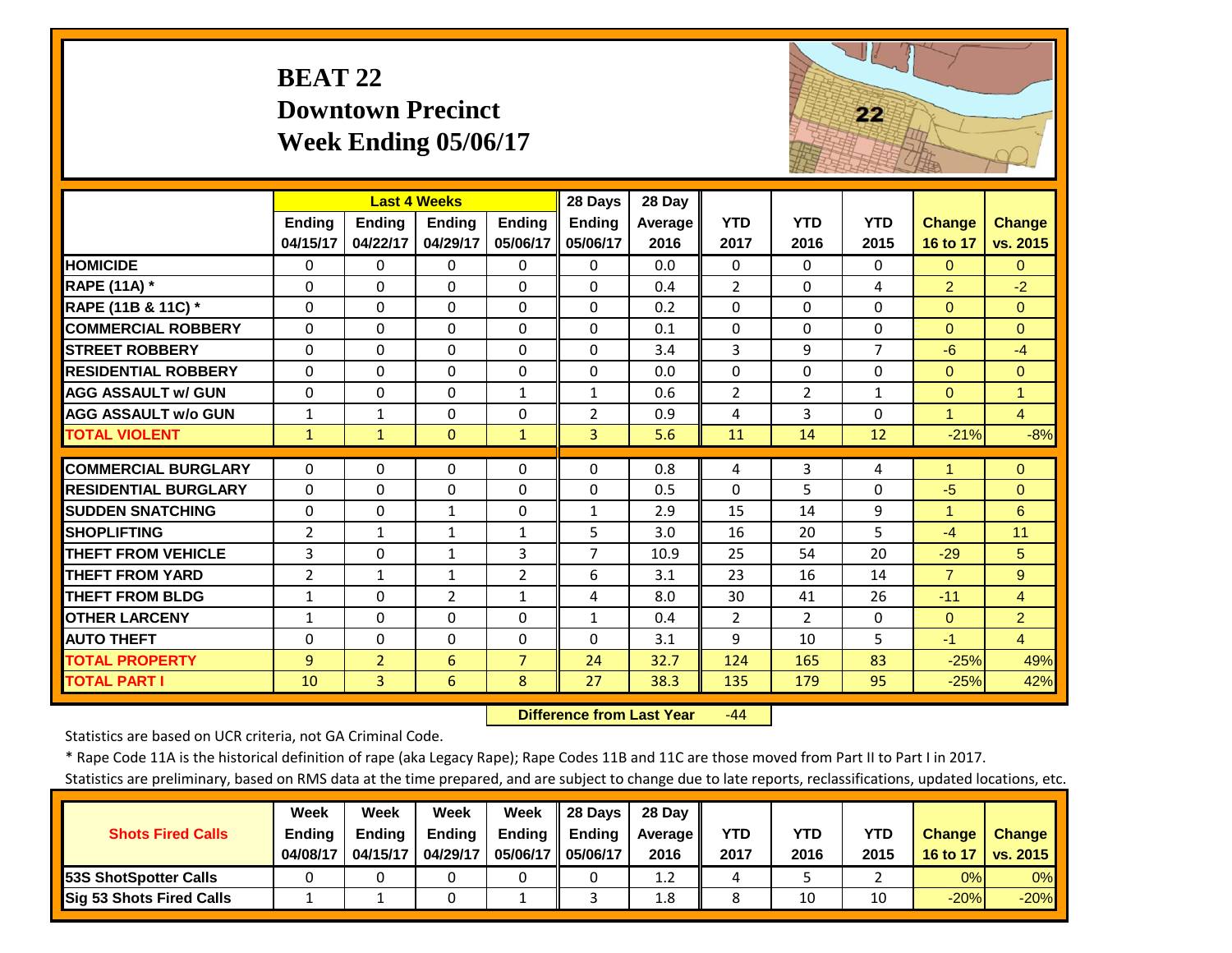# **BEAT 23 Downtown Precinct Week Ending 05/06/17**



|                             |              |                | <b>Last 4 Weeks</b> |                | 28 Days        | 28 Day  |                |                |                |                |                      |
|-----------------------------|--------------|----------------|---------------------|----------------|----------------|---------|----------------|----------------|----------------|----------------|----------------------|
|                             | Ending       | Ending         | Ending              | Ending         | Ending         | Average | <b>YTD</b>     | <b>YTD</b>     | <b>YTD</b>     | <b>Change</b>  | <b>Change</b>        |
|                             | 04/15/17     | 04/22/17       | 04/29/17            | 05/06/17       | 05/06/17       | 2016    | 2017           | 2016           | 2015           | 16 to 17       | vs. 2015             |
| <b>HOMICIDE</b>             | $\Omega$     | 0              | $\Omega$            | $\Omega$       | $\Omega$       | 0.0     | $\overline{2}$ | $\Omega$       | $\Omega$       | $\overline{2}$ | 2 <sup>1</sup>       |
| RAPE (11A) *                | $\Omega$     | $\Omega$       | $\Omega$            | $\Omega$       | $\Omega$       | 0.1     | $\mathbf{1}$   | $\mathbf{1}$   | $\Omega$       | $\Omega$       | $\overline{1}$       |
| RAPE (11B & 11C) *          | $\Omega$     | 0              | $\Omega$            | $\Omega$       | $\Omega$       | 0.0     | $\overline{2}$ | $\Omega$       | $\Omega$       | $\overline{2}$ | $\overline{2}$       |
| <b>COMMERCIAL ROBBERY</b>   | $\Omega$     | 0              | $\Omega$            | $\Omega$       | $\Omega$       | 0.0     | $\Omega$       | $\Omega$       | $\Omega$       | $\Omega$       | $\Omega$             |
| <b>STREET ROBBERY</b>       | $\Omega$     | 0              | $\Omega$            | $\Omega$       | $\Omega$       | 1.7     | $\overline{2}$ | 6              | 5              | $-4$           | $-3$                 |
| <b>RESIDENTIAL ROBBERY</b>  | $\Omega$     | 0              | $\Omega$            | $\Omega$       | $\Omega$       | 0.2     | $\Omega$       | $\Omega$       | $\Omega$       | $\mathbf{0}$   | $\Omega$             |
| <b>AGG ASSAULT w/ GUN</b>   | $\Omega$     | 0              | $\Omega$            | $\Omega$       | $\Omega$       | 0.6     | $\mathbf{1}$   | $\overline{2}$ | $\mathbf{1}$   | $-1$           | $\Omega$             |
| <b>AGG ASSAULT w/o GUN</b>  | $\Omega$     | 0              | $\Omega$            | $\Omega$       | $\Omega$       | 0.8     | 3              | 3              | $\mathbf{1}$   | $\Omega$       | 2                    |
| <b>TOTAL VIOLENT</b>        | $\Omega$     | $\overline{0}$ | $\Omega$            | $\Omega$       | $\Omega$       | 3.3     | 11             | 12             | $\overline{7}$ | $-8%$          | 57%                  |
| <b>COMMERCIAL BURGLARY</b>  | $\Omega$     | 0              | $\Omega$            | $\Omega$       | $\Omega$       | 0.1     | $\mathbf{1}$   | $\Omega$       | $\Omega$       | 1              | 1                    |
| <b>RESIDENTIAL BURGLARY</b> | $\Omega$     | $\overline{2}$ | $\Omega$            | $\Omega$       | $\overline{2}$ | 1.3     | $\overline{2}$ | 3              | 3              | $-1$           | -1                   |
| <b>SUDDEN SNATCHING</b>     | $\Omega$     | 0              | $\Omega$            | $\mathbf{1}$   | $\mathbf{1}$   | 0.4     | $\overline{2}$ | $\overline{2}$ | $\overline{2}$ | $\Omega$       | $\Omega$             |
| <b>SHOPLIFTING</b>          | $\Omega$     | 0              | $\mathbf{1}$        | $\Omega$       | $\mathbf{1}$   | 2.0     | 6              | 7              | 7              | $-1$           | $-1$                 |
| <b>THEFT FROM VEHICLE</b>   | $\Omega$     | 0              | $\overline{2}$      | 1              | 3              | 4.4     | 15             | 30             | 14             | $-15$          | 1                    |
| <b>THEFT FROM YARD</b>      | $\Omega$     | 1              | $\Omega$            | $\Omega$       | $\mathbf{1}$   | 1.7     | 3              | 4              | $\mathbf{1}$   | $-1$           | $\overline{2}$       |
| <b>THEFT FROM BLDG</b>      | 1            | $\overline{2}$ | $\Omega$            | $\Omega$       | 3              | 3.1     | 12             | 18             | 13             | $-6$           | $-1$                 |
| <b>OTHER LARCENY</b>        | $\Omega$     | $\mathbf{1}$   | $\Omega$            | $\Omega$       | $\mathbf{1}$   | 0.3     | $\mathbf{1}$   | $\Omega$       | $\Omega$       | 1              | $\blacktriangleleft$ |
| <b>AUTO THEFT</b>           | $\Omega$     | 0              | $\Omega$            | 0              | $\Omega$       | 2.0     | 3              | 8              | $\overline{7}$ | $-5$           | $-4$                 |
| <b>TOTAL PROPERTY</b>       | $\mathbf{1}$ | 6              | 3                   | $\overline{2}$ | 12             | 15.3    | 45             | 72             | 47             | $-38%$         | $-4%$                |
| <b>TOTAL PART I</b>         | $\mathbf{1}$ | 6              | 3                   | $\overline{2}$ | 12             | 18.6    | 56             | 84             | 54             | $-33%$         | 4%                   |

 **Difference from Last Year**‐28

Statistics are based on UCR criteria, not GA Criminal Code.

\* Rape Code 11A is the historical definition of rape (aka Legacy Rape); Rape Codes 11B and 11C are those moved from Part II to Part I in 2017.

|                                 | <b>Week</b>   | Week          | Week          | Week          | <b>28 Davs</b> | 28 Dav     |      |      |      |               |               |
|---------------------------------|---------------|---------------|---------------|---------------|----------------|------------|------|------|------|---------------|---------------|
| <b>Shots Fired Calls</b>        | <b>Ending</b> | <b>Ending</b> | <b>Ending</b> | <b>Ending</b> | <b>Ending</b>  | Average II | YTD  | YTD  | YTD  | <b>Change</b> | <b>Change</b> |
|                                 | 04/08/17      | 04/15/17      | 04/29/17      | 05/06/17 I    | 05/06/17       | 2016       | 2017 | 2016 | 2015 | 16 to 17      | vs. 2015      |
| <b>153S ShotSpotter Calls</b>   |               |               |               |               |                | 3.5        | 12   | 22   | 13   | 0%            | $0\%$         |
| <b>Sig 53 Shots Fired Calls</b> |               |               |               |               |                | 3.5        |      | 16   |      | $-50%$        | $-47%$        |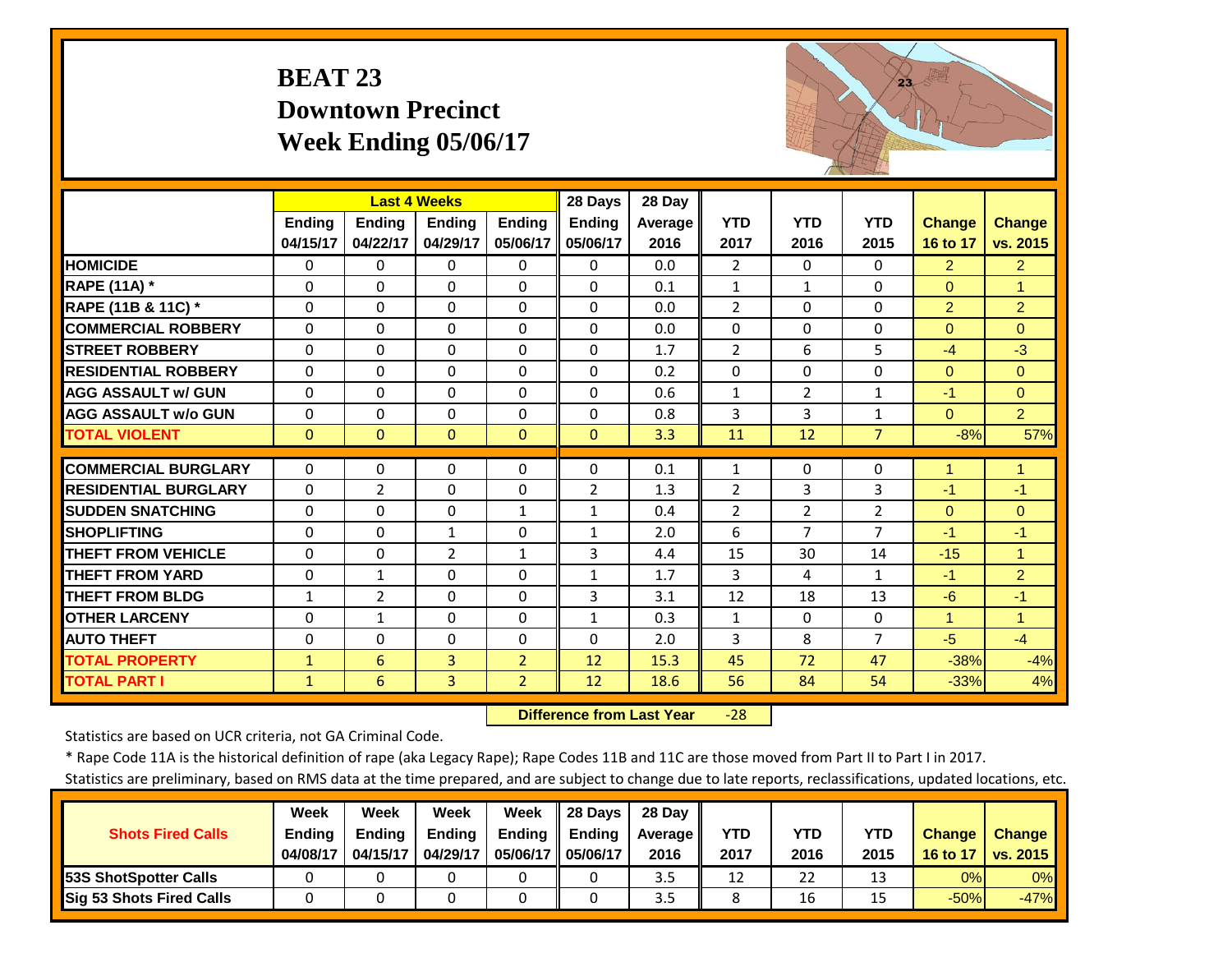#### **BEAT 24 Downtown PrecinctWeek Ending 05/06/17**



|                             |                | <b>Last 4 Weeks</b> |                |                | 28 Days        | 28 Day  |                |              |              |                      |                      |
|-----------------------------|----------------|---------------------|----------------|----------------|----------------|---------|----------------|--------------|--------------|----------------------|----------------------|
|                             | <b>Ending</b>  | <b>Ending</b>       | <b>Ending</b>  | <b>Endina</b>  | <b>Ending</b>  | Average | <b>YTD</b>     | <b>YTD</b>   | <b>YTD</b>   | <b>Change</b>        | <b>Change</b>        |
|                             | 04/15/17       | 04/22/17            | 04/29/17       | 05/06/17       | 05/06/17       | 2016    | 2017           | 2016         | 2015         | 16 to 17             | vs. 2015             |
| <b>HOMICIDE</b>             | $\Omega$       | $\Omega$            | $\Omega$       | $\Omega$       | $\Omega$       | 0.1     | $\Omega$       | $\Omega$     | $\Omega$     | $\Omega$             | $\Omega$             |
| <b>RAPE (11A) *</b>         | $\Omega$       | $\Omega$            | $\Omega$       | $\Omega$       | $\Omega$       | 0.2     | $\mathbf{1}$   | $\Omega$     | $\mathbf{1}$ | $\blacktriangleleft$ | $\Omega$             |
| RAPE (11B & 11C) *          | $\Omega$       | $\overline{0}$      | $\Omega$       | $\Omega$       | $\Omega$       | 0.2     | $\Omega$       | $\Omega$     | $\Omega$     | $\Omega$             | $\Omega$             |
| <b>COMMERCIAL ROBBERY</b>   | $\Omega$       | 0                   | $\mathbf 0$    | 0              | $\Omega$       | 0.1     | $\mathbf{1}$   | $\Omega$     | $\mathbf{1}$ | $\overline{1}$       | $\Omega$             |
| <b>STREET ROBBERY</b>       | 0              | $\mathbf{1}$        | $\mathbf{1}$   | $\Omega$       | $\overline{2}$ | 3.1     | 10             | 13           | 6            | $-3$                 | $\overline{4}$       |
| <b>RESIDENTIAL ROBBERY</b>  | $\Omega$       | $\Omega$            | $\Omega$       | $\Omega$       | $\Omega$       | 0.2     | $\Omega$       | $\Omega$     | $\mathbf{1}$ | $\Omega$             | $-1$                 |
| <b>AGG ASSAULT w/ GUN</b>   | 0              | $\Omega$            | 0              | $\Omega$       | $\Omega$       | 0.1     | $\mathbf{1}$   | $\Omega$     | $\mathbf{1}$ | $\blacktriangleleft$ | $\mathbf{0}$         |
| <b>AGG ASSAULT w/o GUN</b>  | 0              | $\Omega$            | 0              | $\Omega$       | 0              | 0.5     | $\mathbf{1}$   | $\mathbf{1}$ | $\Omega$     | $\Omega$             | $\blacktriangleleft$ |
| <b>TOTAL VIOLENT</b>        | $\Omega$       | $\mathbf{1}$        | $\mathbf{1}$   | $\Omega$       | $\overline{2}$ | 4.3     | 14             | 14           | 10           | 0%                   | 40%                  |
| <b>COMMERCIAL BURGLARY</b>  | $\Omega$       | 0                   | $\Omega$       | 0              | 0              | 0.5     | 1              | $\mathbf{1}$ | $\mathbf{1}$ | $\mathbf{0}$         | $\Omega$             |
| <b>RESIDENTIAL BURGLARY</b> | $\Omega$       | 0                   | $\Omega$       | 0              | $\Omega$       | 1.5     | 5              | 6            | 4            | $-1$                 | 1                    |
| <b>SUDDEN SNATCHING</b>     | $\Omega$       | $\Omega$            | $\Omega$       | $\Omega$       | $\Omega$       | 0.5     | $\Omega$       | 3            | 4            | $-3$                 | $-4$                 |
| <b>SHOPLIFTING</b>          | 1              | $\Omega$            | $\mathbf{1}$   | 3              | 5              | 5.0     | 14             | 19           | 43           | $-5$                 | $-29$                |
| <b>THEFT FROM VEHICLE</b>   | $\Omega$       | $\overline{2}$      | $\overline{2}$ | 1              | 5              | 10.3    | 49             | 62           | 38           | $-13$                | 11                   |
| <b>THEFT FROM YARD</b>      | 1              | $\mathbf{1}$        | $\overline{2}$ | $\overline{2}$ | 6              | 5.1     | 32             | 20           | 23           | 12                   | 9                    |
| <b>THEFT FROM BLDG</b>      | 0              | 0                   | $\mathbf{1}$   | $\mathbf{1}$   | 2              | 3.7     | 14             | 19           | 13           | $-5$                 | $\blacktriangleleft$ |
| <b>OTHER LARCENY</b>        | $\Omega$       | 0                   | $\Omega$       | $\Omega$       | $\Omega$       | 0.8     | $\overline{2}$ | 4            | 4            | $-2$                 | $-2$                 |
| <b>AUTO THEFT</b>           | 0              | $\mathbf{1}$        | $\Omega$       | 3              | 4              | 3.3     | 18             | 11           | 9            | $\overline{7}$       | 9                    |
| <b>TOTAL PROPERTY</b>       | $\overline{2}$ | 4                   | 6              | 10             | 22             | 30.7    | 135            | 145          | 139          | $-7%$                | $-3%$                |
| <b>TOTAL PART I</b>         | $\overline{2}$ | 5                   | $\overline{7}$ | 10             | 24             | 35.0    | 149            | 159          | 149          | $-6%$                | 0%                   |
|                             |                |                     |                |                |                |         |                |              |              |                      |                      |

 **Difference from Last Year**‐10

Statistics are based on UCR criteria, not GA Criminal Code.

\* Rape Code 11A is the historical definition of rape (aka Legacy Rape); Rape Codes 11B and 11C are those moved from Part II to Part I in 2017.

|                               | Week          | Week          | Week          | Week          | 28 Davs       | 28 Dav     |            |      |      |               |                 |
|-------------------------------|---------------|---------------|---------------|---------------|---------------|------------|------------|------|------|---------------|-----------------|
| <b>Shots Fired Calls</b>      | <b>Ending</b> | <b>Endina</b> | <b>Ending</b> | <b>Ending</b> | <b>Ending</b> | Average II | <b>YTD</b> | YTD  | YTD  | <b>Change</b> | <b>Change</b>   |
|                               | 04/08/17      | 04/15/17      | 04/29/17      | 05/06/17 I    | 05/06/17      | 2016       | 2017       | 2016 | 2015 | 16 to 17      | <b>vs. 2015</b> |
| <b>153S ShotSpotter Calls</b> |               |               |               |               |               | 3.8        | 13         | 19   |      | 0%            | $0\%$           |
| Sig 53 Shots Fired Calls      |               |               |               | 4             |               | 8.8        | 32         | 37   | 20   | $-14%$        | 60%             |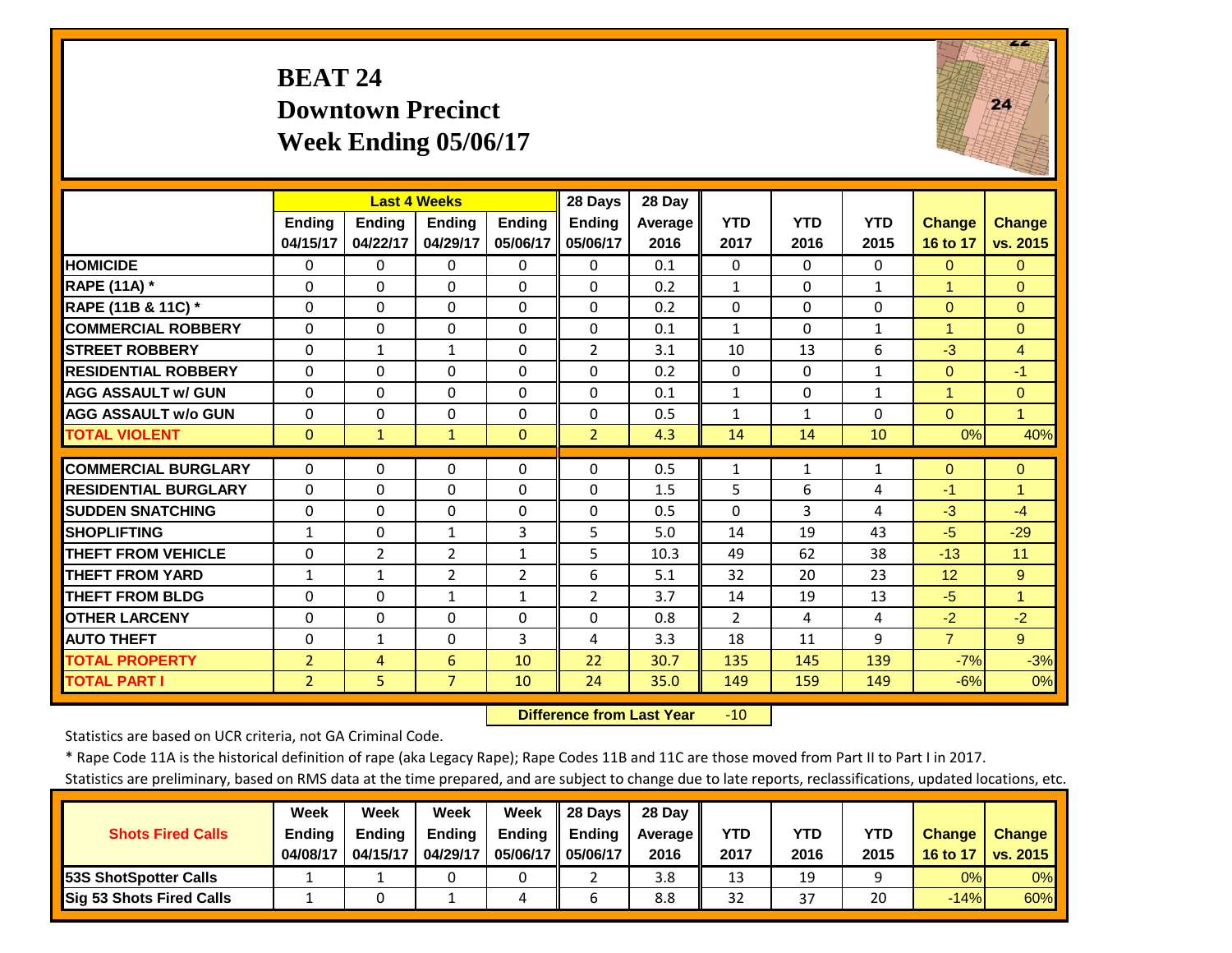#### **BEAT 25 Downtown PrecinctWeek Ending 05/06/17**



|                             |               |                | <b>Last 4 Weeks</b> |                | 28 Days        | 28 Day  |                |                |                |                      |                |
|-----------------------------|---------------|----------------|---------------------|----------------|----------------|---------|----------------|----------------|----------------|----------------------|----------------|
|                             | <b>Ending</b> | <b>Ending</b>  | Ending              | <b>Endina</b>  | <b>Ending</b>  | Average | <b>YTD</b>     | <b>YTD</b>     | <b>YTD</b>     | <b>Change</b>        | <b>Change</b>  |
|                             | 04/15/17      | 04/22/17       | 04/29/17            | 05/06/17       | 05/06/17       | 2016    | 2017           | 2016           | 2015           | 16 to 17             | vs. 2015       |
| <b>HOMICIDE</b>             | $\Omega$      | $\Omega$       | $\Omega$            | 0              | 0              | 0.0     | $\Omega$       | $\Omega$       | $\mathbf{1}$   | $\Omega$             | $-1$           |
| RAPE (11A) *                | $\Omega$      | $\Omega$       | $\Omega$            | $\Omega$       | $\Omega$       | 0.1     | $\Omega$       | $\mathbf{1}$   | $\Omega$       | $-1$                 | $\Omega$       |
| RAPE (11B & 11C) *          | $\Omega$      | $\Omega$       | $\Omega$            | $\Omega$       | $\Omega$       | 0.2     | $\Omega$       | $\overline{2}$ | $\Omega$       | $-2$                 | $\Omega$       |
| <b>COMMERCIAL ROBBERY</b>   | $\mathbf 0$   | $\Omega$       | $\Omega$            | $\mathbf{1}$   | $\mathbf{1}$   | 0.1     | $\mathbf{1}$   | $\mathbf{1}$   | $\overline{2}$ | $\Omega$             | $-1$           |
| <b>STREET ROBBERY</b>       | $\mathbf{1}$  | $\Omega$       | $\Omega$            | $\overline{2}$ | 3              | 2.4     | 9              | 13             | 3              | $-4$                 | 6              |
| <b>RESIDENTIAL ROBBERY</b>  | $\Omega$      | $\Omega$       | $\Omega$            | $\Omega$       | $\Omega$       | 0.0     | $\Omega$       | $\Omega$       | 0              | $\Omega$             | $\Omega$       |
| <b>AGG ASSAULT w/ GUN</b>   | $\Omega$      | 1              | 1                   | $\Omega$       | $\overline{2}$ | 0.9     | 3              | 4              | 7              | $-1$                 | $-4$           |
| <b>AGG ASSAULT w/o GUN</b>  | $\mathbf 0$   | $\Omega$       | $\Omega$            | $\Omega$       | $\Omega$       | 0.8     | $\overline{3}$ | $\overline{2}$ | $\mathbf{1}$   | $\blacktriangleleft$ | $\overline{2}$ |
| <b>TOTAL VIOLENT</b>        | $\mathbf{1}$  | $\mathbf{1}$   | $\mathbf{1}$        | 3              | 6              | 4.5     | 16             | 23             | 14             | $-30%$               | 14%            |
| <b>COMMERCIAL BURGLARY</b>  | $\Omega$      | $\Omega$       | $\Omega$            | 0              | $\Omega$       | 1.6     | $\overline{2}$ | 9              | $\mathbf{1}$   | $-7$                 | 1              |
| <b>RESIDENTIAL BURGLARY</b> | $\Omega$      | $\Omega$       | $\Omega$            | $\Omega$       | $\Omega$       | 1.7     | $\overline{2}$ | 9              | 3              | $-7$                 | $-1$           |
| <b>SUDDEN SNATCHING</b>     | 1             | $\Omega$       | $\Omega$            | $\mathbf{1}$   | $\overline{2}$ | 0.2     | $\overline{2}$ | $\mathbf{1}$   | 0              | 1                    | $\overline{2}$ |
| <b>SHOPLIFTING</b>          | 3             | $\Omega$       | $\Omega$            | $\overline{2}$ | 5              | 4.0     | 23             | 5.             | 7              | 18                   | 16             |
| <b>THEFT FROM VEHICLE</b>   | 3             | $\Omega$       | 2                   | $\overline{2}$ | $\overline{7}$ | 9.5     | 29             | 43             | 19             | $-14$                | 10             |
| <b>THEFT FROM YARD</b>      | $\Omega$      | $\Omega$       | $\Omega$            | $\mathbf{1}$   | $\mathbf{1}$   | 2.3     | 15             | 12             | 7              | 3                    | 8              |
| <b>THEFT FROM BLDG</b>      | $\Omega$      | $\overline{2}$ | $\mathbf{1}$        | $\mathbf{1}$   | 4              | 2.3     | 13             | 10             | 11             | 3                    | $\overline{2}$ |
| <b>OTHER LARCENY</b>        | $\Omega$      | $\Omega$       | $\Omega$            | 0              | $\Omega$       | 0.3     | $\Omega$       | 3              | $\mathbf{1}$   | $-3$                 | $-1$           |
| <b>AUTO THEFT</b>           | $\mathbf{1}$  | $\Omega$       | $\Omega$            | $\mathbf{1}$   | $\overline{2}$ | 3.2     | 15             | 16             | 9              | $-1$                 | $6\phantom{1}$ |
| <b>TOTAL PROPERTY</b>       | 8             | $\overline{2}$ | 3                   | 8              | 21             | 25.0    | 101            | 108            | 58             | $-6%$                | 74%            |
| <b>TOTAL PART I</b>         | 9             | 3              | 4                   | 11             | 27             | 29.5    | 117            | 131            | 72             | $-11%$               | 63%            |

 **Difference from Last Year**r -14

Statistics are based on UCR criteria, not GA Criminal Code.

\* Rape Code 11A is the historical definition of rape (aka Legacy Rape); Rape Codes 11B and 11C are those moved from Part II to Part I in 2017.

|                                 | Week          | Week          | Week          | Week          | 28 Davs       | 28 Dav     |      |      |      |               |               |
|---------------------------------|---------------|---------------|---------------|---------------|---------------|------------|------|------|------|---------------|---------------|
| <b>Shots Fired Calls</b>        | <b>Ending</b> | <b>Ending</b> | <b>Ending</b> | <b>Ending</b> | <b>Ending</b> | Average II | YTD  | YTD  | YTD  | <b>Change</b> | <b>Change</b> |
|                                 | 04/08/17      | 04/15/17      | 04/29/17      | 05/06/17 I    | 05/06/17      | 2016       | 2017 | 2016 | 2015 | 16 to 17      | vs. 2015      |
| <b>153S ShotSpotter Calls</b>   |               |               |               |               | 11            | 6.3        | 22   | 31   | 19   | 0%            | $0\%$         |
| <b>Sig 53 Shots Fired Calls</b> |               |               |               |               |               | 6.4        | 20   | 40   | 22   | $-50%$        | $-9%$         |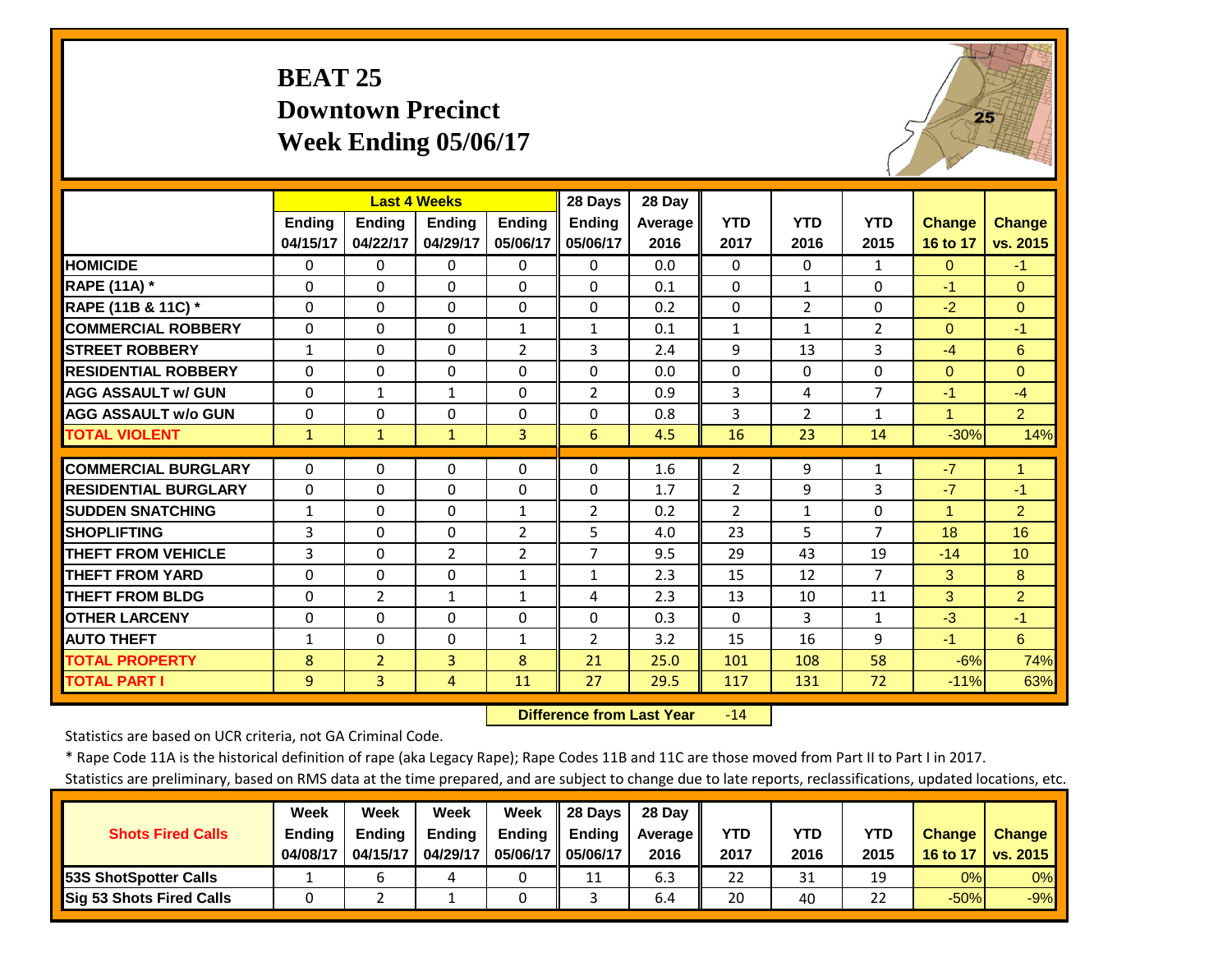#### **BEAT 26 Downtown Precinct Week Ending 05/06/17**



|                             |               | <b>Last 4 Weeks</b> |                |               | 28 Days        | 28 Day  |                |              |                |                |                |
|-----------------------------|---------------|---------------------|----------------|---------------|----------------|---------|----------------|--------------|----------------|----------------|----------------|
|                             | <b>Ending</b> | <b>Ending</b>       | <b>Endina</b>  | <b>Ending</b> | <b>Endina</b>  | Average | <b>YTD</b>     | <b>YTD</b>   | <b>YTD</b>     | <b>Change</b>  | <b>Change</b>  |
|                             | 04/15/17      | 04/22/17            | 04/29/17       | 05/06/17      | 05/06/17       | 2016    | 2017           | 2016         | 2015           | 16 to 17       | vs. 2015       |
| <b>HOMICIDE</b>             | $\Omega$      | $\Omega$            | $\Omega$       | $\Omega$      | $\Omega$       | 0.2     | $\mathbf{1}$   | $\mathbf{1}$ | $\Omega$       | $\Omega$       | 1              |
| <b>RAPE (11A) *</b>         | $\Omega$      | $\Omega$            | $\Omega$       | $\Omega$      | $\Omega$       | 0.1     | $\Omega$       | $\Omega$     | 0              | $\Omega$       | $\Omega$       |
| RAPE (11B & 11C) *          | $\Omega$      | $\Omega$            | $\Omega$       | $\Omega$      | $\Omega$       | 0.5     | $1\,$          | $\mathbf{1}$ | $\Omega$       | $\Omega$       | $\overline{1}$ |
| <b>COMMERCIAL ROBBERY</b>   | $\Omega$      | $\Omega$            | $\Omega$       | $\Omega$      | $\Omega$       | 0.0     | $\Omega$       | $\Omega$     | 0              | $\Omega$       | $\Omega$       |
| <b>STREET ROBBERY</b>       | 0             | 1                   | $\mathbf 0$    | $\mathbf 0$   | $\mathbf{1}$   | 1.7     | 8              | 13           | 6              | $-5$           | 2              |
| <b>RESIDENTIAL ROBBERY</b>  | $\Omega$      | $\Omega$            | $\Omega$       | $\Omega$      | $\Omega$       | 0.1     | $\mathbf{1}$   | 1            | $\mathbf{1}$   | $\Omega$       | $\Omega$       |
| <b>AGG ASSAULT w/ GUN</b>   | $\Omega$      | $\Omega$            | $\Omega$       | $\Omega$      | $\Omega$       | 2.3     | 3              | 17           | $\mathbf{1}$   | $-14$          | $\overline{2}$ |
| <b>AGG ASSAULT w/o GUN</b>  | 1             | $\Omega$            | $\Omega$       | $\Omega$      | 1              | 1.1     | 8              | $\mathbf{1}$ | 3              | $\overline{7}$ | 5              |
| <b>TOTAL VIOLENT</b>        | $\mathbf{1}$  | $\mathbf{1}$        | $\Omega$       | $\Omega$      | $\overline{2}$ | 5.9     | 22             | 34           | 11             | $-35%$         | 100%           |
| <b>COMMERCIAL BURGLARY</b>  | 0             | $\Omega$            | 0              | 0             | 0              | 1.3     | $\overline{2}$ | 4            | $\mathbf{1}$   | $-2$           | 1              |
| <b>RESIDENTIAL BURGLARY</b> | $\mathbf{1}$  | $\Omega$            | $\overline{2}$ | $\mathbf{1}$  | 4              | 4.1     | 12             | 19           | 14             | $-7$           | $-2$           |
| <b>SUDDEN SNATCHING</b>     | $\Omega$      | $\Omega$            | $\Omega$       | $\Omega$      | $\Omega$       | 0.0     | $\mathbf{1}$   | $\Omega$     | $\mathbf{1}$   | 1              | $\Omega$       |
| <b>SHOPLIFTING</b>          | 1             | $\Omega$            | $\Omega$       | $\Omega$      | $\mathbf{1}$   | 2.4     | 6              | 10           | 5.             | $-4$           | 1              |
| <b>THEFT FROM VEHICLE</b>   | 1             | $\mathbf{1}$        | $\Omega$       | $\Omega$      | $\overline{2}$ | 4.6     | 27             | 10           | 12             | 17             | 15             |
| <b>THEFT FROM YARD</b>      | 1             | $\mathbf{1}$        | $\mathbf{1}$   | 0             | 3              | 1.7     | 8              | 8            | 9              | $\Omega$       | $-1$           |
| <b>THEFT FROM BLDG</b>      | $\mathbf{1}$  | $\mathbf{1}$        | $\Omega$       | $\Omega$      | $\overline{2}$ | 1.9     | $\overline{7}$ | 12           | $\overline{7}$ | $-5$           | $\Omega$       |
| <b>OTHER LARCENY</b>        | $\Omega$      | $\mathbf{1}$        | $\Omega$       | $\Omega$      | $\mathbf{1}$   | 0.5     | $\overline{2}$ | 3            | $\Omega$       | $-1$           | $\overline{2}$ |
| <b>AUTO THEFT</b>           | 0             | $\Omega$            | $\Omega$       | $\mathbf 0$   | $\Omega$       | 2.1     | 6              | 8            | 12             | $-2$           | $-6$           |
| <b>TOTAL PROPERTY</b>       | 5             | 4                   | 3              | $\mathbf{1}$  | 13             | 18.7    | 71             | 74           | 61             | $-4%$          | 16%            |
| <b>TOTAL PART I</b>         | 6             | 5                   | 3              | $\mathbf{1}$  | 15             | 24.6    | 93             | 108          | 72             | $-14%$         | 29%            |

 **Difference from Last Year**r -15

Statistics are based on UCR criteria, not GA Criminal Code.

\* Rape Code 11A is the historical definition of rape (aka Legacy Rape); Rape Codes 11B and 11C are those moved from Part II to Part I in 2017.

|                                 | <b>Week</b>   | Week          | <b>Week</b>   | Week          | <b>28 Davs</b> | 28 Dav     |      |      |      |               |               |
|---------------------------------|---------------|---------------|---------------|---------------|----------------|------------|------|------|------|---------------|---------------|
| <b>Shots Fired Calls</b>        | <b>Ending</b> | <b>Ending</b> | <b>Ending</b> | <b>Ending</b> | <b>Ending</b>  | Average II | YTD  | YTD  | YTD  | <b>Change</b> | <b>Change</b> |
|                                 | 04/08/17      | 04/15/17      | 04/29/17      | 05/06/17 I    | 05/06/17       | 2016       | 2017 | 2016 | 2015 | 16 to 17      | vs. 2015      |
| <b>153S ShotSpotter Calls</b>   |               |               |               |               | 11             | 15.6       | 35   | 89   | 25   | 0%            | $0\%$         |
| <b>Sig 53 Shots Fired Calls</b> |               |               |               |               | 16             | 13.3       | 51   | 47   | 33   | 9%            | 55%           |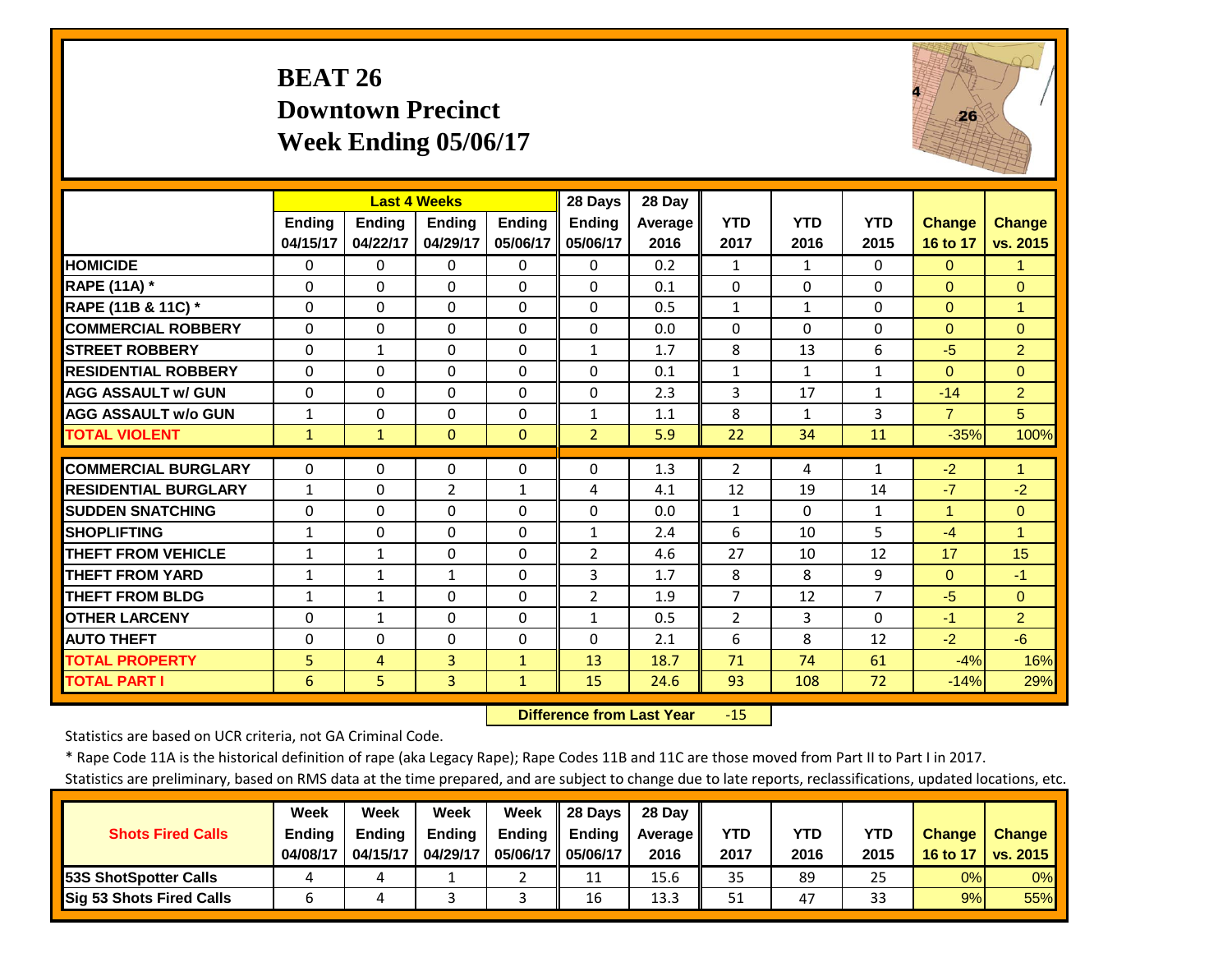

#### **COMPSTATCENTRAL PRECINCTWeek Ending 05/06/17**

**PRECINCT COMMANDER:**

**CAPT. BEN HERRON**



|                               | Week<br><b>Ending</b><br>05/06/17 | Week<br><b>Ending</b><br>04/29/17 | <b>Weekly</b><br>Avg<br>2016 | 28-Day<br><b>Ending</b><br>05/06/17 | 28-Day<br><b>Ending</b><br>4/8/17 | Avg<br>28-Day<br>2016 | <b>YTD</b><br>2017 | <b>YTD</b><br>2016 | <b>YTD</b><br>2015 | <b>Change</b><br>16 to 17 | <b>Change</b><br>vs. 2015 |
|-------------------------------|-----------------------------------|-----------------------------------|------------------------------|-------------------------------------|-----------------------------------|-----------------------|--------------------|--------------------|--------------------|---------------------------|---------------------------|
| <b>HOMICIDE</b>               |                                   | 3                                 | 0                            | 4                                   | 0                                 | 2                     | 5.                 | 10                 | 5                  | $-5$                      | $\mathbf{0}$              |
| <b>RAPE (11A)</b> *           | $\bf{0}$                          | $\overline{2}$                    | $\Omega$                     | 3                                   |                                   |                       | 5                  | 6                  | $\mathbf{2}$       | $-1$                      | 3                         |
| <b>RAPE (11B &amp; 11C)</b> * | 0                                 | 0                                 | $\Omega$                     | 0                                   | 0                                 |                       | 5                  | 3                  | 4                  | $\overline{2}$            | 1                         |
| <b>COMMERCIAL ROBBERY</b>     | $\bf{0}$                          | $\mathbf 0$                       | $\Omega$                     | 0                                   | 1                                 |                       | 6                  | 5                  | $\overline{2}$     | 1                         | $\overline{4}$            |
| <b>STREET ROBBERY</b>         |                                   | $\overline{2}$                    | $\overline{2}$               | 5.                                  | 6                                 | 8                     | 17                 | 25                 | 29                 | $-8$                      | $-12$                     |
| <b>RESIDENTIAL ROBBERY</b>    | $\bf{0}$                          |                                   | $\Omega$                     | 3                                   | 0                                 |                       | 4                  | 4                  | $\overline{2}$     | $\overline{0}$            | $\overline{2}$            |
| <b>AGG ASSAULT w/ GUN</b>     | $\overline{2}$                    | 6                                 | 1                            | 16                                  | 6                                 | 5                     | 37                 | 24                 | 32                 | 13                        | 5 <sup>5</sup>            |
| <b>AGG ASSAULT w/o GUN</b>    | 3                                 | $\overline{2}$                    | $\overline{\mathbf{A}}$      | 9                                   | 5                                 | 4                     | 25                 | 16                 | 12                 | 9                         | 13                        |
| <b>TOTAL VIOLENT</b>          | $\overline{7}$                    | 16                                | 6                            | 40                                  | 19                                | 23                    | 104                | 93                 | 88                 | 12%                       | 18%                       |
|                               |                                   |                                   |                              |                                     |                                   |                       |                    |                    |                    |                           |                           |
| <b>COMMERCIAL BURGLARY</b>    | 0                                 | 0                                 | $\overline{2}$               |                                     | $\overline{2}$                    | 8                     | 9                  | 27                 | 25                 | $-18$                     | $-16$                     |
| <b>RESIDENTIAL BURGLARY</b>   | $\overline{7}$                    | 4                                 | $\overline{7}$               | 16                                  | 21                                | 30                    | 74                 | 86                 | 114                | $-12$                     | $-40$                     |
| <b>SUDDEN SNATCHING</b>       | 0                                 |                                   | $\Omega$                     | 3                                   | 3                                 |                       | 11                 | 7                  | 5                  | 4                         | 6                         |
| <b>SHOPLIFTING</b>            | 4                                 | 6                                 | 3                            | 17                                  | 11                                | 13                    | 79                 | 50                 | 32                 | 29                        | 47                        |
| <b>THEFT FROM VEHICLE</b>     | 8                                 | 15                                | 9                            | 44                                  | 36                                | 35                    | 168                | 156                | 170                | 12                        | $-2$                      |
| <b>THEFT FROM YARD</b>        | 4                                 | 10                                | 4                            | 28                                  | 14                                | 17                    | 78                 | 57                 | 59                 | 21                        | 19                        |
| <b>THEFT FROM BLDG</b>        | 5                                 | 3                                 | 6                            | 16                                  | 8                                 | 23                    | 52 <sub>2</sub>    | 95                 | 68                 | $-43$                     | $-16$                     |
| <b>OTHER LARCENY</b>          | $\bf{0}$                          | $\overline{A}$                    | 0                            | 3                                   | 5                                 | $\overline{2}$        | 14                 | 8                  | 17                 | 6                         | $-3$                      |
| <b>AUTO THEFT</b>             | 8                                 | 4                                 | 4                            | 16                                  | 16                                | 18                    | 68                 | 82                 | 80                 | $-14$                     | $-12$                     |
| <b>TOTAL PROPERTY</b>         | 36                                | 44                                | 37                           | 144                                 | 116                               | 146                   | 553                | 568                | 570                | $-3%$                     | $-3%$                     |
| <b>TOTAL PART I</b>           | 43                                | 60                                | 42                           | 184                                 | 135                               | 169                   | 657                | 661                | 658                | $-1%$                     | $\overline{0\%}$          |

Statistics are based on UCR criteria, not GA Criminal Code. **Difference from Last Year** -4

Statistics are preliminary, based on RMS data at the time prepared, and are subject to change due to late reports, reclassifications, updated locations, etc.

Cell Shading: white is within 0.6 standard deviation of the mean; red is above; green is below.

| <b>Citizen Initiated Calls</b> | Week<br><b>Ending</b><br>05/06/17 | Week<br><b>Ending</b><br>04/29/17 | Weekly<br>Avg<br>2015 | $28$ -Day<br><b>Ending</b><br>05/06/17 | $28$ -Day<br><b>Ending</b><br>4/8/17 | Avg<br>$28$ -Day<br>2016 | YTD<br>2017 | <b>YTD</b><br>2016 | <b>YTD</b><br>2015 | Change<br>16 to 17 | <b>Change</b><br>vs. 2015 |
|--------------------------------|-----------------------------------|-----------------------------------|-----------------------|----------------------------------------|--------------------------------------|--------------------------|-------------|--------------------|--------------------|--------------------|---------------------------|
| <b>Midnight Shift</b>          | 119                               | 157                               | 126                   | 492                                    | 400                                  | 503                      | 1929        | 2287               | 2120               | $-358$             | $-191$                    |
| Day Shift                      | 240                               | 226                               | 271                   | 1013                                   | 947                                  | 1085                     | 4331        | 4583               | 4277               | $-252$             | 54                        |
| <b>Afternoon Shift</b>         | 281                               | 307                               | 294                   | 1170                                   | 1024                                 | 1176                     | 4665        | 5018               | 4918               | $-353$             | $-253$                    |
| <b>TOTAL CITIZEN CFS</b>       | 640                               | 690                               | 691                   | 2675                                   | 2371                                 | 2764                     | 10925       | 11888              | 11315              | $-8.1%$            | $-3.4%$                   |
| 53S ShotSpotter Calls          |                                   | 16                                | 12                    | 42                                     | 35                                   | 49                       | 253         | 291                | 125                | -38                | 128                       |
| Sig 53 Shots Fired Calls       | 14                                | 34                                | 19                    | 98                                     | 76                                   | 74                       | 352         | 348                | 304                |                    | 48                        |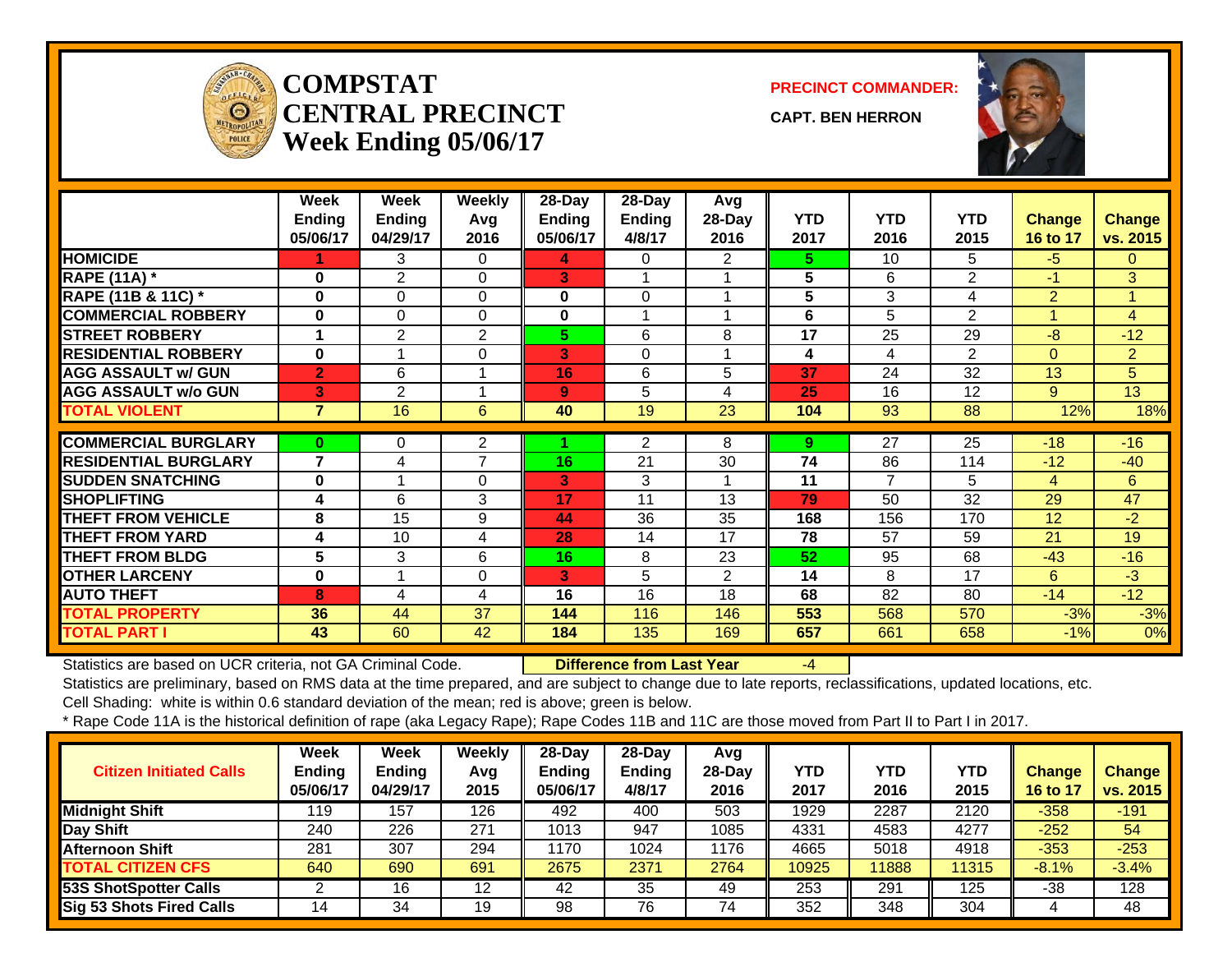#### **BEAT 31 Central Precinct Week Ending 05/06/17**



|                             |                |                | <b>Last 4 Weeks</b> |                | 28 Days        | 28 Day     |                |                |                |                |                      |
|-----------------------------|----------------|----------------|---------------------|----------------|----------------|------------|----------------|----------------|----------------|----------------|----------------------|
|                             | <b>Ending</b>  | <b>Ending</b>  | <b>Endina</b>       | <b>Ending</b>  | <b>Ending</b>  | Average    | <b>YTD</b>     | <b>YTD</b>     | <b>YTD</b>     | <b>Change</b>  | <b>Change</b>        |
|                             | 04/15/17       | 04/22/17       | 04/29/17            | 05/06/17       | 05/06/17       | 2016       | 2017           | 2016           | 2015           | 16 to 17       | vs. 2015             |
| <b>HOMICIDE</b>             | 0              | 0              | $\Omega$            | $\Omega$       | 0              | 0.2        | $\Omega$       | $\mathbf{1}$   | 0              | $-1$           | $\Omega$             |
| <b>RAPE (11A) *</b>         | $\Omega$       | $\Omega$       | $\overline{2}$      | $\Omega$       | $\overline{2}$ | 0.0        | 2              | $\Omega$       | $\Omega$       | $\overline{2}$ | $\overline{2}$       |
| RAPE (11B & 11C) *          | $\Omega$       | $\Omega$       | $\Omega$            | $\Omega$       | $\Omega$       | 0.2        | $\overline{2}$ | $\mathbf{1}$   | $\Omega$       | 1              | $\overline{2}$       |
| <b>COMMERCIAL ROBBERY</b>   | $\Omega$       | $\Omega$       | $\Omega$            | $\Omega$       | $\Omega$       | 0.1        | $\Omega$       | $\Omega$       | $\Omega$       | $\Omega$       | $\Omega$             |
| <b>STREET ROBBERY</b>       | $\mathbf{1}$   | $\Omega$       | 0                   | $\Omega$       | $\mathbf{1}$   | 0.8        | $\overline{2}$ | $\overline{2}$ | $\overline{7}$ | $\mathbf{0}$   | $-5$                 |
| <b>RESIDENTIAL ROBBERY</b>  | $\Omega$       | $\mathbf{1}$   | $\mathbf{1}$        | $\Omega$       | $\overline{2}$ | 0.2        | $\overline{2}$ | $\mathbf{1}$   | $\mathbf{1}$   | $\overline{1}$ | $\overline{1}$       |
| <b>AGG ASSAULT w/ GUN</b>   | $\Omega$       | 3              | $\mathbf{1}$        | $\Omega$       | 4              | 1.5        | 13             | 8              | 11             | 5              | $\overline{2}$       |
| <b>AGG ASSAULT w/o GUN</b>  | $\overline{2}$ | $\Omega$       | $\mathbf{1}$        | 2              | 5              | 0.8        | 8              | $\mathbf{1}$   | 4              | $\overline{7}$ | $\overline{4}$       |
| <b>TOTAL VIOLENT</b>        | $\overline{3}$ | $\overline{4}$ | 5                   | $\overline{2}$ | 14             | 4.0        | 29             | 14             | 23             | 107%           | 26%                  |
| <b>COMMERCIAL BURGLARY</b>  | $\Omega$       | $\Omega$       | $\Omega$            | 0              | $\Omega$       | 0.5        | 2              | 3              | 3              | $-1$           | $-1$                 |
| <b>RESIDENTIAL BURGLARY</b> | $\Omega$       | 1              | 3                   | 2              | 6              | 6.0        | 32             | 21             | 26             | 11             | 6                    |
| <b>SUDDEN SNATCHING</b>     | $\Omega$       | 2              | $\Omega$            | $\Omega$       | $\overline{2}$ | 0.3        | 4              | $\overline{2}$ | $\mathbf{1}$   | $\overline{2}$ | 3                    |
| <b>SHOPLIFTING</b>          |                | $\Omega$       |                     | $\Omega$       |                |            | $\Omega$       | $\mathbf{1}$   | $\Omega$       |                | $\Omega$             |
| <b>THEFT FROM VEHICLE</b>   | $\Omega$       | $\Omega$       | $\Omega$            | $\Omega$       | $\Omega$       | 0.5<br>2.8 |                |                |                | $-1$           | $-3$                 |
|                             | $\Omega$       |                | 3                   |                | 3              |            | 17             | 15             | 20             | $\overline{2}$ |                      |
| <b>THEFT FROM YARD</b>      | $\overline{2}$ | $\Omega$       | $\mathbf{1}$        | $\Omega$       | 3              | 1.8        | 6              | 7              | 5              | $-1$           | $\blacktriangleleft$ |
| <b>THEFT FROM BLDG</b>      | $\Omega$       | $\Omega$       | $\mathbf{1}$        | $\Omega$       | $\mathbf{1}$   | 2.4        | 4              | 9              | 9              | $-5$           | $-5$                 |
| <b>OTHER LARCENY</b>        | $\mathbf{1}$   | $\Omega$       | $\Omega$            | $\Omega$       | $\mathbf{1}$   | 0.3        | $\mathbf{1}$   | $\overline{2}$ | $\mathbf{1}$   | $-1$           | $\Omega$             |
| <b>AUTO THEFT</b>           | $\mathbf{1}$   | $\Omega$       | $\Omega$            | 4              | 5              | 3.0        | 13             | 17             | 11             | $-4$           | 2                    |
| <b>TOTAL PROPERTY</b>       | 4              | 3              | 8                   | 6              | 21             | 17.6       | 79             | 77             | 76             | 3%             | 4%                   |
| <b>TOTAL PART I</b>         | $\overline{7}$ | $\overline{7}$ | 13                  | 8              | 35             | 21.6       | 108            | 91             | 99             | 19%            | 9%                   |

 **Difference from Last Year**17

Statistics are based on UCR criteria, not GA Criminal Code.

\* Rape Code 11A is the historical definition of rape (aka Legacy Rape); Rape Codes 11B and 11C are those moved from Part II to Part I in 2017.

|                                 | Week          | Week          | Week          | Week          | 28 Davs       | 28 Dav     |      |      |            |               |               |
|---------------------------------|---------------|---------------|---------------|---------------|---------------|------------|------|------|------------|---------------|---------------|
| <b>Shots Fired Calls</b>        | <b>Ending</b> | <b>Ending</b> | <b>Ending</b> | <b>Ending</b> | <b>Ending</b> | Average II | YTD  | YTD  | <b>YTD</b> | <b>Change</b> | <b>Change</b> |
|                                 | 04/08/17      | 04/15/17      | 04/29/17      | 05/06/17 I    | 05/06/17      | 2016       | 2017 | 2016 | 2015       | 16 to 17      | vs. 2015      |
| <b>153S ShotSpotter Calls</b>   |               |               |               |               | 15            | 16.8       | 92   | 99   | 57         | 0%            | $0\%$         |
| <b>Sig 53 Shots Fired Calls</b> |               |               | 10            |               | 29            | 13.7       | 87   | 54   | 63         | 61%           | 38%           |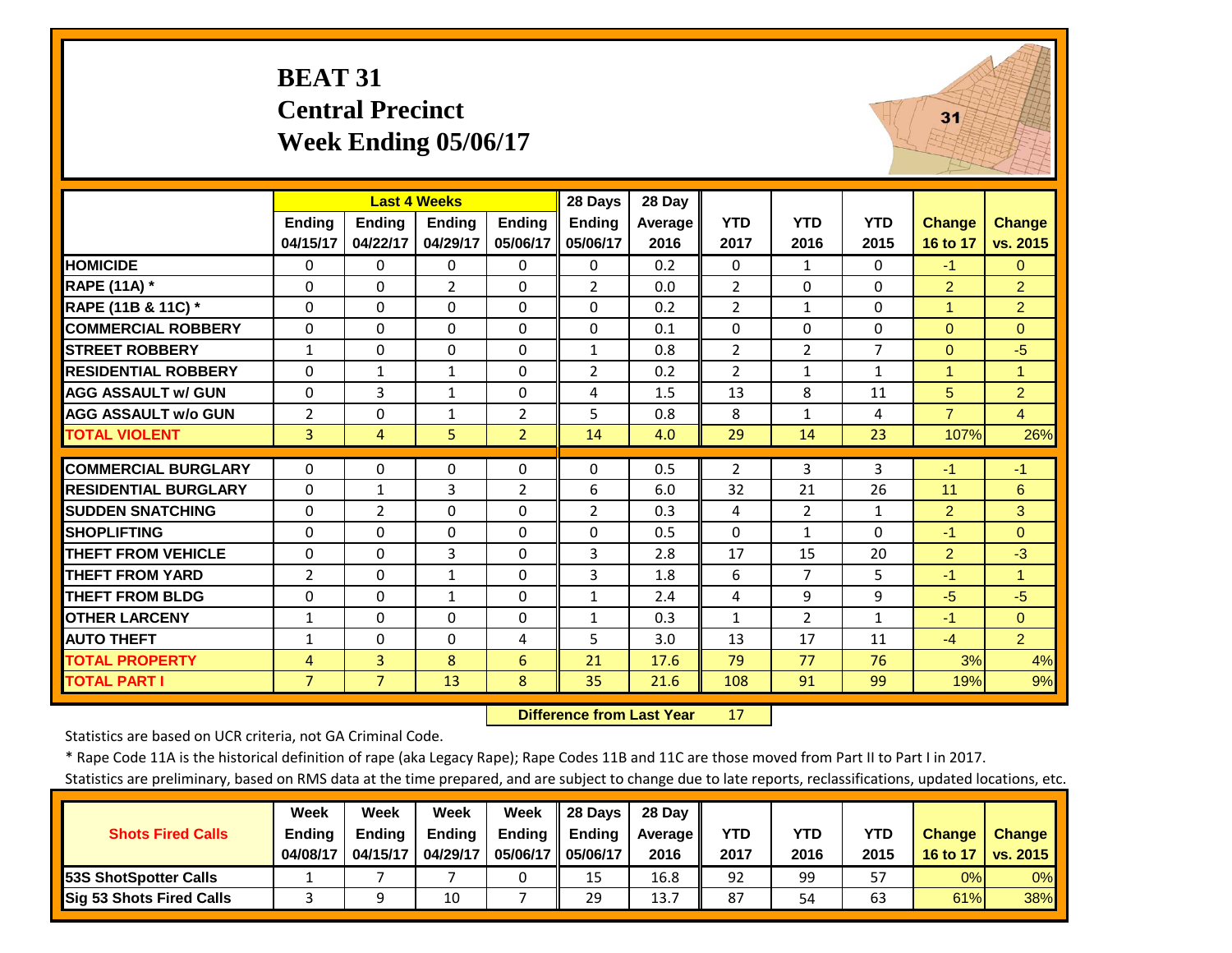#### **BEAT 32 Central Precinct Week Ending 05/06/17**



|                             |                | <b>Last 4 Weeks</b> |                |                | 28 Days        | 28 Day  |                |                |                |                      |                |
|-----------------------------|----------------|---------------------|----------------|----------------|----------------|---------|----------------|----------------|----------------|----------------------|----------------|
|                             | <b>Ending</b>  | <b>Ending</b>       | <b>Endina</b>  | <b>Ending</b>  | <b>Endina</b>  | Average | <b>YTD</b>     | <b>YTD</b>     | <b>YTD</b>     | <b>Change</b>        | <b>Change</b>  |
|                             | 04/15/17       | 04/22/17            | 04/29/17       | 05/06/17       | 05/06/17       | 2016    | 2017           | 2016           | 2015           | 16 to 17             | vs. 2015       |
| <b>HOMICIDE</b>             | $\Omega$       | $\Omega$            | $\Omega$       | $\Omega$       | $\Omega$       | 0.3     | $\Omega$       | $\mathbf{1}$   | $\mathbf{1}$   | $-1$                 | $-1$           |
| <b>RAPE (11A) *</b>         | $\Omega$       | $\Omega$            | $\Omega$       | $\Omega$       | $\Omega$       | 0.1     | $\Omega$       | $\mathbf{1}$   | $\mathbf{1}$   | $-1$                 | $-1$           |
| RAPE (11B & 11C) *          | $\Omega$       | $\Omega$            | $\Omega$       | $\Omega$       | $\Omega$       | 0.0     | $1\,$          | $\Omega$       | $\Omega$       | $\overline{1}$       | $\overline{1}$ |
| <b>COMMERCIAL ROBBERY</b>   | $\Omega$       | $\Omega$            | $\Omega$       | $\Omega$       | $\Omega$       | 0.4     | $\Omega$       | $\overline{3}$ | 0              | $-3$                 | $\Omega$       |
| <b>STREET ROBBERY</b>       | 0              | $\Omega$            | $\mathbf 0$    | $\mathbf 0$    | $\Omega$       | 1.1     | $\Omega$       | 6              | 0              | $-6$                 | $\mathbf{0}$   |
| <b>RESIDENTIAL ROBBERY</b>  | $\Omega$       | $\Omega$            | $\Omega$       | $\Omega$       | $\Omega$       | 0.0     | $\Omega$       | $\Omega$       | 0              | $\Omega$             | $\Omega$       |
| <b>AGG ASSAULT w/ GUN</b>   | 1              | $\Omega$            | $\Omega$       | $\mathbf{1}$   | $\overline{2}$ | 1.0     | 4              | 4              | 3              | $\Omega$             | $\overline{1}$ |
| <b>AGG ASSAULT w/o GUN</b>  | 0              | $\Omega$            | 1              | $\mathbf{1}$   | $\overline{2}$ | 0.5     | 5              | $\overline{2}$ | $\overline{2}$ | 3                    | 3              |
| <b>TOTAL VIOLENT</b>        | $\mathbf{1}$   | $\Omega$            | $\mathbf{1}$   | $\overline{2}$ | 4              | 3.4     | 10             | 17             | $\overline{7}$ | $-41%$               | 43%            |
| <b>COMMERCIAL BURGLARY</b>  | 0              | 1                   | 0              | 0              | $\mathbf{1}$   | 1.8     | 4              | 3              | $\mathbf{1}$   | 1                    | 3              |
| <b>RESIDENTIAL BURGLARY</b> | 1              | $\Omega$            | $\mathbf{1}$   | 3              | 5              | 4.5     | 13             | 14             | 16             | $-1$                 | $-3$           |
| <b>SUDDEN SNATCHING</b>     | $\Omega$       | $\Omega$            | $\Omega$       | $\Omega$       | $\Omega$       | 0.2     | $\mathbf{1}$   | $\overline{2}$ | 1              | $-1$                 | $\Omega$       |
| <b>SHOPLIFTING</b>          | $\Omega$       | $\mathbf{1}$        | $\mathbf{1}$   | $\Omega$       | $\overline{2}$ | 2.1     | 14             | 9              | 8              | 5                    | 6              |
| <b>THEFT FROM VEHICLE</b>   | $\Omega$       | $\Omega$            | 3              | 1              | 4              | 4.3     | 10             | 27             | 12             | $-17$                | $-2$           |
| <b>THEFT FROM YARD</b>      | 0              | $\overline{2}$      | 3              | $\Omega$       | 5              | 1.8     | 8              | 5.             | 4              | 3                    | $\overline{4}$ |
| <b>THEFT FROM BLDG</b>      | 1              | $\Omega$            | $\Omega$       | $\mathbf{1}$   | $\overline{2}$ | 2.7     | 10             | 16             | 11             | $-6$                 | $-1$           |
| <b>OTHER LARCENY</b>        | $\Omega$       | $\Omega$            | $\Omega$       | $\Omega$       | $\Omega$       | 0.1     | $\overline{2}$ | $\mathbf{1}$   | 3              | $\blacktriangleleft$ | $-1$           |
| <b>AUTO THEFT</b>           | 0              | $\Omega$            | $\overline{2}$ | $\mathbf{1}$   | 3              | 2.8     | 9              | 12             | 13             | $-3$                 | $-4$           |
| <b>TOTAL PROPERTY</b>       | $\overline{2}$ | 4                   | 10             | 6              | 22             | 20.2    | 71             | 89             | 69             | $-20%$               | 3%             |
| <b>TOTAL PART I</b>         | $\overline{3}$ | 4                   | 11             | 8              | 26             | 23.6    | 81             | 106            | 76             | $-24%$               | 7%             |

 **Difference from Last Year**‐25

Statistics are based on UCR criteria, not GA Criminal Code.

\* Rape Code 11A is the historical definition of rape (aka Legacy Rape); Rape Codes 11B and 11C are those moved from Part II to Part I in 2017.

|                                 | Week          | Week          | Week          | Week          | 28 Davs       | 28 Day     |      |      |      |               |               |
|---------------------------------|---------------|---------------|---------------|---------------|---------------|------------|------|------|------|---------------|---------------|
| <b>Shots Fired Calls</b>        | <b>Ending</b> | <b>Ending</b> | <b>Ending</b> | <b>Ending</b> | <b>Ending</b> | Average II | YTD  | YTD  | YTD  | <b>Change</b> | <b>Change</b> |
|                                 | 04/08/17      | 04/15/17      | 04/29/17      | 05/06/17 I    | 05/06/17      | 2016       | 2017 | 2016 | 2015 | 16 to 17      | vs. 2015      |
| <b>153S ShotSpotter Calls</b>   |               |               |               |               |               | 0.1        |      |      |      | 0%            | $0\%$         |
| <b>Sig 53 Shots Fired Calls</b> |               |               |               |               | 10            | 9.4        | 33   | 24   | 34   | <b>38%</b>    | $-3%$         |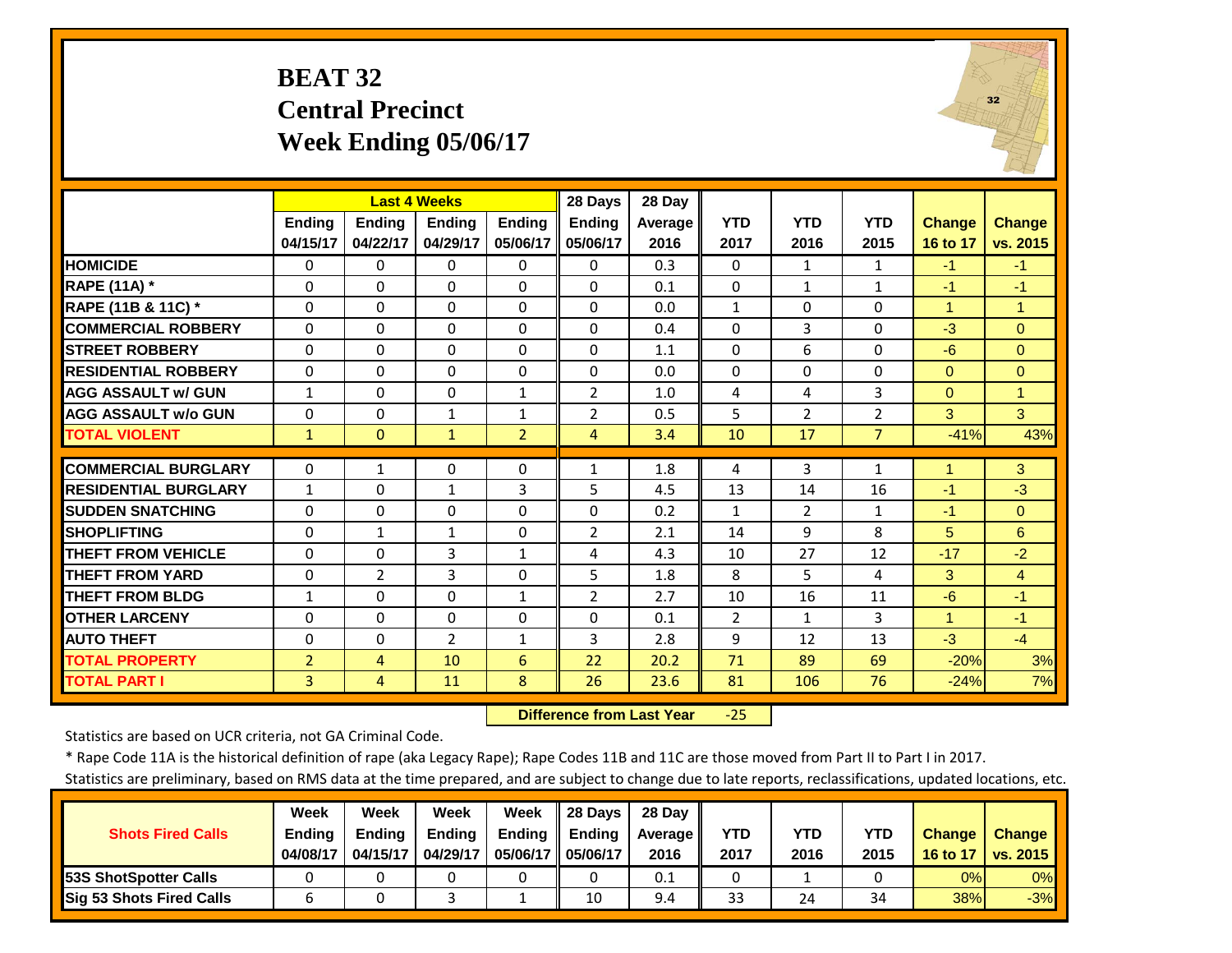#### **BEAT 33 Central Precinct Week Ending 05/06/17**



|                             |                | <b>Last 4 Weeks</b> |                |                | 28 Days        | 28 Day  |                |                |              |                |                |
|-----------------------------|----------------|---------------------|----------------|----------------|----------------|---------|----------------|----------------|--------------|----------------|----------------|
|                             | Ending         | <b>Ending</b>       | Ending         | <b>Endina</b>  | Ending         | Average | <b>YTD</b>     | <b>YTD</b>     | <b>YTD</b>   | <b>Change</b>  | <b>Change</b>  |
|                             | 04/15/17       | 04/22/17            | 04/29/17       | 05/06/17       | 05/06/17       | 2016    | 2017           | 2016           | 2015         | 16 to 17       | vs. 2015       |
| <b>HOMICIDE</b>             | $\Omega$       | 0                   | $\Omega$       | 0              | $\Omega$       | 0.8     | $\Omega$       | 5.             | $\mathbf{1}$ | $-5$           | $-1$           |
| <b>RAPE (11A) *</b>         | $\Omega$       | $\Omega$            | $\Omega$       | $\Omega$       | $\Omega$       | 0.4     | $\mathbf{0}$   | 2              | $\mathbf{1}$ | $-2$           | $-1$           |
| RAPE (11B & 11C) *          | $\Omega$       | $\Omega$            | $\Omega$       | $\Omega$       | $\Omega$       | 0.2     | $\overline{2}$ | $\Omega$       | 0            | 2              | $\overline{2}$ |
| <b>COMMERCIAL ROBBERY</b>   | $\Omega$       | $\Omega$            | $\Omega$       | 0              | $\Omega$       | 0.2     | $\overline{2}$ | $\mathbf{1}$   | 0            | $\overline{1}$ | $\overline{2}$ |
| <b>STREET ROBBERY</b>       | $\Omega$       | $\Omega$            | $\Omega$       | $\mathbf{1}$   | $\mathbf{1}$   | 2.1     | 9              | 5              | 8            | $\overline{4}$ | $\overline{1}$ |
| <b>RESIDENTIAL ROBBERY</b>  | $\Omega$       | 0                   | $\Omega$       | $\Omega$       | $\Omega$       | 0.1     | $\Omega$       | $\mathbf{1}$   | $\mathbf{1}$ | $-1$           | $-1$           |
| <b>AGG ASSAULT w/ GUN</b>   | $\overline{2}$ | 0                   | $\overline{2}$ | $\Omega$       | 4              | 0.4     | 5              | $\overline{2}$ | 6            | 3              | $-1$           |
| <b>AGG ASSAULT w/o GUN</b>  | $\Omega$       | $\mathbf{1}$        | $\Omega$       | 0              | 1              | 0.8     | 6              | 5              | $\mathbf{1}$ | 1              | 5              |
| <b>TOTAL VIOLENT</b>        | $\overline{2}$ | $\mathbf{1}$        | $\overline{2}$ | $\mathbf{1}$   | 6              | 5.0     | 24             | 21             | 18           | 14%            | 33%            |
| <b>COMMERCIAL BURGLARY</b>  | $\Omega$       | 0                   | $\Omega$       | 0              | 0              | 2.4     | $\overline{2}$ | 12             | 13           | $-10$          | $-11$          |
| <b>RESIDENTIAL BURGLARY</b> | $\Omega$       | $\Omega$            | $\Omega$       | 0              | $\Omega$       | 3.8     | 5              | 11             | 11           | $-6$           | $-6$           |
| <b>SUDDEN SNATCHING</b>     | $\Omega$       | $\Omega$            | $\mathbf{1}$   | 0              | 1              | 0.5     | $\overline{2}$ | 3              | 2            | $-1$           | $\Omega$       |
| <b>SHOPLIFTING</b>          | 2              | 1                   | $\Omega$       | $\Omega$       | 3              | 2.1     | 15             | 11             | 8            | $\overline{4}$ | $\overline{7}$ |
| <b>THEFT FROM VEHICLE</b>   | 1              | $\overline{2}$      | 3              | $\mathbf{1}$   | $\overline{7}$ | 8.1     | 46             | 38             | 35           | 8              | 11             |
| <b>THEFT FROM YARD</b>      | 1              | $\overline{2}$      | $\overline{2}$ | $\mathbf{1}$   | 6              | 6.0     | 25             | 25             | 17           | $\Omega$       | 8              |
| <b>THEFT FROM BLDG</b>      | $\mathbf{1}$   | $\mathbf{1}$        | $\Omega$       | $\mathbf{1}$   | 3              | 4.8     | $\overline{7}$ | 26             | 9            | $-19$          | $-2$           |
| <b>OTHER LARCENY</b>        | $\Omega$       | $\Omega$            | $\Omega$       | $\Omega$       | $\Omega$       | 0.5     | $\overline{2}$ | 3              | 4            | $-1$           | $-2$           |
| <b>AUTO THEFT</b>           | $\Omega$       | $\Omega$            | $\mathbf{1}$   | $\overline{2}$ | 3              | 3.4     | 11             | 16             | 17           | $-5$           | $-6$           |
| <b>TOTAL PROPERTY</b>       | 5              | 6                   | $\overline{7}$ | 5              | 23             | 31.7    | 115            | 145            | 116          | $-21%$         | $-1%$          |
| <b>TOTAL PART I</b>         | $\overline{7}$ | $\overline{7}$      | 9              | 6              | 29             | 36.6    | 139            | 166            | 134          | $-16%$         | 4%             |

 **Difference from Last Year**‐27

Statistics are based on UCR criteria, not GA Criminal Code.

\* Rape Code 11A is the historical definition of rape (aka Legacy Rape); Rape Codes 11B and 11C are those moved from Part II to Part I in 2017.

|                                 | Week          | Week          | Week          | Week          | 28 Davs       | 28 Day     |      |      |      |               |               |
|---------------------------------|---------------|---------------|---------------|---------------|---------------|------------|------|------|------|---------------|---------------|
| <b>Shots Fired Calls</b>        | <b>Ending</b> | <b>Ending</b> | <b>Ending</b> | <b>Ending</b> | <b>Ending</b> | Average II | YTD  | YTD  | YTD  | <b>Change</b> | <b>Change</b> |
|                                 | 04/08/17      | 04/15/17      | 04/29/17      | 05/06/17 I    | 05/06/17      | 2016       | 2017 | 2016 | 2015 | 16 to 17      | vs. 2015      |
| <b>153S ShotSpotter Calls</b>   |               |               |               |               | 4             | 5.4        | 28   | 33   | 15   | 0%            | $0\%$         |
| <b>Sig 53 Shots Fired Calls</b> |               |               |               |               | 13            | 12.8       | 52   | 79   | 52   | $-34%$        | $0\%$         |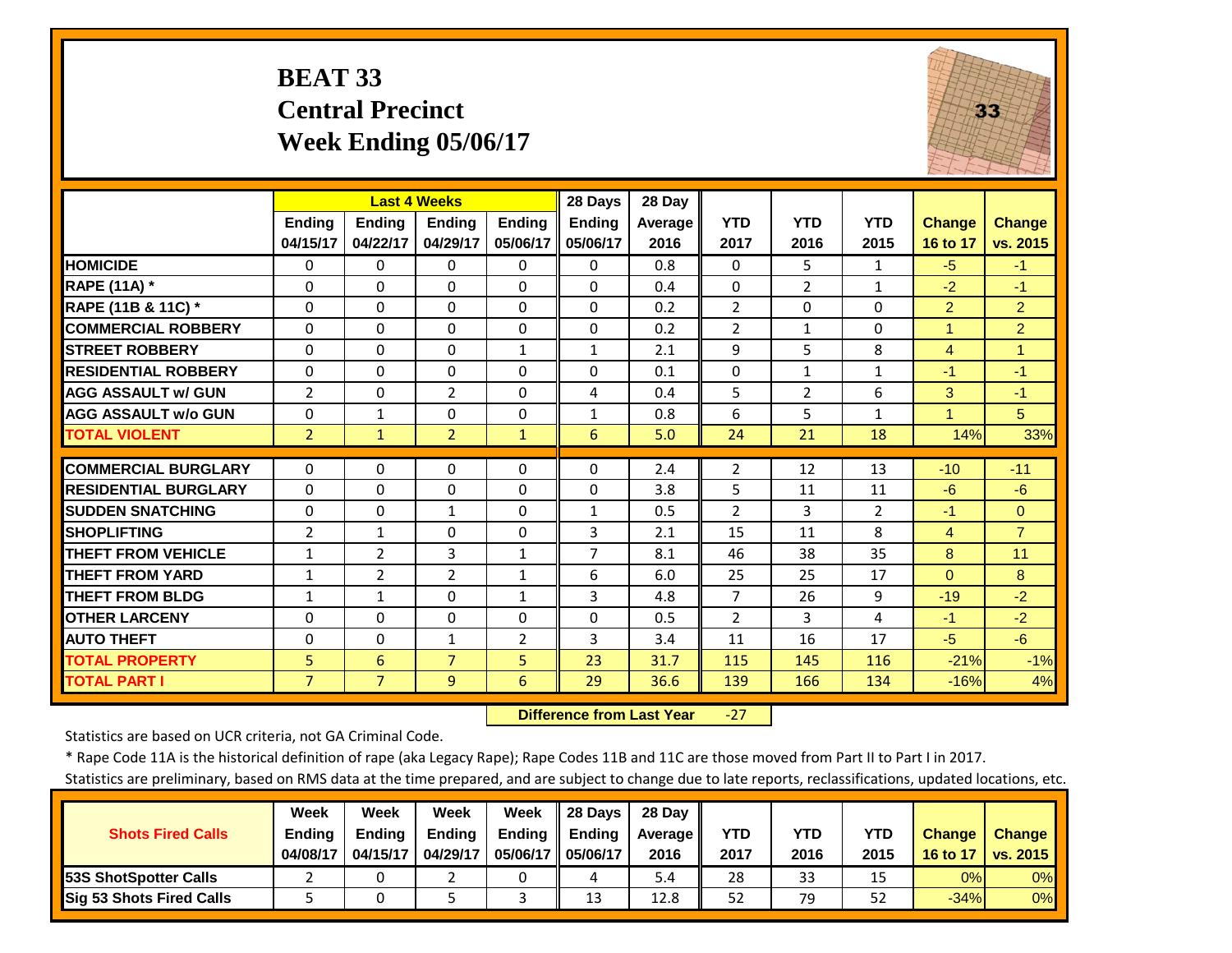#### **BEAT 34 Central Precinct Week Ending 05/06/17**



|                             |                | <b>Last 4 Weeks</b> |                     |               | 28 Days        | 28 Day  |                |              |                |                |                |
|-----------------------------|----------------|---------------------|---------------------|---------------|----------------|---------|----------------|--------------|----------------|----------------|----------------|
|                             | <b>Ending</b>  | Ending              | Ending              | <b>Endina</b> | <b>Ending</b>  | Average | <b>YTD</b>     | <b>YTD</b>   | <b>YTD</b>     | <b>Change</b>  | <b>Change</b>  |
|                             | 04/15/17       | 04/22/17            | 04/29/17            | 05/06/17      | 05/06/17       | 2016    | 2017           | 2016         | 2015           | 16 to 17       | vs. 2015       |
| <b>HOMICIDE</b>             | $\Omega$       | $\Omega$            | $\Omega$            | $\mathbf{1}$  | $\mathbf{1}$   | 0.0     | 1              | $\Omega$     | $\Omega$       | 1              | $\mathbf{1}$   |
| RAPE (11A) *                | $\Omega$       | $\mathbf{1}$        | $\Omega$            | $\Omega$      | $\mathbf{1}$   | 0.1     | $\overline{2}$ | $\mathbf{1}$ | $\Omega$       | $\mathbf{1}$   | $\overline{2}$ |
| RAPE (11B & 11C) *          | $\mathbf 0$    | $\Omega$            | $\Omega$            | $\Omega$      | $\Omega$       | 0.2     | $\Omega$       | $\mathbf{1}$ | 3              | $-1$           | $-3$           |
| <b>COMMERCIAL ROBBERY</b>   | $\Omega$       | $\Omega$            | $\Omega$            | $\Omega$      | $\Omega$       | 0.2     | 3              | $\mathbf{1}$ | $\mathbf{1}$   | $\overline{2}$ | $\overline{2}$ |
| <b>STREET ROBBERY</b>       | $\Omega$       | $\Omega$            | $\overline{2}$      | $\Omega$      | $\overline{2}$ | 0.8     | $\overline{3}$ | $\mathbf{1}$ | 4              | $\overline{2}$ | $-1$           |
| <b>RESIDENTIAL ROBBERY</b>  | $\Omega$       | $\Omega$            | $\Omega$            | $\Omega$      | $\Omega$       | 0.2     | $\Omega$       | $\Omega$     | 0              | $\Omega$       | $\Omega$       |
| <b>AGG ASSAULT w/ GUN</b>   | 1              | $\Omega$            | 1                   | $\Omega$      | $\overline{2}$ | 0.5     | 5              | $\mathbf{1}$ | 4              | $\overline{4}$ | 1              |
| <b>AGG ASSAULT w/o GUN</b>  | 0              | $\Omega$            | $\Omega$            | $\Omega$      | 0              | 0.5     | 3              | 5            | 0              | $-2$           | $\mathbf{3}$   |
| <b>TOTAL VIOLENT</b>        | $\mathbf{1}$   | $\mathbf{1}$        | 3                   | $\mathbf{1}$  | 6              | 2.4     | 17             | 10           | 12             | 70%            | 42%            |
| <b>COMMERCIAL BURGLARY</b>  | $\Omega$       | $\Omega$            | $\Omega$            | $\Omega$      | $\Omega$       | 1.4     | $\Omega$       | 5            | 3              | $-5$           | $-3$           |
| <b>RESIDENTIAL BURGLARY</b> | $\Omega$       | $\mathbf{1}$        | $\Omega$            | $\mathbf{1}$  | $\overline{2}$ | 4.4     | 6              | 8            | 10             | $-2$           | $-4$           |
| <b>SUDDEN SNATCHING</b>     | $\Omega$       | $\Omega$            | $\Omega$            | $\Omega$      | 0              | 0.1     | $\overline{2}$ | $\Omega$     | $\Omega$       | $\overline{2}$ | $\overline{2}$ |
| <b>SHOPLIFTING</b>          | 1              | $\Omega$            | $\Omega$            | 3             | 4              | 4.4     | 28             | 19           | 9              | 9              | 19             |
| <b>THEFT FROM VEHICLE</b>   | 1              | 7                   | 3                   | 4             | 15             | 7.0     | 37             | 26           | 30             | 11             | $\overline{7}$ |
| <b>THEFT FROM YARD</b>      | $\Omega$       | 4                   | $\Omega$            | $\mathbf{1}$  | 5              | 2.6     | 20             | 4            | 15             | 16             | 5              |
| <b>THEFT FROM BLDG</b>      | $\Omega$       | 3                   | $\mathbf{1}$        | $\Omega$      | 4              | 5.3     | 16             | 25           | 11             | $-9$           | 5              |
| <b>OTHER LARCENY</b>        | $\Omega$       | $\Omega$            | $\Omega$            | $\Omega$      | $\Omega$       | 0.3     | 3              | $\mathbf{1}$ | $\overline{2}$ | $\overline{2}$ | $\overline{1}$ |
| <b>AUTO THEFT</b>           | $\overline{2}$ | $\Omega$            | $\Omega$            | $\mathbf{1}$  | 3              | 3.4     | 12             | 18           | 12             | $-6$           | $\Omega$       |
| <b>TOTAL PROPERTY</b>       |                | 15                  |                     | 10            | 33             | 28.8    | 124            | 106          | 92             | 17%            | 35%            |
| <b>TOTAL PART I</b>         | 4<br>5         | 16                  | 4<br>$\overline{7}$ | 11            | 39             | 31.1    | 141            | 116          | 104            | 22%            | 36%            |
|                             |                |                     |                     |               |                |         |                |              |                |                |                |

 **Difference from Last Year**25

Statistics are based on UCR criteria, not GA Criminal Code.

\* Rape Code 11A is the historical definition of rape (aka Legacy Rape); Rape Codes 11B and 11C are those moved from Part II to Part I in 2017.

|                          | Week          | Week          | Week          | Week          | 28 Davs  | 28 Dav     |            |      |            |               |                 |
|--------------------------|---------------|---------------|---------------|---------------|----------|------------|------------|------|------------|---------------|-----------------|
| <b>Shots Fired Calls</b> | <b>Ending</b> | <b>Ending</b> | <b>Ending</b> | <b>Ending</b> | Endina   | Average II | <b>YTD</b> | YTD  | <b>YTD</b> | <b>Change</b> | <b>Change</b>   |
|                          | 04/08/17      | 04/15/17      | 04/29/17      | 05/06/17 II   | 05/06/17 | 2016       | 2017       | 2016 | 2015       | 16 to 17      | <b>VS. 2015</b> |
| 53S ShotSpotter Calls    |               |               |               |               |          | 0.2        |            |      |            | 0%            | $0\%$           |
| Sig 53 Shots Fired Calls |               |               | 4             |               | 13       | 7.4        | 37         | 30   | 39         | 23%           | $-5%$           |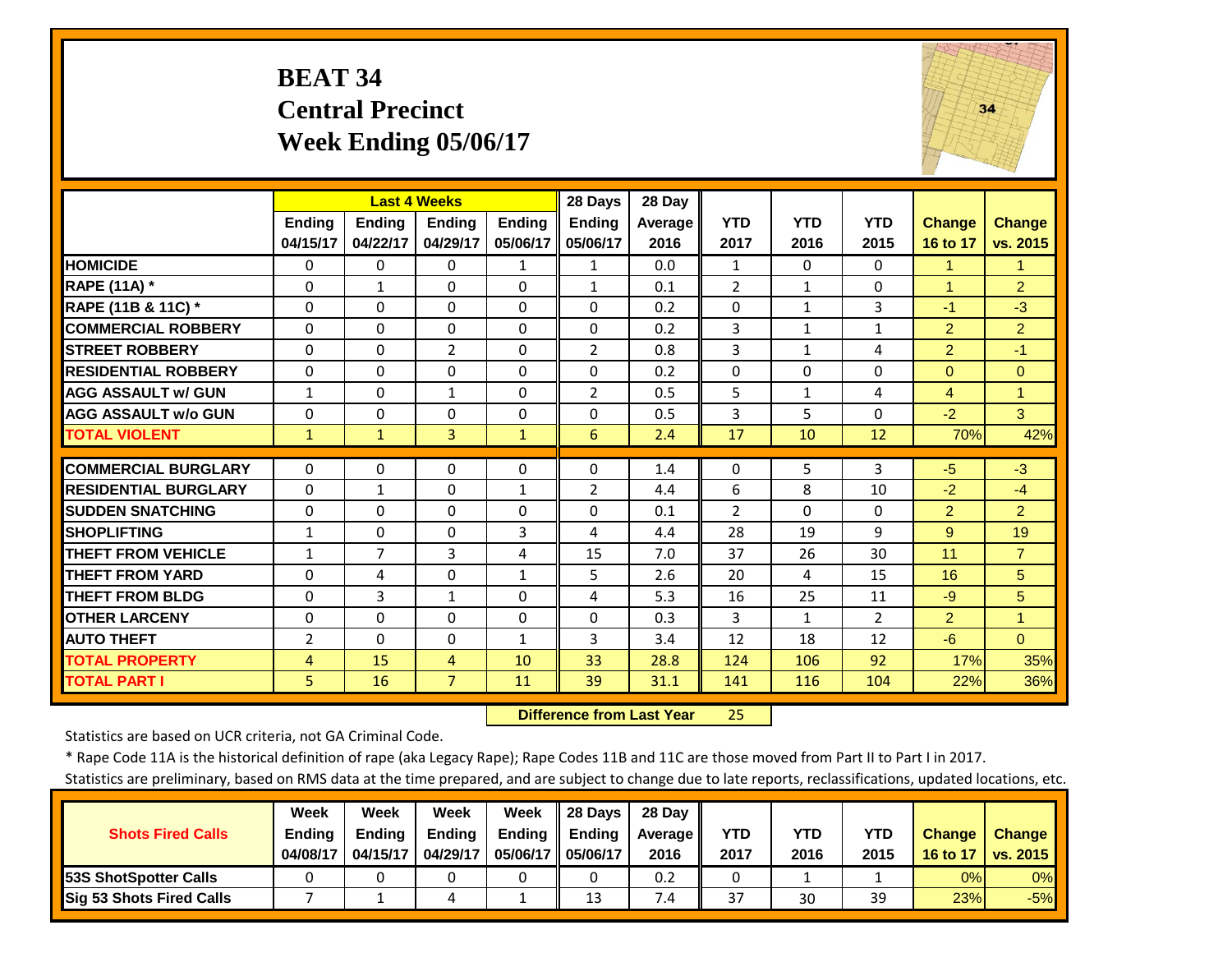#### **BEAT 35 Central Precinct Week Ending 05/06/17**



|                             |                |                | <b>Last 4 Weeks</b> |                | 28 Days        | 28 Day         |                |                |                |                |                      |
|-----------------------------|----------------|----------------|---------------------|----------------|----------------|----------------|----------------|----------------|----------------|----------------|----------------------|
|                             | <b>Ending</b>  | <b>Ending</b>  | <b>Ending</b>       | <b>Ending</b>  | Ending         | <b>Average</b> | <b>YTD</b>     | <b>YTD</b>     | <b>YTD</b>     | <b>Change</b>  | Change               |
|                             | 04/15/17       | 04/22/17       | 04/29/17            | 05/06/17       | 05/06/17       | 2016           | 2017           | 2016           | 2015           | 16 to 17       | vs. 2015             |
| <b>HOMICIDE</b>             | $\Omega$       | 0              | 3                   | $\Omega$       | 3              | 0.5            | 4              | 3              | 3              | $\mathbf{1}$   | $\blacktriangleleft$ |
| <b>RAPE (11A)</b> *         | $\Omega$       | $\Omega$       | $\Omega$            | $\Omega$       | $\Omega$       | 0.2            | $\mathbf{1}$   | $\mathbf{1}$   | $\Omega$       | $\Omega$       | $\blacktriangleleft$ |
| RAPE (11B & 11C) *          | $\mathbf{0}$   | $\Omega$       | $\mathbf{0}$        | $\Omega$       | $\Omega$       | 0.2            | $\Omega$       | $\mathbf{1}$   | $\mathbf{1}$   | $-1$           | $-1$                 |
| <b>COMMERCIAL ROBBERY</b>   | $\mathbf{0}$   | $\Omega$       | $\Omega$            | $\Omega$       | $\Omega$       | 0.1            | $\Omega$       | $\Omega$       | $\Omega$       | $\Omega$       | $\Omega$             |
| <b>STREET ROBBERY</b>       | $\Omega$       | $\mathbf{1}$   | $\Omega$            | $\Omega$       | $\mathbf{1}$   | 1.5            | $\mathbf{1}$   | 5              | 6              | $-4$           | $-5$                 |
| <b>RESIDENTIAL ROBBERY</b>  | $\Omega$       | 1              | $\Omega$            | $\Omega$       | 1              | 0.4            | $\overline{2}$ | $\overline{2}$ | $\Omega$       | $\Omega$       | $\overline{2}$       |
| <b>AGG ASSAULT w/ GUN</b>   | $\mathbf{0}$   | 0              | 1                   | $\mathbf{1}$   | $\overline{2}$ | 1.2            | 6              | 3              | 6              | 3              | $\Omega$             |
| <b>AGG ASSAULT w/o GUN</b>  | $\mathbf{1}$   | 0              | $\Omega$            | 0              | $\mathbf{1}$   | 1.2            | 3              | $\overline{2}$ | 3              | $\overline{1}$ | $\Omega$             |
| <b>TOTAL VIOLENT</b>        | $\mathbf{1}$   | $\overline{2}$ | $\overline{4}$      | $\mathbf{1}$   | 8              | 5.3            | 17             | 17             | 19             | 0%             | $-11%$               |
| <b>COMMERCIAL BURGLARY</b>  | $\mathbf{0}$   | 0              | $\Omega$            | $\Omega$       | $\Omega$       |                | $\Omega$       | $\mathbf{1}$   |                | $-1$           | $-4$                 |
|                             |                |                |                     |                |                | 1.0            |                |                | 4              |                |                      |
| <b>RESIDENTIAL BURGLARY</b> | $\mathbf{1}$   | 0              | $\Omega$            | $\Omega$       | 1              | 8.0            | 15             | 24             | 41             | $-9$           | $-26$                |
| <b>SUDDEN SNATCHING</b>     | $\Omega$       | 0              | $\Omega$            | $\Omega$       | $\Omega$       | 0.2            | $\mathbf{1}$   | $\Omega$       | $\Omega$       |                | 1                    |
| <b>SHOPLIFTING</b>          | $\Omega$       | 0              | $\Omega$            | 0              | $\Omega$       | 0.3            | 3              | $\mathbf{1}$   | $\overline{2}$ | $\overline{2}$ | $\overline{1}$       |
| <b>THEFT FROM VEHICLE</b>   | $\mathbf{1}$   | 0              | $\Omega$            | $\mathbf{1}$   | $\overline{2}$ | 5.0            | 19             | 21             | 24             | $-2$           | $-5$                 |
| <b>THEFT FROM YARD</b>      | 1              | 0              | 4                   | $\overline{2}$ | 7              | 2.1            | 14             | 7              | 7              | $\overline{7}$ | $\overline{7}$       |
| <b>THEFT FROM BLDG</b>      | $\mathbf{1}$   | 0              | $\mathbf{1}$        | $\overline{2}$ | 4              | 4.9            | 8              | 12             | 13             | $-4$           | $-5$                 |
| <b>OTHER LARCENY</b>        | $\Omega$       | $\mathbf{1}$   | $\Omega$            | $\Omega$       | $\mathbf{1}$   | 0.3            | 3              | $\mathbf{1}$   | $\overline{2}$ | 2              | $\blacktriangleleft$ |
| <b>AUTO THEFT</b>           | $\Omega$       | $\Omega$       | $\Omega$            | $\Omega$       | $\Omega$       | 3.9            | 11             | 12             | 18             | $-1$           | $-7$                 |
| <b>TOTAL PROPERTY</b>       | $\overline{4}$ | $\mathbf{1}$   | 5                   | 5              | 15             | 25.6           | 74             | 79             | 111            | $-6%$          | $-33%$               |
| <b>TOTAL PART I</b>         | 5 <sup>1</sup> | $\overline{3}$ | $\overline{9}$      | 6              | 23             | 30.9           | 91             | 96             | 130            | $-5%$          | $-30%$               |

 **Difference from Last Year**‐5

Statistics are based on UCR criteria, not GA Criminal Code.

\* Rape Code 11A is the historical definition of rape (aka Legacy Rape); Rape Codes 11B and 11C are those moved from Part II to Part I in 2017.

|                                 | <b>Week</b>   | Week          | <b>Week</b>   | Week          | 28 Davs       | 28 Day     |      |      |      |               |               |
|---------------------------------|---------------|---------------|---------------|---------------|---------------|------------|------|------|------|---------------|---------------|
| <b>Shots Fired Calls</b>        | <b>Ending</b> | <b>Ending</b> | <b>Ending</b> | <b>Ending</b> | <b>Ending</b> | Average II | YTD  | YTD  | YTD  | <b>Change</b> | <b>Change</b> |
|                                 | 04/08/17      | 04/15/17      | 04/29/17      | 05/06/17 I    | 05/06/17      | 2016       | 2017 | 2016 | 2015 | 16 to 17      | vs. 2015      |
| <b>153S ShotSpotter Calls</b>   | 10            |               |               |               | 21            | 23.4       | 112  | 133  | 41   | 0%            | $0\%$         |
| <b>Sig 53 Shots Fired Calls</b> | 12            |               | 10            |               | 25            | 18.2       | 93   | 100  | 59   | $-7%$         | 58%           |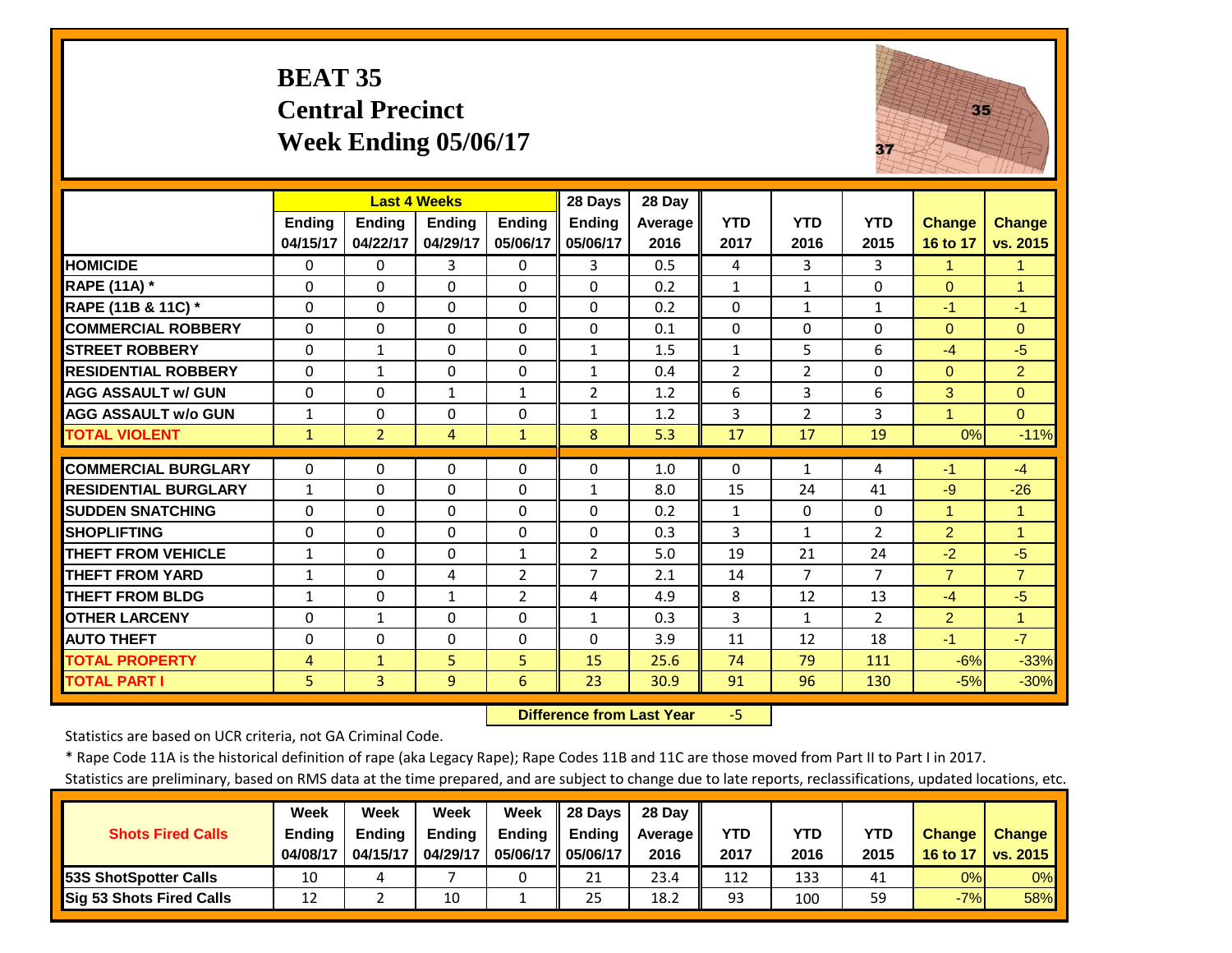# **BEAT 37 Central Precinct Week Ending 05/06/17**



|                             |                |              | <b>Last 4 Weeks</b> |               | 28 Days         | 28 Day         |                |                |                |                      |                |
|-----------------------------|----------------|--------------|---------------------|---------------|-----------------|----------------|----------------|----------------|----------------|----------------------|----------------|
|                             | <b>Ending</b>  | Ending       | <b>Endina</b>       | <b>Ending</b> | Ending          | <b>Average</b> | <b>YTD</b>     | <b>YTD</b>     | <b>YTD</b>     | <b>Change</b>        | <b>Change</b>  |
|                             | 04/15/17       | 04/22/17     | 04/29/17            | 05/06/17      | 05/06/17        | 2016           | 2017           | 2016           | 2015           | 16 to 17             | vs. 2015       |
| <b>HOMICIDE</b>             | $\Omega$       | 0            | $\Omega$            | $\Omega$      | $\Omega$        | 0.1            | $\Omega$       | 0              | $\Omega$       | $\Omega$             | $\Omega$       |
| <b>RAPE (11A) *</b>         | $\Omega$       | 0            | $\Omega$            | $\Omega$      | $\Omega$        | 0.1            | $\Omega$       | $\mathbf{1}$   | $\Omega$       | $-1$                 | $\Omega$       |
| RAPE (11B & 11C) *          | $\Omega$       | 0            | $\Omega$            | $\Omega$      | $\Omega$        | 0.2            | $\Omega$       | $\Omega$       | $\Omega$       | $\Omega$             | $\Omega$       |
| <b>COMMERCIAL ROBBERY</b>   | $\Omega$       | 0            | 0                   | $\Omega$      | $\Omega$        | 0.1            | $\mathbf{1}$   | $\Omega$       | $\mathbf{1}$   | $\mathbf{1}$         | $\Omega$       |
| <b>STREET ROBBERY</b>       | $\Omega$       | 0            | $\Omega$            | $\Omega$      | $\Omega$        | 1.5            | $\overline{2}$ | 6              | 4              | $-4$                 | $-2$           |
| <b>RESIDENTIAL ROBBERY</b>  | $\Omega$       | 0            | $\Omega$            | $\Omega$      | $\Omega$        | 0.0            | $\Omega$       | 0              | $\Omega$       | $\Omega$             | $\Omega$       |
| <b>AGG ASSAULT w/ GUN</b>   | $\Omega$       | $\mathbf{1}$ | $\mathbf{1}$        | $\Omega$      | $\overline{2}$  | 0.5            | $\overline{4}$ | 6              | $\overline{2}$ | $-2$                 | $\overline{2}$ |
| <b>AGG ASSAULT w/o GUN</b>  | $\Omega$       | 0            | $\Omega$            | $\Omega$      | $\Omega$        | 0.2            | $\Omega$       | $\mathbf{1}$   | $\overline{2}$ | $-1$                 | $-2$           |
| <b>TOTAL VIOLENT</b>        | $\mathbf{0}$   | $\mathbf{1}$ | $\mathbf{1}$        | $\mathbf{0}$  | $\overline{2}$  | 2.6            | $\overline{7}$ | 14             | 9              | $-50%$               | $-22%$         |
| <b>COMMERCIAL BURGLARY</b>  | $\Omega$       | 0            | $\Omega$            | $\Omega$      | $\Omega$        | 1.3            | $\mathbf{1}$   | 3              | 1              | $-2$                 | $\Omega$       |
| <b>RESIDENTIAL BURGLARY</b> | $\Omega$       | $\mathbf{1}$ | $\Omega$            | $\mathbf{1}$  | $\overline{2}$  | 3.1            | 3              | 8              | 10             | $-5$                 | $-7$           |
| <b>SUDDEN SNATCHING</b>     | $\Omega$       | 0            | $\Omega$            | $\Omega$      | $\Omega$        | 0.2            | $\mathbf{1}$   | $\Omega$       | $\mathbf{1}$   | $\blacktriangleleft$ | $\Omega$       |
| <b>SHOPLIFTING</b>          | $\overline{2}$ | 0            | 5                   | $\mathbf{1}$  | 8               | 3.3            | 19             | 9              | 5              | 10                   | 14             |
| <b>THEFT FROM VEHICLE</b>   | 6              | 3            | 3                   | $\mathbf{1}$  | 13              | 7.3            | 39             | 29             | 49             | 10 <sup>1</sup>      | $-10$          |
| <b>THEFT FROM YARD</b>      | $\mathbf{1}$   | $\mathbf{1}$ | 0                   | $\Omega$      | $\overline{2}$  | 3.1            | 5              | 9              | 11             | $-4$                 | $-6$           |
| <b>THEFT FROM BLDG</b>      | $\mathbf{1}$   | 0            | $\Omega$            | $\mathbf{1}$  | $\overline{2}$  | 2.4            | $\overline{7}$ | $\overline{7}$ | 15             | $\Omega$             | $-8$           |
| <b>OTHER LARCENY</b>        | $\Omega$       | 0            | $\mathbf{1}$        | $\Omega$      | $\mathbf{1}$    | 0.2            | 3              | $\Omega$       | 5              | 3                    | $-2$           |
| <b>AUTO THEFT</b>           | 1              | 0            | $\mathbf{1}$        | $\Omega$      | $\overline{2}$  | 1.4            | 12             | $\overline{7}$ | 9              | 5                    | 3              |
| <b>TOTAL PROPERTY</b>       | 11             | 5            | 10                  | 4             | 30              | 22.2           | 90             | 72             | 106            | 25%                  | $-15%$         |
|                             |                | 6            |                     |               | 32 <sup>2</sup> |                | 97             | 86             | 115            |                      |                |
| <b>TOTAL PART I</b>         | 11             |              | 11                  | 4             |                 | 24.8           |                |                |                | 13%                  | $-16%$         |

 **Difference from Last Year**11

Statistics are based on UCR criteria, not GA Criminal Code.

\* Rape Code 11A is the historical definition of rape (aka Legacy Rape); Rape Codes 11B and 11C are those moved from Part II to Part I in 2017.

|                                 | Week          | Week          | Week     | Week          | 28 Davs       | 28 Dav     |      |      |      |               |               |
|---------------------------------|---------------|---------------|----------|---------------|---------------|------------|------|------|------|---------------|---------------|
| <b>Shots Fired Calls</b>        | <b>Ending</b> | <b>Ending</b> | Ending   | <b>Ending</b> | <b>Ending</b> | Average II | YTD  | YTD  | YTD  | <b>Change</b> | <b>Change</b> |
|                                 | 04/08/17      | 04/15/17      | 04/29/17 | 05/06/17 I    | 05/06/17      | 2016       | 2017 | 2016 | 2015 | 16 to 17      | vs. 2015      |
| <b>153S ShotSpotter Calls</b>   |               |               |          |               |               | 3.5        | 21   | 24   |      | 0%            | $0\%$         |
| <b>Sig 53 Shots Fired Calls</b> |               |               |          |               |               | 12.7       | 50   | 61   |      | $-18%$        | $-12%$        |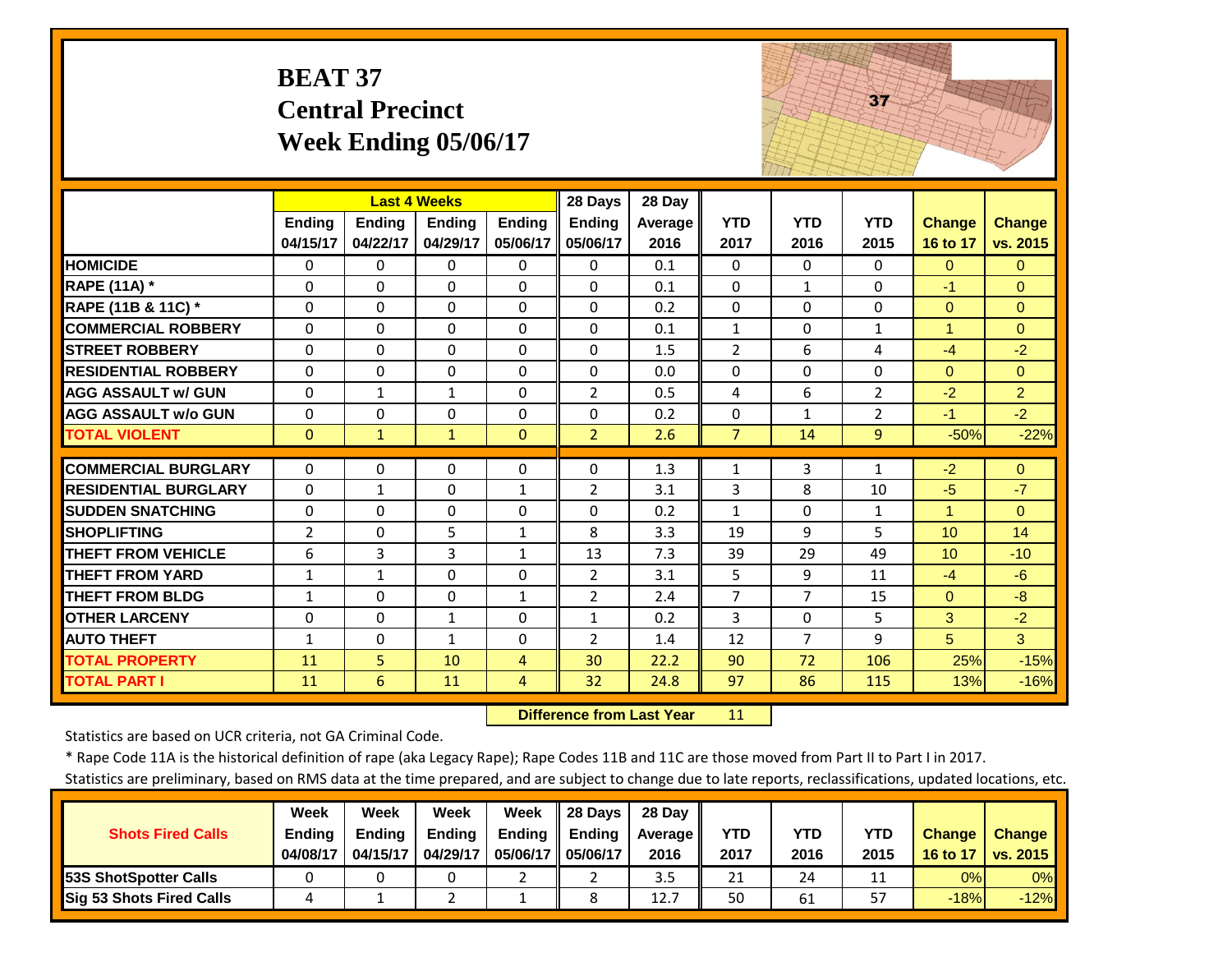

#### **COMPSTATSOUTHSIDE PRECINCT** CAPT. ASHLEY BROWN **Week Ending 05/06/17**

**PRECINCT COMMANDER:**



|                             | Week     | Week           | Weekly         | $28$ -Day      | $28$ -Day      | Avg            |              |                |                |               |                |
|-----------------------------|----------|----------------|----------------|----------------|----------------|----------------|--------------|----------------|----------------|---------------|----------------|
|                             | Ending   | <b>Ending</b>  | Avg            | <b>Ending</b>  | <b>Ending</b>  | 28-Day         | <b>YTD</b>   | <b>YTD</b>     | <b>YTD</b>     | <b>Change</b> | Change         |
|                             | 05/06/17 | 04/29/17       | 2016           | 05/06/17       | 4/8/17         | 2016           | 2017         | 2016           | 2015           | 16 to 17      | vs. 2015       |
| <b>HOMICIDE</b>             | 0        | 0              | 0              | 0              | $\Omega$       | 0              |              | $\overline{2}$ | 2              | $-1$          | $-1$           |
| <b>RAPE (11A)</b> *         | 0        | $\Omega$       | 0              | 0              | 0              |                |              | 6              | 2              | $-5$          | -1             |
| RAPE (11B & 11C) *          | $\bf{0}$ | 0              | 0              | 0              | $\Omega$       |                | $\mathbf{2}$ | 3              | $\Omega$       | $-1$          | $\overline{2}$ |
| <b>COMMERCIAL ROBBERY</b>   | 1        | 0              | 1              |                | 1              | $\overline{2}$ | 11           | 10             | 5              |               | 6              |
| <b>STREET ROBBERY</b>       | 1        |                | 1              | 3              | 1              | $\overline{2}$ | 9            | 13             | 14             | $-4$          | $-5$           |
| <b>RESIDENTIAL ROBBERY</b>  | $\bf{0}$ | 0              | 0              | 0              |                | 0              |              |                | 3              | $\Omega$      | $-2$           |
| <b>AGG ASSAULT w/ GUN</b>   | 1        |                | 0              | 4              | 3              | $\overline{2}$ | 13           | 3              | $\overline{4}$ | 10            | 9              |
| <b>AGG ASSAULT w/o GUN</b>  | $\bf{0}$ | 0              |                | 1              | $\overline{2}$ | 2              | 5.           | 14             | 9              | $-9$          | $-4$           |
| <b>TOTAL VIOLENT</b>        | 3        | $\overline{2}$ | 3              | 9              | 8              | 12             | 43           | 52             | 39             | $-17%$        | 10%            |
|                             |          |                |                |                |                |                |              |                |                |               |                |
| <b>COMMERCIAL BURGLARY</b>  | $\bf{0}$ | 0              |                | 9              |                | 5.             | 19           | 17             | 13             | 2.            | 6              |
| <b>RESIDENTIAL BURGLARY</b> | 6        |                | 4              | 13             | 12             | 15             | 60           | 55             | 77             | 5             | $-17$          |
| <b>SUDDEN SNATCHING</b>     | 0        |                | 0              | 1              | 0              |                | $\mathbf{2}$ | $\overline{2}$ | 6              | $\Omega$      | $-4$           |
| <b>SHOPLIFTING</b>          | 10       | 13             | 12             | 54             | 46             | 49             | 238          | 249            | 250            | $-11$         | $-12$          |
| <b>THEFT FROM VEHICLE</b>   | 4        | 14             | 5              | 37             | 25             | 20             | 136          | 87             | 101            | 49            | 35             |
| <b>THEFT FROM YARD</b>      | 1        | $\Omega$       | 2              | $\overline{2}$ | 3              | 9              | 25           | 34             | 35             | $-9$          | $-10$          |
| <b>THEFT FROM BLDG</b>      | 3        | 3              | 3              | 19             | 13             | 13             | 71           | 43             | 74             | 28            | $-3$           |
| <b>OTHER LARCENY</b>        | 0        | 0              | 0              | $\bf{0}$       | 3              | $\overline{2}$ | 9            | 6              | 10             | 3             | -1             |
| <b>AUTO THEFT</b>           | 3        | 5              | $\overline{2}$ | 15             | 11             | 9              | 50           | 40             | 65             | 10            | $-15$          |
| <b>TOTAL PROPERTY</b>       | 27       | 37             | 30             | 150            | 114            | 120            | 610          | 533            | 631            | 14%           | $-3%$          |
| <b>TOTAL PART I</b>         | 30       | 39             | 33             | 159            | 122            | 132            | 653          | 585            | 670            | 12%           | $-3%$          |

Statistics are based on UCR criteria, not GA Criminal Code. **Difference from Last Year** 68

Statistics are preliminary, based on RMS data at the time prepared, and are subject to change due to late reports, reclassifications, updated locations, etc.

Cell Shading: white is within 0.6 standard deviation of the mean; red is above; green is below.

| <b>Citizen Initiated Calls</b>  | Week<br><b>Ending</b><br>05/06/17 | <b>Week</b><br><b>Ending</b><br>04/29/17 | Weekly<br>Avg<br>2016 | 28-Dav<br><b>Ending</b><br>05/06/17 | $28-Dav$<br><b>Ending</b><br>4/8/17 | Avg<br>$28-Day$<br>2016 | <b>YTD</b><br>2017 | YTD<br>2016 | <b>YTD</b><br>2015 | <b>Change</b><br>16 to 17 | <b>Change</b><br>vs. 2015 |
|---------------------------------|-----------------------------------|------------------------------------------|-----------------------|-------------------------------------|-------------------------------------|-------------------------|--------------------|-------------|--------------------|---------------------------|---------------------------|
| <b>Midnight Shift</b>           | 65                                | 81                                       | 91                    | 319                                 | 304                                 | 364                     | 1485               | 1506        | 1547               | $-21$                     | $-62$                     |
| Day Shift                       | 240                               | 228                                      | 247                   | 915                                 | 904                                 | 986                     | 4088               | 4268        | 4277               | $-180$                    | $-189$                    |
| <b>Afternoon Shift</b>          | 200                               | 233                                      | 246                   | 963                                 | 938                                 | 982                     | 4111               | 4107        | 4182               |                           | $-71$                     |
| <b>TOTAL CITIZEN CFS</b>        | 505                               | 542                                      | 583                   | 2197                                | 2146                                | 2332                    | 9684               | 9881        | 10007              | $-2.0%$                   | $-3.2%$                   |
| 53S ShotSpotter Calls           | 12<br>د ا                         |                                          | υ                     | 13                                  |                                     |                         |                    |             |                    |                           |                           |
| <b>Sig 53 Shots Fired Calls</b> |                                   | 10                                       | 9                     | 36                                  | 36                                  | 35                      | 147                | 144         | 116                |                           | 31                        |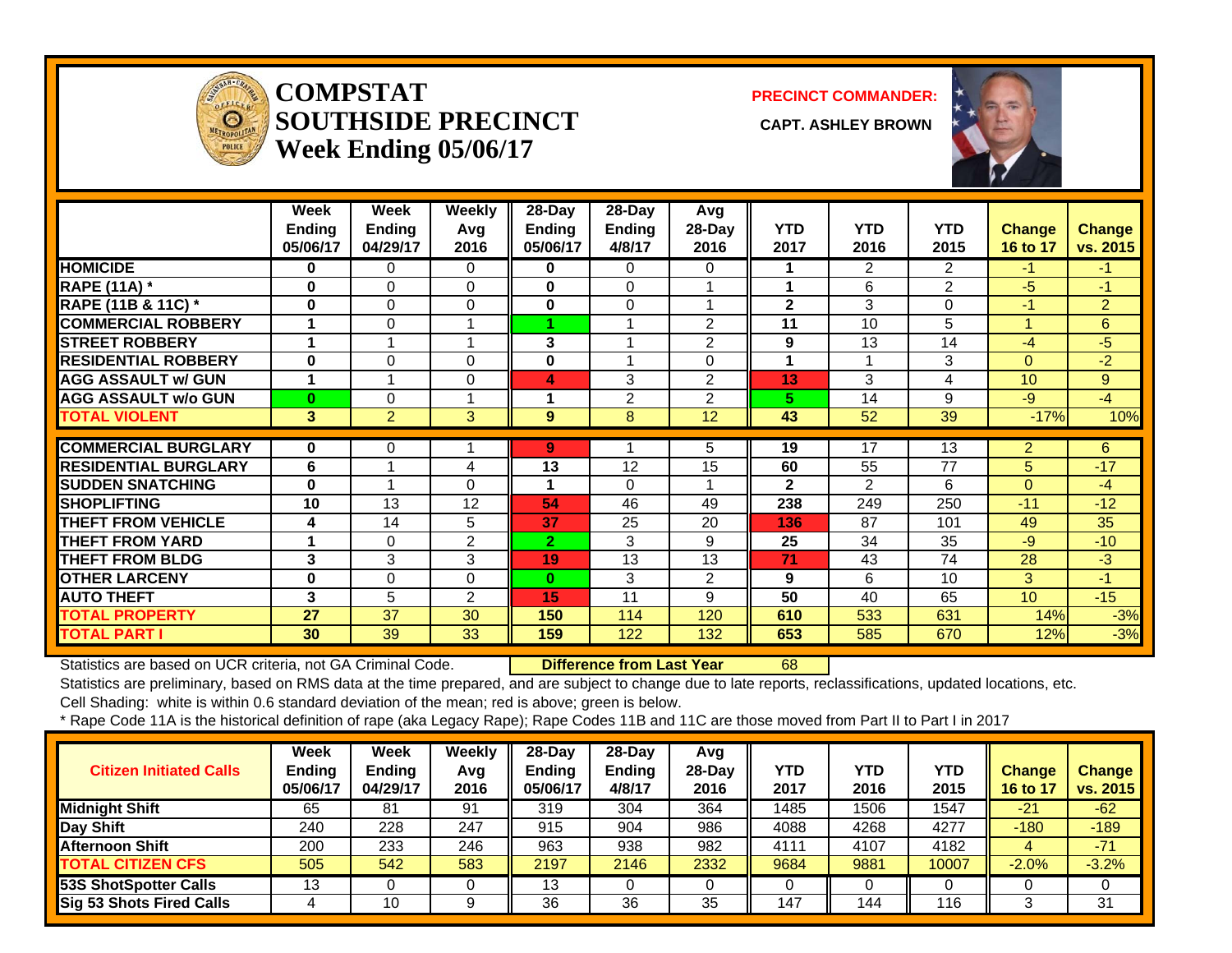# **BEAT 41 Southside Precinct Week Ending 05/06/17**



|                             |               | <b>Last 4 Weeks</b> |                |               | 28 Days       | 28 Day  |                |              |                |                        |                |
|-----------------------------|---------------|---------------------|----------------|---------------|---------------|---------|----------------|--------------|----------------|------------------------|----------------|
|                             | <b>Endina</b> | <b>Ending</b>       | <b>Endina</b>  | <b>Endina</b> | <b>Ending</b> | Average | <b>YTD</b>     | <b>YTD</b>   | <b>YTD</b>     | <b>Change</b>          | <b>Change</b>  |
|                             | 04/15/17      | 04/22/17            | 04/29/17       | 05/06/17      | 05/06/17      | 2016    | 2017           | 2016         | 2015           | 16 to 17               | vs. 2015       |
| <b>HOMICIDE</b>             | $\Omega$      | 0                   | $\Omega$       | $\Omega$      | $\Omega$      | 0.0     | $\Omega$       | $\Omega$     | $\Omega$       | $\Omega$               | $\Omega$       |
| <b>RAPE (11A) *</b>         | $\Omega$      | $\Omega$            | $\Omega$       | $\Omega$      | $\Omega$      | 0.2     | $\mathbf{0}$   | 3            | $\Omega$       | $-3$                   | $\Omega$       |
| RAPE (11B & 11C) *          | $\Omega$      | $\Omega$            | $\Omega$       | $\Omega$      | $\Omega$      | 0.0     | $\mathbf{0}$   | $\Omega$     | $\Omega$       | $\Omega$               | $\Omega$       |
| <b>COMMERCIAL ROBBERY</b>   | $\Omega$      | 0                   | $\Omega$       | $\Omega$      | $\Omega$      | 0.4     | 5              | 3            | $\mathbf{1}$   | $\overline{2}$         | $\overline{4}$ |
| <b>STREET ROBBERY</b>       | $\Omega$      | 0                   | $\Omega$       | $\mathbf{1}$  | $\mathbf{1}$  | 0.3     | $\mathbf{1}$   | 3            | $\Omega$       | $-2$                   | $\overline{1}$ |
| <b>RESIDENTIAL ROBBERY</b>  | $\Omega$      | 0                   | $\Omega$       | $\Omega$      | $\Omega$      | 0.1     | $\Omega$       | $\Omega$     | $\mathbf{1}$   | $\Omega$               | $-1$           |
| <b>AGG ASSAULT W/ GUN</b>   | $\Omega$      | 0                   | $\Omega$       | $\Omega$      | $\Omega$      | 0.3     | $\Omega$       | $\mathbf{1}$ | $\Omega$       | $-1$                   | $\Omega$       |
| <b>AGG ASSAULT w/o GUN</b>  | $\Omega$      | 0                   | $\Omega$       | $\Omega$      | $\Omega$      | 0.5     | $\Omega$       | 3            | $\Omega$       | $-3$                   | $\overline{0}$ |
| <b>TOTAL VIOLENT</b>        | $\Omega$      | $\Omega$            | $\overline{0}$ | $\mathbf{1}$  | $\mathbf{1}$  | 1.8     | 6              | 13           | $\overline{2}$ | $-54%$                 | 200%           |
| <b>COMMERCIAL BURGLARY</b>  | 1             | 0                   | 0              | 0             | 1             | 1.8     | 5              | 10           | 1              | $-5$                   | 4              |
| <b>RESIDENTIAL BURGLARY</b> | $\Omega$      | 0                   | $\Omega$       | 0             | $\Omega$      | 1.1     | 5              | 7            | 5              | $-2$                   | $\Omega$       |
| <b>SUDDEN SNATCHING</b>     | $\Omega$      | 0                   | $\Omega$       | $\Omega$      | $\Omega$      | 0.0     | $\Omega$       | $\Omega$     | $\Omega$       | $\Omega$               | $\Omega$       |
| <b>SHOPLIFTING</b>          |               |                     |                |               |               |         |                |              |                |                        |                |
|                             | $\Omega$      | 0                   | $\mathbf{1}$   | 0             | $\mathbf{1}$  | 2.4     | 12             | 5.           | 4<br>23        | $\overline{7}$<br>$-1$ | 8              |
| <b>THEFT FROM VEHICLE</b>   | 4             | $\mathbf{1}$        | $\Omega$       | $\mathbf{1}$  | 6             | 4.6     | 23             | 24           |                |                        | $\Omega$       |
| <b>THEFT FROM YARD</b>      | $\Omega$      | 0                   | $\Omega$       | $\mathbf{1}$  | $\mathbf{1}$  | 1.7     | 5              | 5            | 15             | $\Omega$               | $-10$          |
| <b>THEFT FROM BLDG</b>      | $\Omega$      | $\overline{2}$      | $\Omega$       | $\mathbf{1}$  | 3             | 2.3     | 14             | 5            | 21             | 9                      | $-7$           |
| <b>OTHER LARCENY</b>        | $\Omega$      | 0                   | $\Omega$       | $\Omega$      | $\Omega$      | 0.2     | $\mathbf{1}$   | $\Omega$     | 3              | $\overline{1}$         | $-2$           |
| <b>AUTO THEFT</b>           | $\Omega$      | 0                   | $\overline{2}$ | $\mathbf{1}$  | 3             | 1.5     | $\overline{7}$ | 7            | 13             | $\Omega$               | $-6$           |
| <b>TOTAL PROPERTY</b>       | 5             | $\overline{3}$      | 3              | 4             | 15            | 15.5    | 72             | 63           | 85             | 14%                    | $-15%$         |
| <b>TOTAL PART I</b>         | 5             | $\overline{3}$      | 3              | 5             | 16            | 17.2    | 78             | 76           | 87             | 3%                     | $-10%$         |

 **Difference from Last Year**2

Statistics are based on UCR criteria, not GA Criminal Code.

\* Rape Code 11A is the historical definition of rape (aka Legacy Rape); Rape Codes 11B and 11C are those moved from Part II to Part I in 2017.

|                                 | <b>Week</b>   | Week          | Week          | Week                | 28 Davs       | 28 Dav     |      |      |      |               |               |
|---------------------------------|---------------|---------------|---------------|---------------------|---------------|------------|------|------|------|---------------|---------------|
| <b>Shots Fired Calls</b>        | <b>Ending</b> | <b>Ending</b> | <b>Ending</b> | <b>Ending</b>       | <b>Ending</b> | Average II | YTD  | YTD  | YTD  | <b>Change</b> | <b>Change</b> |
|                                 | 04/08/17      | 04/15/17      | 04/29/17      | 05/06/17   05/06/17 |               | 2016       | 2017 | 2016 | 2015 | 16 to 17      | vs. 2015      |
| <b>153S ShotSpotter Calls</b>   |               |               |               |                     |               | 0.1        |      |      |      | 0%            | $0\%$         |
| <b>Sig 53 Shots Fired Calls</b> |               |               |               |                     |               | 1.8        |      | 11   |      | $-45%$        | 0%            |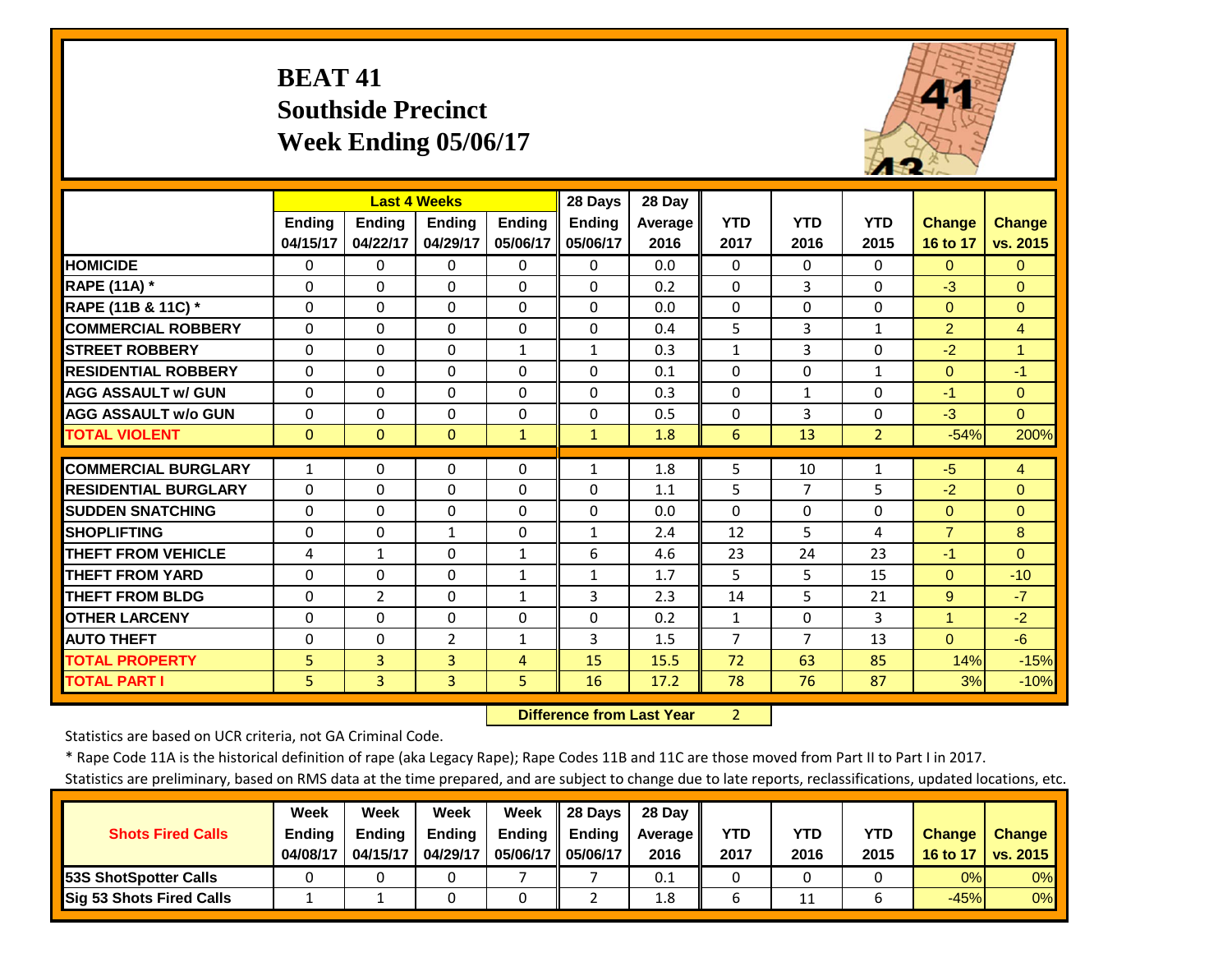# **BEAT 42 Southside Precinct Week Ending 05/06/17**



|                             |               |                | <b>Last 4 Weeks</b> |                | 28 Days       | 28 Day         |                |                |                |                      |                |
|-----------------------------|---------------|----------------|---------------------|----------------|---------------|----------------|----------------|----------------|----------------|----------------------|----------------|
|                             | <b>Ending</b> | <b>Ending</b>  | <b>Ending</b>       | <b>Ending</b>  | <b>Ending</b> | <b>Average</b> | <b>YTD</b>     | <b>YTD</b>     | <b>YTD</b>     | <b>Change</b>        | <b>Change</b>  |
|                             | 04/15/17      | 04/22/17       | 04/29/17            | 05/06/17       | 05/06/17      | 2016           | 2017           | 2016           | 2015           | 16 to 17             | vs. 2015       |
| <b>HOMICIDE</b>             | $\Omega$      | 0              | 0                   | $\Omega$       | 0             | 0.1            | 0              | 0              | 0              | $\Omega$             | $\Omega$       |
| RAPE (11A) *                | $\Omega$      | 0              | $\Omega$            | $\Omega$       | $\Omega$      | 0.2            | $\Omega$       | $\Omega$       | $\Omega$       | $\Omega$             | $\Omega$       |
| RAPE (11B & 11C) *          | $\Omega$      | $\Omega$       | $\Omega$            | $\Omega$       | $\Omega$      | 0.4            | $\mathbf{1}$   | $\mathbf{1}$   | $\Omega$       | $\Omega$             | $\mathbf{1}$   |
| <b>COMMERCIAL ROBBERY</b>   | $\Omega$      | $\Omega$       | $\Omega$            | $\mathbf{1}$   | $\mathbf{1}$  | 0.6            | $\overline{2}$ | 3              | $\Omega$       | $-1$                 | $\overline{2}$ |
| <b>STREET ROBBERY</b>       | $\mathbf 0$   | $\Omega$       | $\Omega$            | $\Omega$       | $\Omega$      | 0.9            | 3              | 4              | 4              | $-1$                 | $-1$           |
| <b>RESIDENTIAL ROBBERY</b>  | $\Omega$      | $\Omega$       | $\Omega$            | $\Omega$       | $\Omega$      | 0.2            | $\mathbf{1}$   | $\mathbf{1}$   | $\overline{2}$ | $\Omega$             | $-1$           |
| <b>AGG ASSAULT w/ GUN</b>   | $\mathbf{1}$  | 1              | $\Omega$            | $\Omega$       | 2             | 0.5            | 3              | $\mathbf{1}$   | $\Omega$       | $\overline{2}$       | 3              |
| <b>AGG ASSAULT w/o GUN</b>  | $\Omega$      | $\mathbf{1}$   | $\Omega$            | $\Omega$       | $\mathbf{1}$  | 0.7            | 5              | 4              | 6              | $\blacktriangleleft$ | $-1$           |
| <b>TOTAL VIOLENT</b>        | $\mathbf{1}$  | $\overline{2}$ | $\Omega$            | $\mathbf{1}$   | 4             | 3.7            | 15             | 14             | 12             | 7%                   | 25%            |
| <b>COMMERCIAL BURGLARY</b>  | 1             | $\overline{2}$ | $\Omega$            | $\Omega$       | 3             | 1.4            | 6              | $\overline{2}$ | 6              | $\overline{4}$       | $\Omega$       |
|                             |               |                |                     |                |               |                |                |                |                |                      |                |
| <b>RESIDENTIAL BURGLARY</b> | $\Omega$      | $\mathbf{1}$   | $\mathbf{1}$        | $\Omega$       | 2             | 4.5            | 10             | 23             | 22             | $-13$                | $-12$          |
| <b>SUDDEN SNATCHING</b>     | $\Omega$      | 0              | $\Omega$            | $\Omega$       | $\Omega$      | 0.1            | $\Omega$       | $\Omega$       | 3              | $\Omega$             | $-3$           |
| <b>SHOPLIFTING</b>          | 1             | $\overline{2}$ | $\Omega$            | $\overline{2}$ | 5             | 9.0            | 36             | 41             | 65             | $-5$                 | $-29$          |
| <b>THEFT FROM VEHICLE</b>   | $\Omega$      | 3              | 8                   | 2              | 13            | 5.8            | 35             | 26             | 30             | 9                    | 5              |
| <b>THEFT FROM YARD</b>      | $\Omega$      | $\mathbf{1}$   | $\Omega$            | $\Omega$       | $\mathbf{1}$  | 2.3            | 6              | 13             | 9              | $-7$                 | $-3$           |
| <b>THEFT FROM BLDG</b>      | $\mathbf{1}$  | $\overline{2}$ | $\mathbf{1}$        | $\mathbf{1}$   | 5             | 3.0            | 16             | 11             | 14             | 5                    | $\overline{2}$ |
| <b>OTHER LARCENY</b>        | $\Omega$      | 0              | $\Omega$            | $\Omega$       | $\Omega$      | 0.5            | $\mathbf{1}$   | $\overline{2}$ | $\overline{2}$ | $-1$                 | $-1$           |
| <b>AUTO THEFT</b>           | $\mathbf{1}$  | $\overline{2}$ | $\mathbf{1}$        | $\overline{2}$ | 6             | 2.3            | 22             | 16             | 26             | 6                    | $-4$           |
| <b>TOTAL PROPERTY</b>       | 4             | 13             | 11                  | $\overline{7}$ | 35            | 28.8           | 132            | 134            | 177            | $-1%$                | $-25%$         |
| <b>TOTAL PART I</b>         | 5             | 15             | 11                  | 8              | 39            | 32.4           | 147            | 148            | 189            | $-1%$                | $-22%$         |

 **Difference from Last Year**r – $\mathbf{1}$ 

Statistics are based on UCR criteria, not GA Criminal Code.

\* Rape Code 11A is the historical definition of rape (aka Legacy Rape); Rape Codes 11B and 11C are those moved from Part II to Part I in 2017.

|                                 | <b>Week</b>   | Week          | Week          | Week          | <b>28 Davs</b> | 28 Dav     |      |      |      |               |               |
|---------------------------------|---------------|---------------|---------------|---------------|----------------|------------|------|------|------|---------------|---------------|
| <b>Shots Fired Calls</b>        | <b>Ending</b> | <b>Ending</b> | <b>Ending</b> | <b>Ending</b> | <b>Ending</b>  | Average II | YTD  | YTD  | YTD  | <b>Change</b> | <b>Change</b> |
|                                 | 04/08/17      | 04/15/17      | 04/29/17      | 05/06/17 I    | 05/06/17       | 2016       | 2017 | 2016 | 2015 | 16 to 17      | vs. 2015      |
| <b>153S ShotSpotter Calls</b>   |               |               |               |               |                | 0.0        |      |      |      | 0%            | 0%            |
| <b>Sig 53 Shots Fired Calls</b> |               |               |               |               |                | 7.6        | 22   | 29   | 30   | $-24%$        | $-27%$        |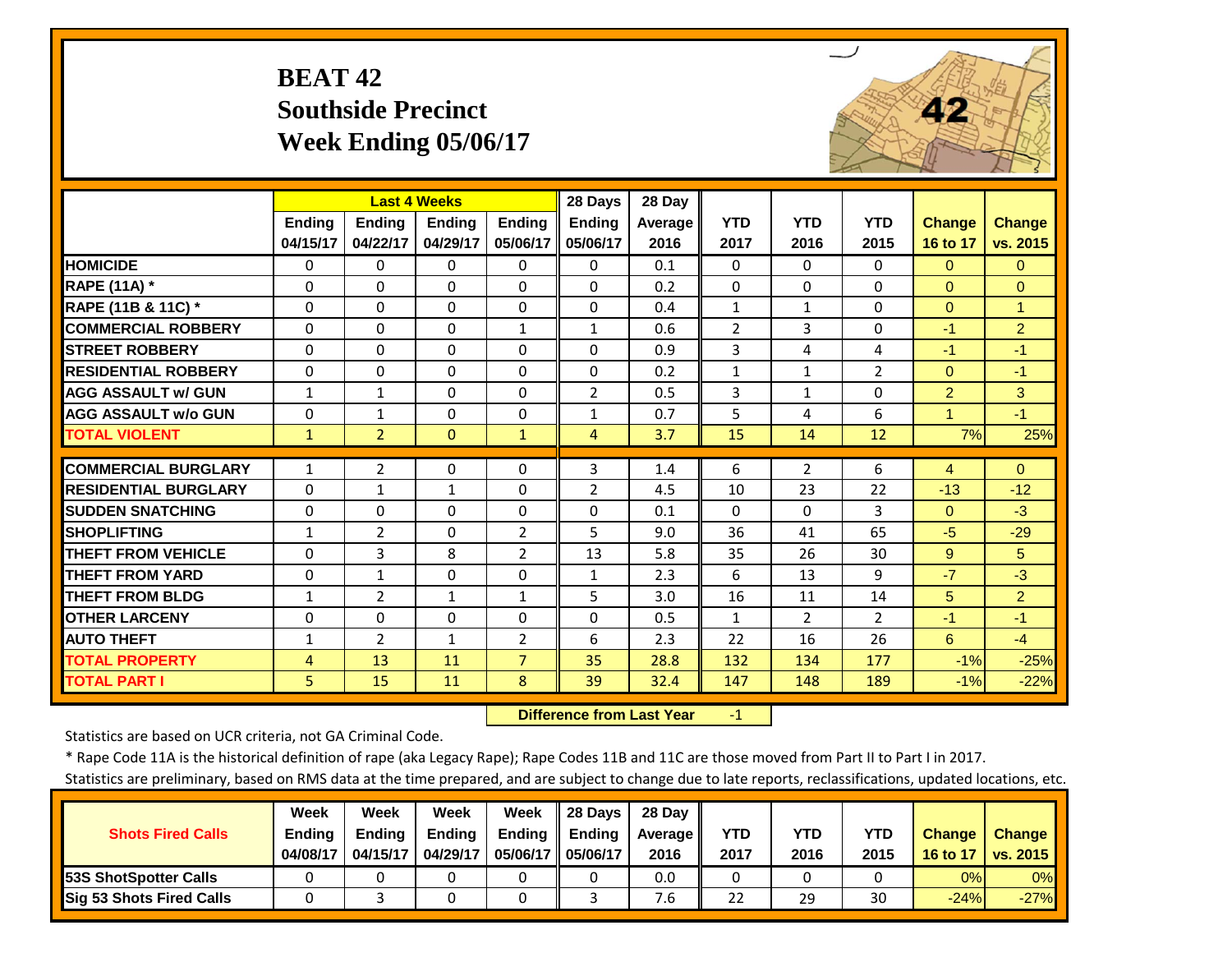#### **BEAT 43 Southside PrecinctWeek Ending 05/06/17**



|                             |                | <b>Last 4 Weeks</b> |               |                | 28 Days        | 28 Day  |                |              |                |                |                      |
|-----------------------------|----------------|---------------------|---------------|----------------|----------------|---------|----------------|--------------|----------------|----------------|----------------------|
|                             | <b>Ending</b>  | <b>Ending</b>       | <b>Endina</b> | <b>Endina</b>  | <b>Ending</b>  | Average | <b>YTD</b>     | <b>YTD</b>   | <b>YTD</b>     | <b>Change</b>  | <b>Change</b>        |
|                             | 04/15/17       | 04/22/17            | 04/29/17      | 05/06/17       | 05/06/17       | 2016    | 2017           | 2016         | 2015           | 16 to 17       | vs. 2015             |
| <b>HOMICIDE</b>             | $\Omega$       | 0                   | $\Omega$      | $\Omega$       | $\Omega$       | 0.2     | $\Omega$       | $\mathbf{1}$ | $\Omega$       | $-1$           | $\Omega$             |
| <b>RAPE (11A)</b> *         | $\Omega$       | $\Omega$            | $\Omega$      | $\Omega$       | $\Omega$       | 0.1     | $\Omega$       | $\Omega$     | $\Omega$       | $\Omega$       | $\Omega$             |
| RAPE (11B & 11C) *          | $\Omega$       | $\Omega$            | $\Omega$      | $\Omega$       | $\Omega$       | 0.1     | $\Omega$       | $\mathbf{1}$ | $\Omega$       | $-1$           | $\Omega$             |
| <b>ICOMMERCIAL ROBBERY</b>  | $\Omega$       | 0                   | $\Omega$      | $\Omega$       | $\Omega$       | 0.8     | $\mathbf{1}$   | 3            | 4              | $-2$           | $-3$                 |
| <b>STREET ROBBERY</b>       | $\Omega$       | 1                   | $\Omega$      | $\Omega$       | $\mathbf{1}$   | 0.5     | $\overline{2}$ | 3            | 7              | $-1$           | $-5$                 |
| <b>RESIDENTIAL ROBBERY</b>  | $\Omega$       | 0                   | $\Omega$      | $\Omega$       | $\Omega$       | 0.1     | $\Omega$       | $\Omega$     | 0              | $\Omega$       | $\Omega$             |
| <b>AGG ASSAULT w/ GUN</b>   | $\Omega$       | 0                   | $\Omega$      | $\Omega$       | $\Omega$       | 0.1     | $\mathbf{1}$   | $\Omega$     | $\mathbf{1}$   | $\overline{1}$ | $\Omega$             |
| <b>AGG ASSAULT w/o GUN</b>  | $\Omega$       | 0                   | $\Omega$      | $\Omega$       | $\Omega$       | 0.5     | $\Omega$       | 3            | $\mathbf{1}$   | $-3$           | $-1$                 |
| <b>TOTAL VIOLENT</b>        | $\Omega$       | 1                   | $\Omega$      | $\mathbf{0}$   | $\mathbf{1}$   | 2.3     | 4              | 11           | 13             | $-64%$         | $-69%$               |
|                             |                |                     |               |                |                |         |                |              |                |                |                      |
| <b>COMMERCIAL BURGLARY</b>  | 1              | 1                   | $\Omega$      | $\Omega$       | $\overline{2}$ | 1.1     | $\overline{2}$ | 4            | 5              | $-2$           | $-3$                 |
| <b>RESIDENTIAL BURGLARY</b> | $\Omega$       | 0                   | $\Omega$      | $\overline{2}$ | $\overline{2}$ | 2.1     | 11             | 5            | 7              | 6              | $\overline{4}$       |
| <b>SUDDEN SNATCHING</b>     | $\Omega$       | 0                   | 1             | $\Omega$       | $\mathbf{1}$   | 0.3     | 1              | $\Omega$     | 1              | 1              | $\Omega$             |
| <b>SHOPLIFTING</b>          | 11             | 11                  | 7             | 6              | 35             | 25.6    | 124            | 148          | 127            | $-24$          | $-3$                 |
| <b>THEFT FROM VEHICLE</b>   | $\overline{2}$ | 2                   | $\Omega$      | $\Omega$       | 4              | 2.8     | 27             | 15           | 8              | 12             | 19                   |
| <b>THEFT FROM YARD</b>      | $\Omega$       | 0                   | $\Omega$      | $\Omega$       | $\Omega$       | 1.3     | 5.             | 8            | 3              | $-3$           | $\overline{2}$       |
| <b>THEFT FROM BLDG</b>      | $\mathbf{1}$   | $\overline{2}$      | $\Omega$      | $\Omega$       | $\overline{3}$ | 2.9     | 20             | 13           | 14             | $\overline{7}$ | 6                    |
| <b>OTHER LARCENY</b>        | $\Omega$       | 0                   | $\Omega$      | $\Omega$       | $\Omega$       | 0.2     | $\overline{2}$ | $\mathbf{1}$ | $\mathbf{1}$   | $\mathbf{1}$   | $\blacktriangleleft$ |
| <b>AUTO THEFT</b>           | $\Omega$       | $\mathbf{1}$        | $\Omega$      | $\Omega$       | $\mathbf{1}$   | 1.1     | $\overline{7}$ | $\mathbf{2}$ | $\overline{7}$ | 5              | $\Omega$             |
| <b>TOTAL PROPERTY</b>       | 15             | 17                  | 8             | 8              | 48             | 37.5    | 199            | 196          | 173            | 2%             | 15%                  |
| <b>TOTAL PART I</b>         | 15             | 18                  | 8             | 8              | 49             | 39.8    | 203            | 207          | 186            | $-2%$          | 9%                   |

 **Difference from Last Year**‐4

Statistics are based on UCR criteria, not GA Criminal Code.

\* Rape Code 11A is the historical definition of rape (aka Legacy Rape); Rape Codes 11B and 11C are those moved from Part II to Part I in 2017.

|                                 | Week          | Week          | Week          | Week                | 28 Days       | 28 Dav     |      |      |      |               |               |
|---------------------------------|---------------|---------------|---------------|---------------------|---------------|------------|------|------|------|---------------|---------------|
| <b>Shots Fired Calls</b>        | <b>Ending</b> | <b>Ending</b> | <b>Ending</b> | <b>Ending</b>       | <b>Ending</b> | Average II | YTD  | YTD  | YTD  | <b>Change</b> | <b>Change</b> |
|                                 | 04/08/17      | 04/15/17      | 04/29/17      | 05/06/17   05/06/17 |               | 2016       | 2017 | 2016 | 2015 | 16 to 17      | vs. 2015      |
| <b>153S ShotSpotter Calls</b>   |               |               |               |                     |               | 0.0        |      |      |      | 0%            | $0\%$         |
| <b>Sig 53 Shots Fired Calls</b> |               |               |               |                     |               | 5.4        | 20   | 14   |      | 43%           | 43%           |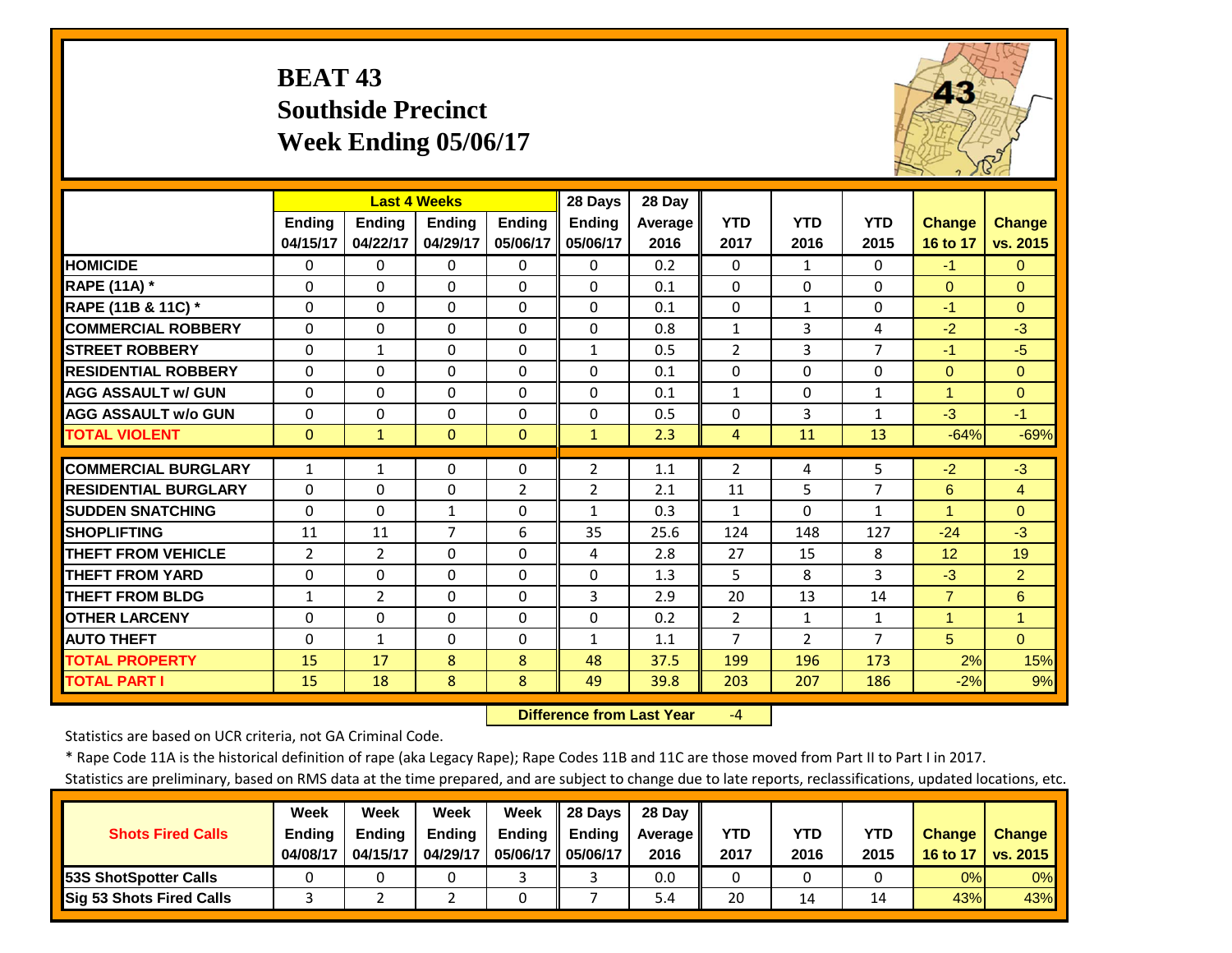#### **BEAT 44 Southside PrecinctWeek Ending 05/06/17**



|                             |                | <b>Last 4 Weeks</b> |                |                | 28 Days        | 28 Day         |                |                |                |                |                |
|-----------------------------|----------------|---------------------|----------------|----------------|----------------|----------------|----------------|----------------|----------------|----------------|----------------|
|                             | <b>Ending</b>  | <b>Ending</b>       | <b>Ending</b>  | <b>Endina</b>  | <b>Endina</b>  | <b>Average</b> | <b>YTD</b>     | <b>YTD</b>     | <b>YTD</b>     | <b>Change</b>  | <b>Change</b>  |
|                             | 04/15/17       | 04/22/17            | 04/29/17       | 05/06/17       | 05/06/17       | 2016           | 2017           | 2016           | 2015           | 16 to 17       | vs. 2015       |
| <b>HOMICIDE</b>             | $\Omega$       | 0                   | $\Omega$       | $\Omega$       | $\Omega$       | 0.1            | $\mathbf{1}$   | $\Omega$       | $\mathbf{1}$   | $\mathbf{1}$   | $\Omega$       |
| <b>RAPE (11A)</b> *         | $\Omega$       | $\Omega$            | $\Omega$       | $\Omega$       | $\Omega$       | 0.2            | $\mathbf{1}$   | $\overline{2}$ | $\mathbf{1}$   | $-1$           | $\Omega$       |
| RAPE (11B & 11C) *          | $\mathbf 0$    | $\Omega$            | $\Omega$       | $\Omega$       | $\mathbf 0$    | 0.3            | $\mathbf{1}$   | $\mathbf{1}$   | $\Omega$       | $\Omega$       | $\overline{1}$ |
| <b>COMMERCIAL ROBBERY</b>   | $\mathbf{0}$   | $\Omega$            | $\Omega$       | $\Omega$       | $\Omega$       | 0.2            | $\mathbf{1}$   | $\Omega$       | $\Omega$       | $\overline{1}$ | $\overline{1}$ |
| <b>STREET ROBBERY</b>       | $\Omega$       | 0                   | $\Omega$       | $\Omega$       | $\Omega$       | 0.2            | $\overline{2}$ | $\mathbf{1}$   | $\overline{2}$ | $\mathbf{1}$   | $\Omega$       |
| <b>RESIDENTIAL ROBBERY</b>  | $\Omega$       | 0                   | $\Omega$       | $\Omega$       | $\Omega$       | 0.1            | $\Omega$       | $\Omega$       | 0              | $\Omega$       | $\Omega$       |
| <b>AGG ASSAULT w/ GUN</b>   | $\Omega$       | 0                   | 1              | $\mathbf{1}$   | $\overline{2}$ | 0.5            | 8              | $\mathbf{1}$   | $\mathbf{1}$   | $\overline{7}$ | $\overline{7}$ |
| <b>AGG ASSAULT w/o GUN</b>  | $\Omega$       | 0                   | $\Omega$       | $\Omega$       | $\Omega$       | 0.6            | $\Omega$       | 4              | $\overline{2}$ | $-4$           | $-2$           |
| <b>TOTAL VIOLENT</b>        | $\Omega$       | $\Omega$            | $\mathbf{1}$   | $\mathbf{1}$   | $\overline{2}$ | 2.3            | 14             | 9              | $\overline{7}$ | 56%            | 100%           |
| <b>COMMERCIAL BURGLARY</b>  | 1              | $\mathbf{1}$        | $\Omega$       | $\Omega$       | $\overline{2}$ | 0.2            |                | $\mathbf{1}$   | $\Omega$       | 3              | $\overline{4}$ |
|                             |                |                     |                |                |                |                | 4              |                |                |                |                |
| <b>RESIDENTIAL BURGLARY</b> | $\overline{2}$ | 1                   | $\Omega$       | $\overline{2}$ | 5              | 3.7            | 22             | 11             | 30             | 11             | $-8$           |
| <b>SUDDEN SNATCHING</b>     | $\Omega$       | 0                   | $\Omega$       | $\Omega$       | $\Omega$       | 0.2            | $\Omega$       | $\mathbf{1}$   | $\mathbf{1}$   | $-1$           | $-1$           |
| <b>SHOPLIFTING</b>          | $\Omega$       | 0                   | $\Omega$       | $\Omega$       | $\Omega$       | 1.1            | $\overline{7}$ | 5              | 3              | 2              | $\overline{4}$ |
| <b>THEFT FROM VEHICLE</b>   | $\overline{2}$ | 3                   | 4              | $\mathbf{1}$   | 10             | 4.1            | 29             | 12             | 30             | 17             | $-1$           |
| <b>THEFT FROM YARD</b>      | $\Omega$       | $\Omega$            | $\Omega$       | $\Omega$       | $\Omega$       | 1.6            | 7              | 6              | 5.             | $\mathbf{1}$   | $\overline{2}$ |
| <b>THEFT FROM BLDG</b>      | $\overline{2}$ | 0                   | $\overline{2}$ | $\mathbf{1}$   | 5              | 2.8            | 12             | 8              | 15             | 4              | $-3$           |
| <b>OTHER LARCENY</b>        | $\Omega$       | 0                   | $\Omega$       | $\Omega$       | $\Omega$       | 0.2            | 3              | $\mathbf{1}$   | 4              | 2              | $-1$           |
| <b>AUTO THEFT</b>           | $\mathbf{1}$   | $\Omega$            | 1              | $\Omega$       | $\overline{2}$ | 2.1            | 8              | 11             | 13             | $-3$           | $-5$           |
| <b>TOTAL PROPERTY</b>       | 8              | 5                   | $\overline{7}$ | $\overline{4}$ | 24             | 16.1           | 92             | 56             | 101            | 64%            | $-9%$          |
| <b>TOTAL PART I</b>         | 8              | 5                   | 8              | 5              | 26             | 18.4           | 106            | 65             | 108            | 63%            | $-2%$          |

 **Difference from Last Year**41

Statistics are based on UCR criteria, not GA Criminal Code.

\* Rape Code 11A is the historical definition of rape (aka Legacy Rape); Rape Codes 11B and 11C are those moved from Part II to Part I in 2017.

|                               | Week          | Week          | Week     | Week          | 28 Days       | 28 Dav     |      |      |            |               |               |
|-------------------------------|---------------|---------------|----------|---------------|---------------|------------|------|------|------------|---------------|---------------|
| <b>Shots Fired Calls</b>      | <b>Ending</b> | <b>Endina</b> | Ending   | <b>Ending</b> | <b>Ending</b> | Average II | YTD  | YTD  | <b>YTD</b> | <b>Change</b> | <b>Change</b> |
|                               | 04/08/17      | 04/15/17      | 04/29/17 | 05/06/17 I    | 05/06/17      | 2016       | 2017 | 2016 | 2015       | 16 to 17      | vs. 2015      |
| <b>153S ShotSpotter Calls</b> |               |               |          |               |               | 0.0        |      |      |            | 0%            | 0%            |
| Sig 53 Shots Fired Calls      |               |               |          |               | 12            | 8.2        | 44   | 30   | 25         | 47%           | <b>76%</b>    |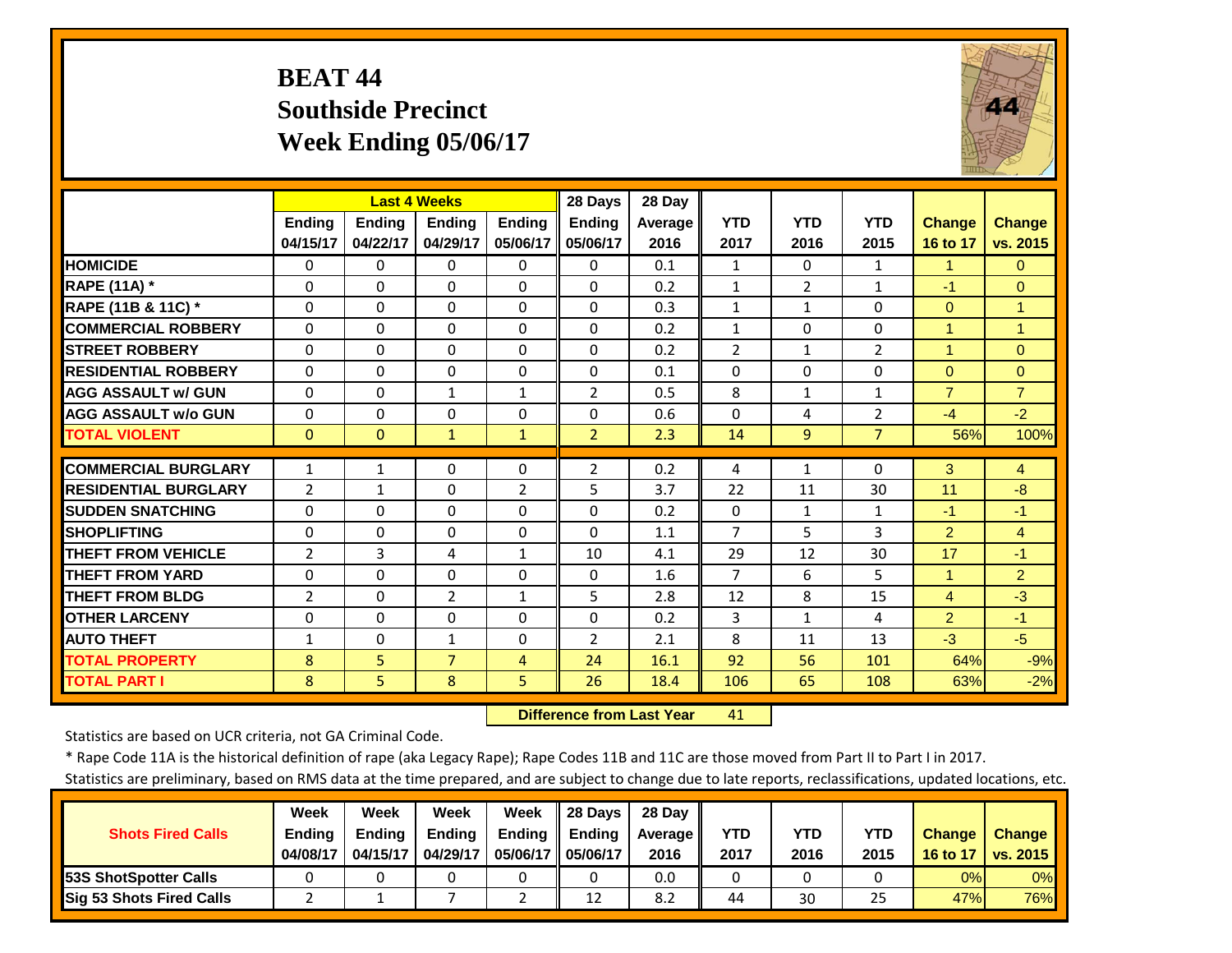#### **BEAT 45 Southside PrecinctWeek Ending 05/06/17**



|                             |          |                | <b>Last 4 Weeks</b> |          | 28 Days        | 28 Day  |                |              |                |               |                      |
|-----------------------------|----------|----------------|---------------------|----------|----------------|---------|----------------|--------------|----------------|---------------|----------------------|
|                             | Ending   | <b>Ending</b>  | Ending              | Ending   | Ending         | Average | <b>YTD</b>     | <b>YTD</b>   | <b>YTD</b>     | <b>Change</b> | <b>Change</b>        |
|                             | 04/15/17 | 04/22/17       | 04/29/17            | 05/06/17 | 05/06/17       | 2016    | 2017           | 2016         | 2015           | 16 to 17      | vs. 2015             |
| <b>HOMICIDE</b>             | $\Omega$ | 0              | $\Omega$            | $\Omega$ | $\Omega$       | 0.1     | $\mathbf{0}$   | $\mathbf{1}$ | $\Omega$       | $-1$          | $\Omega$             |
| RAPE (11A) *                | $\Omega$ | $\Omega$       | $\Omega$            | $\Omega$ | $\Omega$       | 0.0     | $\Omega$       | $\Omega$     | $\Omega$       | $\Omega$      | $\Omega$             |
| RAPE (11B & 11C) *          | $\Omega$ | 0              | $\Omega$            | $\Omega$ | $\Omega$       | 0.2     | $\Omega$       | $\Omega$     | $\Omega$       | $\mathbf{0}$  | $\Omega$             |
| <b>COMMERCIAL ROBBERY</b>   | $\Omega$ | 0              | $\Omega$            | $\Omega$ | $\Omega$       | 0.0     | $\Omega$       | $\Omega$     | $\Omega$       | $\Omega$      | $\Omega$             |
| <b>STREET ROBBERY</b>       | $\Omega$ | 0              | $\Omega$            | $\Omega$ | $\Omega$       | 0.2     | $\Omega$       | $\Omega$     | $\Omega$       | $\Omega$      | $\Omega$             |
| <b>RESIDENTIAL ROBBERY</b>  | $\Omega$ | 0              | $\Omega$            | $\Omega$ | $\Omega$       | 0.0     | $\Omega$       | $\Omega$     | $\Omega$       | $\mathbf{0}$  | $\Omega$             |
| <b>AGG ASSAULT w/ GUN</b>   | $\Omega$ | 0              | $\Omega$            | $\Omega$ | $\Omega$       | 0.0     | $\Omega$       | $\Omega$     | $\Omega$       | $\Omega$      | $\Omega$             |
| <b>AGG ASSAULT w/o GUN</b>  | $\Omega$ | 0              | $\Omega$            | $\Omega$ | $\Omega$       | 0.1     | $\Omega$       | $\Omega$     | $\Omega$       | $\Omega$      | $\Omega$             |
| <b>TOTAL VIOLENT</b>        | $\Omega$ | $\overline{0}$ | $\Omega$            | $\Omega$ | $\Omega$       | 0.5     | $\Omega$       | $\mathbf{1}$ | $\Omega$       | $-100%$       | #DIV/0!              |
| <b>COMMERCIAL BURGLARY</b>  | $\Omega$ | 0              | $\Omega$            | $\Omega$ | $\Omega$       | 0.0     | $\Omega$       | $\Omega$     | $\mathbf{1}$   | $\mathbf{0}$  | $-1$                 |
| <b>RESIDENTIAL BURGLARY</b> | $\Omega$ | $\overline{2}$ | $\Omega$            | $\Omega$ | $\overline{2}$ | 1.4     | $\overline{7}$ | 3            | 7              | 4             | $\Omega$             |
| <b>SUDDEN SNATCHING</b>     | $\Omega$ | 0              | $\Omega$            | $\Omega$ | $\Omega$       | 0.0     | $\mathbf{0}$   | $\Omega$     | $\Omega$       | $\Omega$      | $\Omega$             |
| <b>SHOPLIFTING</b>          | $\Omega$ | 0              | $\Omega$            | $\Omega$ | $\Omega$       | 0.0     | $\Omega$       | $\Omega$     | $\Omega$       | $\Omega$      | $\Omega$             |
| <b>THEFT FROM VEHICLE</b>   | $\Omega$ | 0              | 1                   | $\Omega$ | $\mathbf{1}$   | 0.7     | $\overline{2}$ | 3            | $\mathbf{1}$   | $-1$          | 1                    |
| <b>THEFT FROM YARD</b>      | $\Omega$ | 0              | $\Omega$            | $\Omega$ | $\Omega$       | 0.3     | $\Omega$       | $\Omega$     | $\mathbf{1}$   | $\Omega$      | $-1$                 |
| <b>THEFT FROM BLDG</b>      | $\Omega$ | 0              | $\Omega$            | $\Omega$ | $\Omega$       | 0.2     | $\mathbf{1}$   | $\Omega$     | $\overline{2}$ | 1             | $-1$                 |
| <b>OTHER LARCENY</b>        | $\Omega$ | 0              | $\Omega$            | $\Omega$ | $\Omega$       | 0.2     | $\mathbf{1}$   | 1            | $\Omega$       | $\Omega$      | $\overline{1}$       |
| <b>AUTO THEFT</b>           | $\Omega$ | 0              | $\Omega$            | 0        | $\Omega$       | 0.4     | $\mathbf{1}$   | $\mathbf{1}$ | $\Omega$       | $\Omega$      | $\blacktriangleleft$ |
| <b>TOTAL PROPERTY</b>       | $\Omega$ | $\overline{2}$ | $\mathbf{1}$        | $\Omega$ | 3              | 3.2     | 12             | 8            | 12             | 50%           | 0%                   |
| <b>TOTAL PART I</b>         | $\Omega$ | $\overline{2}$ | $\mathbf{1}$        | $\Omega$ | 3              | 3.7     | 12             | 9            | 12             | 33%           | 0%                   |

 **Difference from Last Year**3

Statistics are based on UCR criteria, not GA Criminal Code.

\* Rape Code 11A is the historical definition of rape (aka Legacy Rape); Rape Codes 11B and 11C are those moved from Part II to Part I in 2017.

|                                 | Week          | Week          | Week          | Week          | 28 Davs       | 28 Dav     |      |      |      |               |               |
|---------------------------------|---------------|---------------|---------------|---------------|---------------|------------|------|------|------|---------------|---------------|
| <b>Shots Fired Calls</b>        | <b>Endina</b> | <b>Endina</b> | <b>Ending</b> | <b>Ending</b> | <b>Ending</b> | Average II | YTD  | YTD  | YTD  | <b>Change</b> | <b>Change</b> |
|                                 | 04/08/17      | 04/15/17      | 04/29/17      | 05/06/17 I    | 05/06/17      | 2016       | 2017 | 2016 | 2015 | 16 to 17      | vs. 2015      |
| <b>153S ShotSpotter Calls</b>   |               |               |               |               |               | 0.0        |      |      |      | 0%            | $0\%$         |
| <b>Sig 53 Shots Fired Calls</b> |               |               |               |               |               | 4.2        | 18   | 21   |      | $-14%$        | 50%           |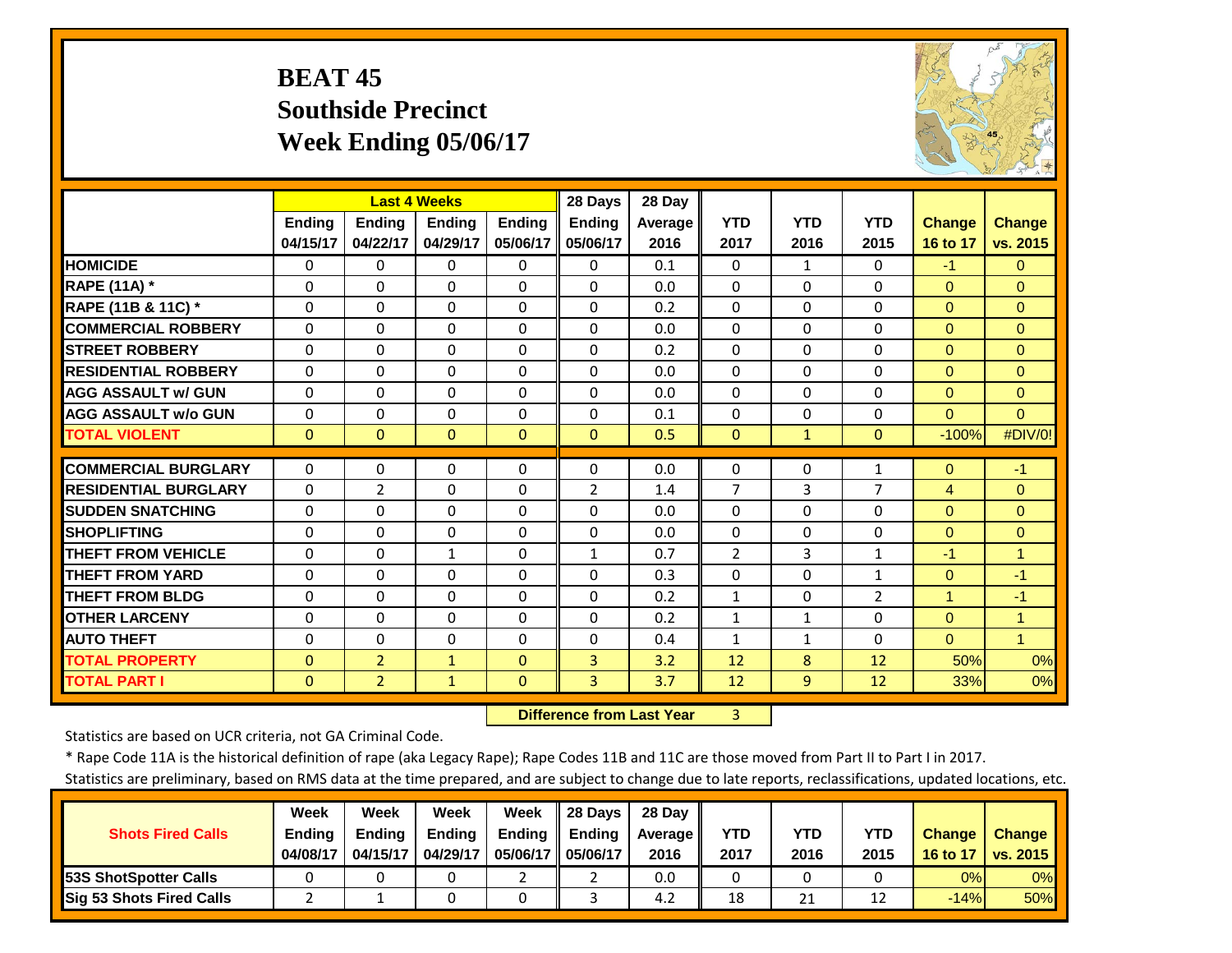#### **BEAT 46 Southside PrecinctWeek Ending 05/06/17**



|                             |               | <b>Last 4 Weeks</b> |                |                | 28 Days        | 28 Day  |                |                |                |                |                |
|-----------------------------|---------------|---------------------|----------------|----------------|----------------|---------|----------------|----------------|----------------|----------------|----------------|
|                             | <b>Ending</b> | <b>Endina</b>       | <b>Endina</b>  | <b>Endina</b>  | <b>Endina</b>  | Average | <b>YTD</b>     | <b>YTD</b>     | <b>YTD</b>     | <b>Change</b>  | <b>Change</b>  |
|                             | 04/15/17      | 04/22/17            | 04/29/17       | 05/06/17       | 05/06/17       | 2016    | 2017           | 2016           | 2015           | 16 to 17       | vs. 2015       |
| <b>HOMICIDE</b>             | $\Omega$      | $\Omega$            | $\Omega$       | $\Omega$       | $\Omega$       | 0.0     | $\Omega$       | 0              | $\mathbf{1}$   | $\Omega$       | $-1$           |
| RAPE (11A) *                | $\Omega$      | $\Omega$            | $\Omega$       | $\Omega$       | 0              | 0.1     | $\Omega$       | $\mathbf{1}$   | $\mathbf{1}$   | $-1$           | $-1$           |
| RAPE (11B & 11C) *          | $\mathbf 0$   | $\Omega$            | $\Omega$       | $\Omega$       | $\Omega$       | 0.1     | $\Omega$       | $\Omega$       | $\Omega$       | $\mathbf{0}$   | $\Omega$       |
| <b>COMMERCIAL ROBBERY</b>   | $\Omega$      | $\Omega$            | $\Omega$       | $\Omega$       | $\Omega$       | 0.4     | $\overline{2}$ | $\mathbf{1}$   | $\Omega$       | $\mathbf{1}$   | $\overline{2}$ |
| <b>STREET ROBBERY</b>       | $\Omega$      | $\Omega$            | $\mathbf{1}$   | $\Omega$       | $\mathbf{1}$   | 0.3     | $\mathbf{1}$   | $\overline{2}$ | $\mathbf{1}$   | $-1$           | $\Omega$       |
| <b>RESIDENTIAL ROBBERY</b>  | $\Omega$      | $\Omega$            | $\Omega$       | $\Omega$       | $\Omega$       | 0.0     | $\Omega$       | $\Omega$       | 0              | $\Omega$       | $\Omega$       |
| <b>AGG ASSAULT W/ GUN</b>   | $\Omega$      | $\Omega$            | $\Omega$       | $\Omega$       | $\Omega$       | 0.2     | $\mathbf{1}$   | $\Omega$       | $\overline{2}$ | $\mathbf{1}$   | $-1$           |
| <b>AGG ASSAULT w/o GUN</b>  | $\Omega$      | $\Omega$            | $\Omega$       | $\Omega$       | 0              | 0.1     | $\Omega$       | $\Omega$       | 0              | $\Omega$       | $\Omega$       |
| <b>TOTAL VIOLENT</b>        | $\mathbf{0}$  | $\Omega$            | $\mathbf{1}$   | $\mathbf{0}$   | $\mathbf{1}$   | 1.1     | 4              | 4              | 5              | 0%             | $-20%$         |
| <b>COMMERCIAL BURGLARY</b>  | $\mathbf{1}$  | $\Omega$            | 0              | 0              | 1              | 0.0     | $\overline{2}$ | $\Omega$       | 0              | 2              | $\overline{2}$ |
| <b>RESIDENTIAL BURGLARY</b> | $\Omega$      | $\Omega$            | $\Omega$       | $\overline{2}$ | $\overline{2}$ | 1.8     | 5              | 6              | 6              | $-1$           | $-1$           |
| <b>SUDDEN SNATCHING</b>     | $\Omega$      | $\Omega$            | $\Omega$       | 0              | 0              | 0.2     | $\mathbf{1}$   | 1              | 1              | $\Omega$       | $\Omega$       |
| <b>SHOPLIFTING</b>          | 5             | $\mathbf{1}$        | 5              | $\overline{2}$ | 13             | 10.9    | 59             | 50             | 51             | 9              | 8              |
| <b>THEFT FROM VEHICLE</b>   | 1             | $\mathbf{1}$        | 1              | $\Omega$       | 3              | 2.0     | 20             | 7              | 9              | 13             | 11             |
| <b>THEFT FROM YARD</b>      | $\Omega$      | $\Omega$            | $\Omega$       | 0              | $\Omega$       | 1.5     | 2              | $\overline{2}$ | $\overline{2}$ | $\Omega$       | $\Omega$       |
| <b>THEFT FROM BLDG</b>      | 1             | $\overline{2}$      | $\Omega$       | 0              | 3              | 1.6     | 8              | 6              | 8              | $\overline{2}$ | $\Omega$       |
| <b>OTHER LARCENY</b>        | $\Omega$      | $\Omega$            | $\Omega$       | $\Omega$       | $\Omega$       | 0.4     | $\mathbf{1}$   | $\mathbf{1}$   | 0              | $\Omega$       | $\overline{1}$ |
| <b>AUTO THEFT</b>           | $\mathbf 0$   | $\overline{2}$      | $\mathbf{1}$   | $\Omega$       | 3              | 1.1     | 5              | 3              | 6              | $\overline{2}$ | $-1$           |
| <b>TOTAL PROPERTY</b>       | 8             | 6                   | $\overline{7}$ | $\overline{4}$ | 25             | 19.5    | 103            | 76             | 83             | 36%            | 24%            |
| <b>TOTAL PART I</b>         | 8             | 6                   | 8              | 4              | 26             | 20.7    | 107            | 80             | 88             | 34%            | 22%            |
|                             |               |                     |                |                |                |         |                |                |                |                |                |

 **Difference from Last Year**r 27

Statistics are based on UCR criteria, not GA Criminal Code.

\* Rape Code 11A is the historical definition of rape (aka Legacy Rape); Rape Codes 11B and 11C are those moved from Part II to Part I in 2017.

|                                 | Week          | Week          | Week          | Week                | 28 Days       | 28 Dav     |      |      |      |               |               |
|---------------------------------|---------------|---------------|---------------|---------------------|---------------|------------|------|------|------|---------------|---------------|
| <b>Shots Fired Calls</b>        | <b>Ending</b> | <b>Ending</b> | <b>Ending</b> | <b>Ending</b>       | <b>Ending</b> | Average II | YTD  | YTD  | YTD  | <b>Change</b> | <b>Change</b> |
|                                 | 04/08/17      | 04/15/17      | 04/29/17      | 05/06/17   05/06/17 |               | 2016       | 2017 | 2016 | 2015 | 16 to 17      | vs. 2015      |
| <b>153S ShotSpotter Calls</b>   |               |               |               |                     |               | 0.0        |      |      |      | 0%            | $0\%$         |
| <b>Sig 53 Shots Fired Calls</b> |               |               |               |                     |               | 8.0        | 37   | 39   | 29   | $-5%$         | 28%           |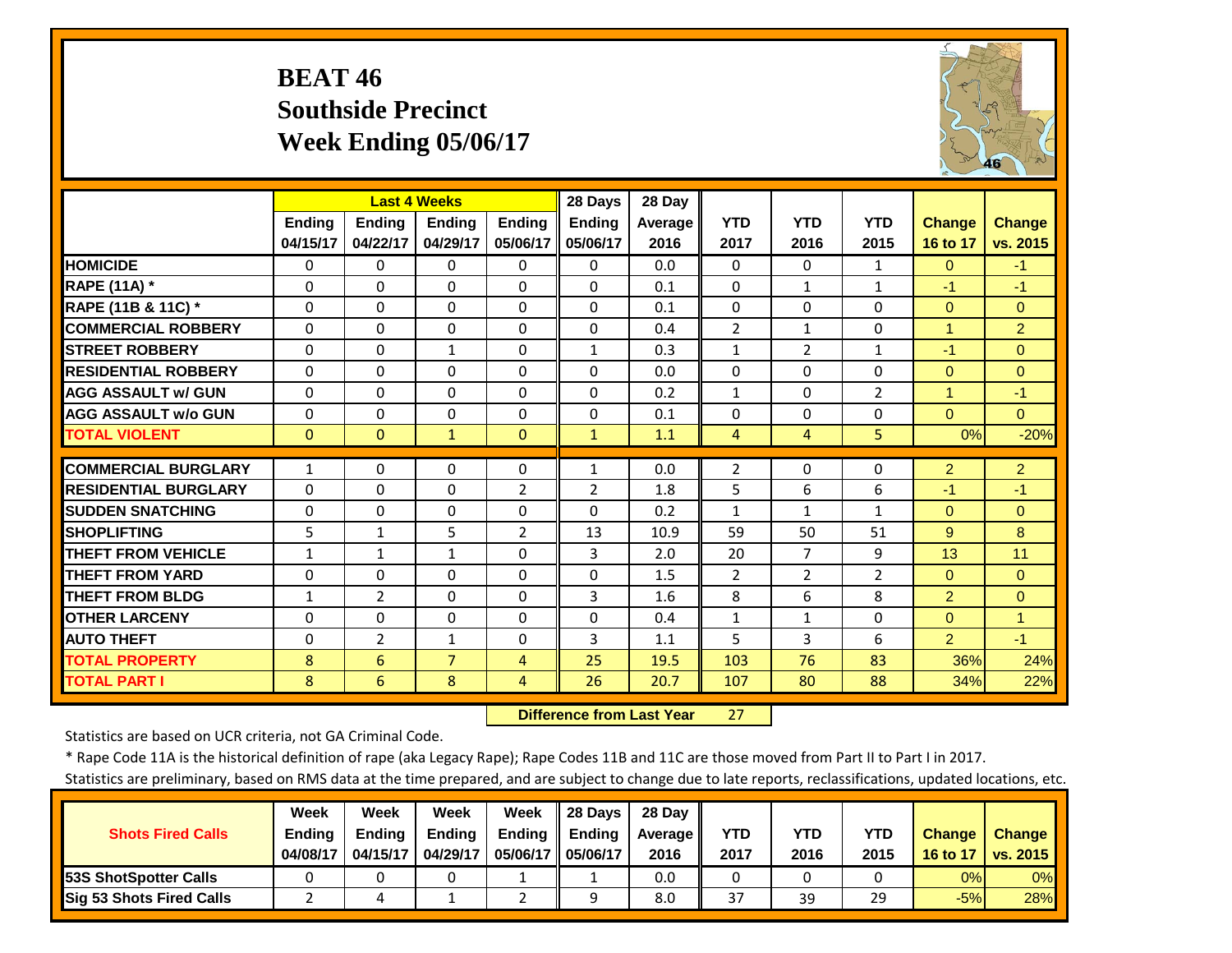

#### **COMPSTATISLANDS PRECINCT** CAPT. CARY HILL **Week Ending 05/06/17**

**PRECINCT COMMANDER:**



|                             | Week<br><b>Ending</b><br>05/06/17 | Week<br>Ending<br>04/29/17 | Weekly<br>Avg<br>2016 | $28-Day$<br><b>Ending</b><br>05/06/17 | $28$ -Day<br><b>Ending</b><br>4/8/17 | Avg<br>28-Day<br>2016 | <b>YTD</b><br>2017 | <b>YTD</b><br>2016 | <b>YTD</b><br>2015 | <b>Change</b><br>16 to 17 | <b>Change</b><br>vs. 2015 |
|-----------------------------|-----------------------------------|----------------------------|-----------------------|---------------------------------------|--------------------------------------|-----------------------|--------------------|--------------------|--------------------|---------------------------|---------------------------|
| <b>HOMICIDE</b>             | $\overline{2}$                    | 0                          | $\Omega$              | $\overline{2}$                        | $\Omega$                             | 0                     | 4                  | 4                  | 3                  | $\mathbf{0}$              |                           |
| <b>RAPE (11A)</b> *         | 0                                 | $\Omega$                   | $\Omega$              | 0                                     | $\overline{2}$                       | 0                     | $\overline{2}$     |                    | 3                  |                           | $-1$                      |
| RAPE (11B & 11C) *          | $\bf{0}$                          | $\Omega$                   | $\Omega$              | $\mathbf{0}$                          | $\Omega$                             |                       | 3                  | 3                  | 2                  | $\Omega$                  | 1                         |
| <b>COMMERCIAL ROBBERY</b>   | 1                                 | 3                          | $\Omega$              | 6                                     | 3                                    |                       | 18                 | 5                  |                    | 13                        | 17                        |
| <b>STREET ROBBERY</b>       |                                   | $\Omega$                   |                       | $\mathbf{2}$                          | $\Omega$                             | 3                     | 5.                 | 19                 | 19                 | $-14$                     | $-14$                     |
| <b>RESIDENTIAL ROBBERY</b>  | $\bf{0}$                          |                            | 0                     | $\overline{2}$                        | $\Omega$                             | $\Omega$              | 3                  | 0                  | 3                  | 3                         | $\Omega$                  |
| <b>AGG ASSAULT w/ GUN</b>   |                                   | $\Omega$                   |                       | 3                                     | $\overline{2}$                       | 4                     | 17                 | 24                 | 22                 | $-7$                      | $-5$                      |
| <b>AGG ASSAULT w/o GUN</b>  | $\bf{0}$                          | 4                          |                       | 6                                     | 4                                    | 3                     | 17                 | 12                 | 6                  | 5                         | 11                        |
| <b>TOTAL VIOLENT</b>        | $5\phantom{.0}$                   | 8                          | 3                     | 21                                    | 11                                   | 14                    | 69                 | 68                 | 59                 | 1%                        | 17%                       |
|                             |                                   |                            |                       |                                       |                                      |                       |                    |                    |                    |                           |                           |
| <b>COMMERCIAL BURGLARY</b>  | $\mathbf 0$                       | 0                          | 0                     |                                       | 0                                    | $\overline{2}$        | 3                  | 14                 | 4                  | $-11$                     | $-1$                      |
| <b>RESIDENTIAL BURGLARY</b> | 5                                 | 10                         | 6                     | 26                                    | 13                                   | 24                    | 89                 | 94                 | 63                 | -5                        | 26                        |
| <b>SUDDEN SNATCHING</b>     | $\bf{0}$                          | $\Omega$                   | $\Omega$              | $\bf{0}$                              |                                      |                       | 3                  | 3                  | 2                  | $\Omega$                  | 1                         |
| <b>SHOPLIFTING</b>          | 5                                 | $\overline{7}$             | 6                     | 28                                    | 14                                   | 23                    | 102                | 111                | 84                 | $-9$                      | 18                        |
| <b>THEFT FROM VEHICLE</b>   | 5                                 | 4                          | 5                     | 18                                    | 15                                   | 20                    | 92                 | 83                 | 65                 | 9                         | 27                        |
| <b>THEFT FROM YARD</b>      | 3                                 | 3                          | $\overline{2}$        | 11                                    | 6                                    | 8                     | 30                 | 27                 | 33                 | 3                         | $-3$                      |
| <b>THEFT FROM BLDG</b>      | $\overline{2}$                    | 2                          | 4                     | 8                                     | 12                                   | 16                    | 50                 | 70                 | 60                 | $-20$                     | $-10$                     |
| <b>OTHER LARCENY</b>        | $\bf{0}$                          |                            |                       | $\mathbf{2}$                          | $\Omega$                             | $\overline{2}$        | 10                 | 16                 | 7                  | -6                        | 3                         |
| <b>AUTO THEFT</b>           | 4                                 | 2                          | 3                     | 11                                    | 8                                    | 11                    | 47                 | 50                 | 36                 | $-3$                      | 11                        |
| <b>TOTAL PROPERTY</b>       | 24                                | 29                         | 27                    | 105                                   | 69                                   | 107                   | 426                | 468                | 354                | $-9%$                     | 20%                       |
| <b>TOTAL PART I</b>         | 29                                | 37                         | 30                    | 126                                   | 80                                   | 120                   | 495                | 536                | 413                | $-8%$                     | 20%                       |

Statistics are based on UCR criteria, not GA Criminal Code. **Difference from Last Year** -41

Statistics are preliminary, based on RMS data at the time prepared, and are subject to change due to late reports, reclassifications, updated locations, etc. Cell Shading: white is within 0.6 standard deviation of the mean; red is above; green is below.

| <b>Citizen Initiated Calls</b>  | Week<br><b>Ending</b><br>05/06/17 | <b>Week</b><br><b>Ending</b><br>04/29/17 | Weekly<br>Avg<br>2016 | $28$ -Day<br><b>Ending</b><br>05/06/17 | 28-Day<br>Ending<br>4/8/17 | Avg<br>28-Dav<br>2016 | <b>YTD</b><br>2017 | <b>YTD</b><br>2016 | <b>YTD</b><br>2015 | <b>Change</b><br>16 to 17 | <b>Change</b><br>vs. 2015 |
|---------------------------------|-----------------------------------|------------------------------------------|-----------------------|----------------------------------------|----------------------------|-----------------------|--------------------|--------------------|--------------------|---------------------------|---------------------------|
| <b>Midnight Shift</b>           | 66                                | 56                                       | 82                    | 273                                    | 303                        | 330                   | 1324               | 1383               | 1367               | $-59$                     | $-43$                     |
| Day Shift                       | 197                               | 185                                      | 190                   | 756                                    | 732                        | 761                   | 3295               | 3457               | 3366               | $-162$                    | $-71$                     |
| <b>Afternoon Shift</b>          | 207                               | 242                                      | 219                   | 827                                    | 822                        | 876                   | 3610               | 3983               | 3807               | $-373$                    | $-197$                    |
| <b>TOTAL CITIZEN CFS</b>        | 470                               | 483                                      | 492                   | 1856                                   | 1857                       | 1966                  | 8229               | 8823               | 8540               | $-6.7%$                   | $-3.6%$                   |
| 53S ShotSpotter Calls           |                                   |                                          | 3                     |                                        | 15                         | 12                    | 53                 | 65                 | 20                 | $-12$                     | 33                        |
| <b>Sig 53 Shots Fired Calls</b> |                                   | 12                                       | 16                    | 42                                     | 53                         | 62                    | 222                | 319                | 227                | -97                       | -5                        |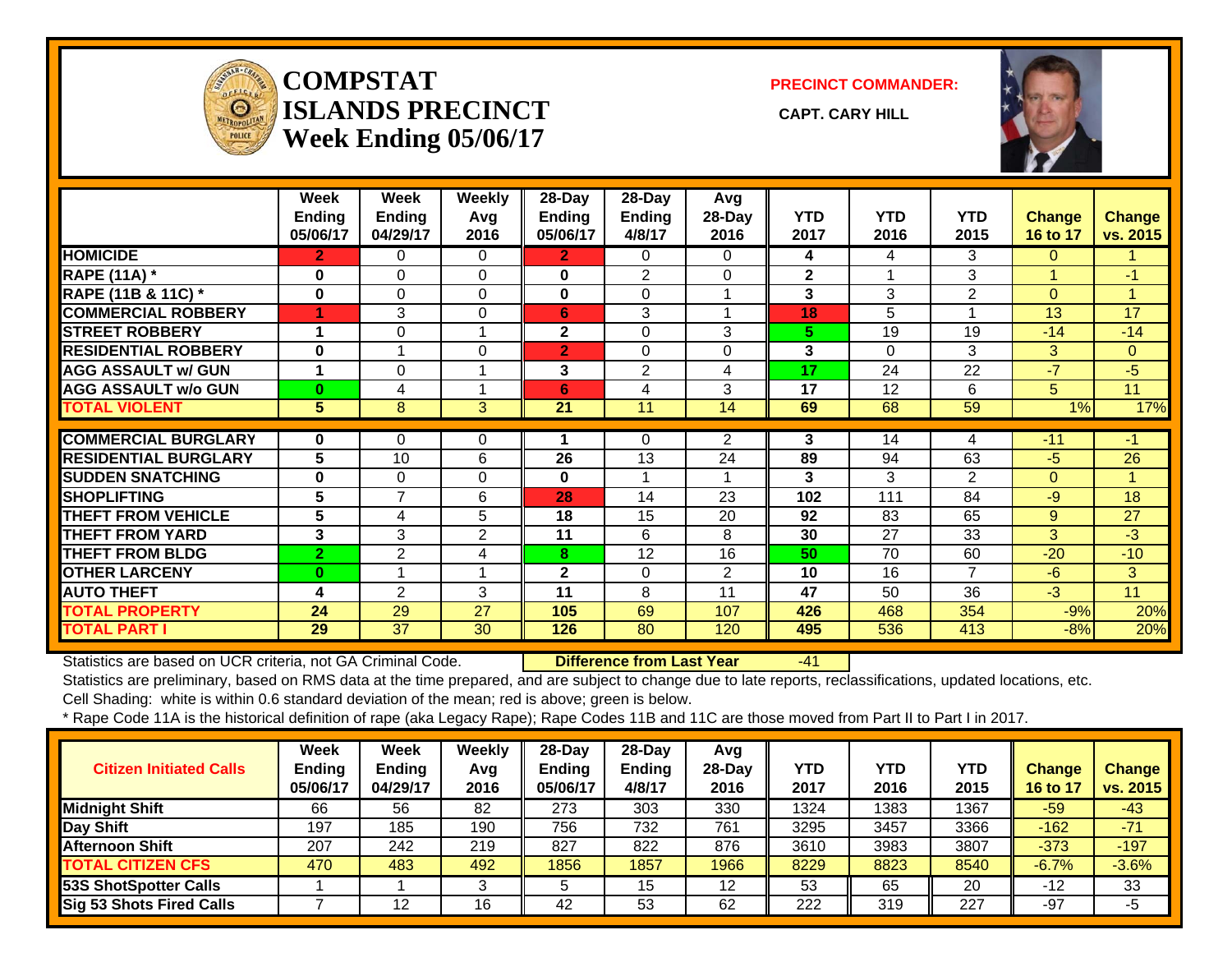# **BEAT 51 Islands Precinct Week Ending 05/06/17**



|                             |               | <b>Last 4 Weeks</b> |               |                | 28 Days        | 28 Day  |                |                |                |                      |                |
|-----------------------------|---------------|---------------------|---------------|----------------|----------------|---------|----------------|----------------|----------------|----------------------|----------------|
|                             | <b>Ending</b> | <b>Ending</b>       | <b>Ending</b> | <b>Endina</b>  | <b>Endina</b>  | Average | <b>YTD</b>     | <b>YTD</b>     | <b>YTD</b>     | <b>Change</b>        | <b>Change</b>  |
|                             | 04/15/17      | 04/22/17            | 04/29/17      | 05/06/17       | 05/06/17       | 2016    | 2017           | 2016           | 2015           | 16 to 17             | vs. 2015       |
| <b>HOMICIDE</b>             | $\Omega$      | 0                   | 0             | $\overline{2}$ | $\overline{2}$ | 0.2     | $\overline{2}$ | $\overline{2}$ | $\Omega$       | $\Omega$             | $\overline{2}$ |
| <b>RAPE (11A) *</b>         | $\Omega$      | $\Omega$            | $\Omega$      | $\Omega$       | $\Omega$       | 0.2     | $\Omega$       | $\Omega$       | $\Omega$       | $\Omega$             | $\Omega$       |
| RAPE (11B & 11C) *          | $\Omega$      | 0                   | $\Omega$      | $\Omega$       | $\Omega$       | 0.2     | $\Omega$       | $\mathbf{1}$   | 0              | $-1$                 | $\Omega$       |
| <b>COMMERCIAL ROBBERY</b>   | 1             | 0                   | $\mathbf{1}$  | 0              | $\overline{2}$ | 0.4     | 9              | $\Omega$       | $\Omega$       | 9                    | 9              |
| <b>STREET ROBBERY</b>       | $\Omega$      | 1                   | $\Omega$      | $\mathbf{1}$   | 2              | 1.5     | 3              | 9              | 8              | $-6$                 | $-5$           |
| <b>RESIDENTIAL ROBBERY</b>  | $\Omega$      | 0                   | $\Omega$      | $\Omega$       | $\Omega$       | 0.3     | $\Omega$       | $\Omega$       | $\overline{2}$ | $\Omega$             | $-2$           |
| <b>AGG ASSAULT w/ GUN</b>   | $\Omega$      | 0                   | $\Omega$      | $\Omega$       | $\Omega$       | 1.6     | 5              | 14             | $\overline{7}$ | $-9$                 | $-2$           |
| <b>AGG ASSAULT w/o GUN</b>  | $\Omega$      | 1                   | $\Omega$      | $\Omega$       | $\mathbf{1}$   | 0.7     | 3              | $\overline{2}$ | $\mathbf{1}$   | 1                    | 2 <sup>1</sup> |
| <b>TOTAL VIOLENT</b>        | $\mathbf{1}$  | $\overline{2}$      | $\mathbf{1}$  | 3              | $\overline{7}$ | 5.0     | 22             | 28             | 18             | $-21%$               | 22%            |
| <b>COMMERCIAL BURGLARY</b>  | $\Omega$      | 1                   | 0             | $\Omega$       | $\mathbf{1}$   | 1.1     | $\overline{2}$ | 10             | $\Omega$       | $-8$                 | $\overline{2}$ |
| <b>RESIDENTIAL BURGLARY</b> | $\mathbf{0}$  | 1                   | 1             | $\mathbf{1}$   | 3              | 6.8     | 19             | 37             | 14             | $-18$                | 5              |
| <b>SUDDEN SNATCHING</b>     | $\Omega$      | 0                   | $\Omega$      | $\Omega$       | $\Omega$       | 0.2     | $\Omega$       | 0              | $\Omega$       | $\Omega$             | $\Omega$       |
| <b>SHOPLIFTING</b>          | 5             | 4                   | 5             | 4              | 18             | 13.7    | 70             | 64             | 67             | 6                    | 3              |
| <b>THEFT FROM VEHICLE</b>   | 4             | 0                   | $\mathbf{1}$  | 2              | $\overline{7}$ | 5.7     | 37             | 26             | 21             | 11                   | 16             |
| <b>THEFT FROM YARD</b>      | $\Omega$      | 0                   | $\mathbf{1}$  | 3              | 4              | 2.1     | 8              | 8              | 10             | $\Omega$             | $-2$           |
| <b>THEFT FROM BLDG</b>      | $\Omega$      | 0                   | $\Omega$      | $\Omega$       | $\Omega$       | 4.1     | 12             | 15             | 18             | $-3$                 | $-6$           |
| <b>OTHER LARCENY</b>        | $\Omega$      | $\mathbf{1}$        | $\Omega$      | $\Omega$       | $\mathbf{1}$   | 0.5     | $\overline{2}$ | $\overline{2}$ | $\Omega$       | $\Omega$             | $\overline{2}$ |
| <b>AUTO THEFT</b>           | $\Omega$      | $\overline{2}$      | $\mathbf{1}$  | $\mathbf{1}$   | 4              | 3.1     | 14             | 13             | 14             | $\blacktriangleleft$ | $\overline{0}$ |
| <b>TOTAL PROPERTY</b>       | 9             | 9                   | 9             | 11             | 38             | 37.3    | 164            | 175            | 144            | $-6%$                | 14%            |
| <b>TOTAL PART I</b>         | 10            | 11                  | 10            | 14             | 45             | 42.3    | 186            | 203            | 162            | $-8%$                | 15%            |
|                             |               |                     |               |                |                |         |                |                |                |                      |                |

 **Difference from Last Year**‐17

Statistics are based on UCR criteria, not GA Criminal Code.

\* Rape Code 11A is the historical definition of rape (aka Legacy Rape); Rape Codes 11B and 11C are those moved from Part II to Part I in 2017.

|                                 | Week          | Week          | Week          | Week          | 28 Days       | 28 Day     |            |      |      |               |                 |
|---------------------------------|---------------|---------------|---------------|---------------|---------------|------------|------------|------|------|---------------|-----------------|
| <b>Shots Fired Calls</b>        | <b>Ending</b> | <b>Ending</b> | <b>Ending</b> | <b>Ending</b> | <b>Endina</b> | Average II | <b>YTD</b> | YTD  | YTD  | <b>Change</b> | <b>Change</b>   |
|                                 | 04/08/17      | 04/15/17      | 04/29/17      | 05/06/17      | 05/06/17      | 2016       | 2017       | 2016 | 2015 | 16 to 17      | <b>vs. 2015</b> |
| <b>153S ShotSpotter Calls</b>   |               |               |               |               |               | 10.8       | 36         | 59   | 18   | 0%            | 0%              |
| <b>Sig 53 Shots Fired Calls</b> |               |               |               |               |               | 20.9       | 57         | 130  | 64   | $-56%$        | $-11%$          |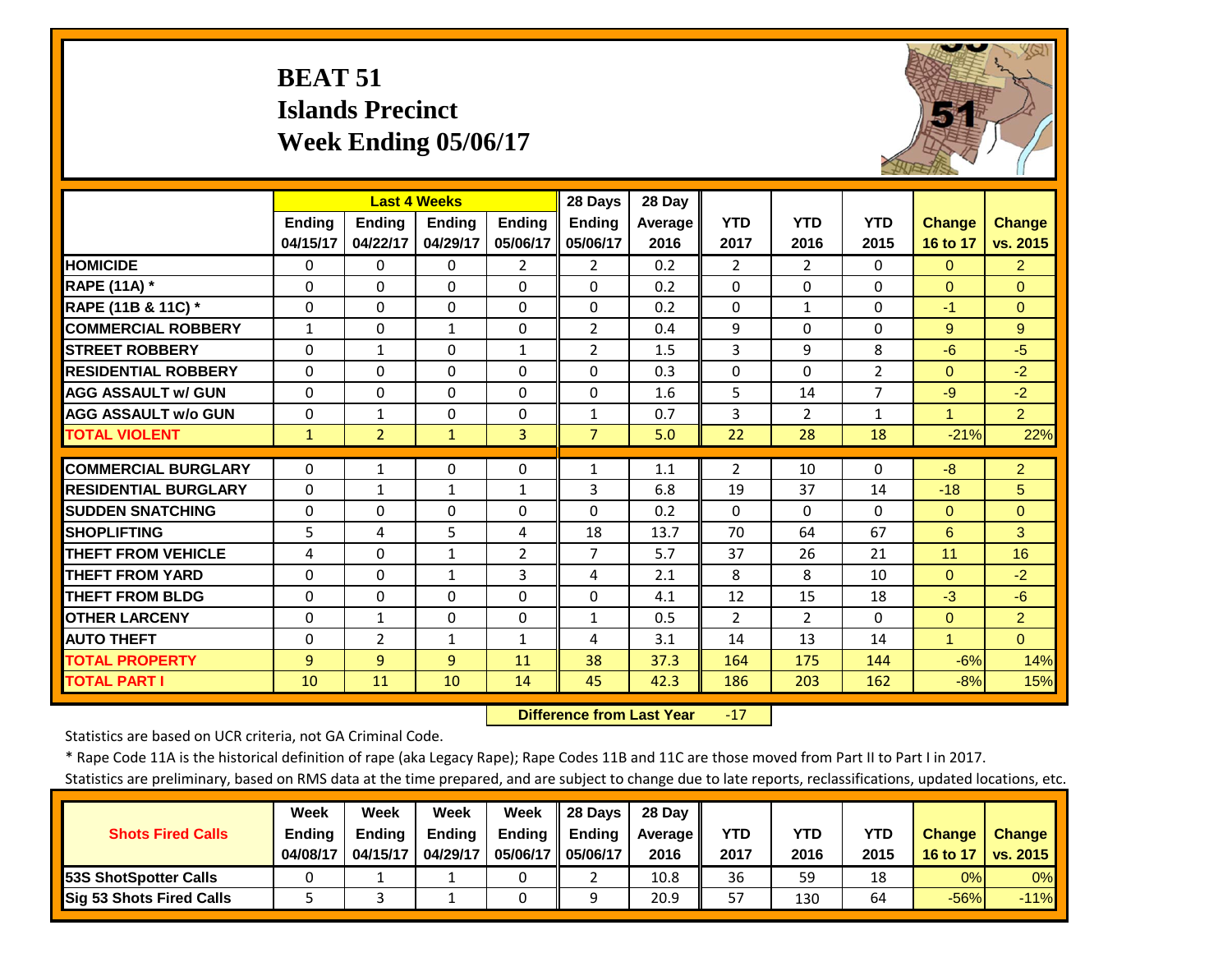# **BEAT 52 Islands Precinct Week Ending 05/06/17**



|                             |              | <b>Last 4 Weeks</b> |                |                | 28 Days        | 28 Day  |                |                |                |                |                |
|-----------------------------|--------------|---------------------|----------------|----------------|----------------|---------|----------------|----------------|----------------|----------------|----------------|
|                             | Ending       | <b>Ending</b>       | <b>Ending</b>  | <b>Ending</b>  | <b>Ending</b>  | Average | <b>YTD</b>     | <b>YTD</b>     | <b>YTD</b>     | <b>Change</b>  | <b>Change</b>  |
|                             | 04/15/17     | 04/22/17            | 04/29/17       | 05/06/17       | 05/06/17       | 2016    | 2017           | 2016           | 2015           | 16 to 17       | vs. 2015       |
| <b>HOMICIDE</b>             | $\Omega$     | $\Omega$            | $\Omega$       | $\Omega$       | $\Omega$       | 0.2     | $\Omega$       | $\mathbf{1}$   | $\Omega$       | $-1$           | $\Omega$       |
| <b>RAPE (11A) *</b>         | $\Omega$     | $\Omega$            | $\Omega$       | $\Omega$       | $\Omega$       | 0.0     | $\Omega$       | $\Omega$       | 1              | $\Omega$       | $-1$           |
| RAPE (11B & 11C) *          | $\Omega$     | $\Omega$            | $\Omega$       | $\Omega$       | $\Omega$       | 0.3     | $\mathbf{1}$   | $\overline{2}$ | 1              | $-1$           | $\Omega$       |
| <b>COMMERCIAL ROBBERY</b>   | $\Omega$     | $\Omega$            | $\Omega$       | $\Omega$       | $\Omega$       | 0.2     | $\Omega$       | $\overline{2}$ | 0              | $-2$           | $\Omega$       |
| <b>STREET ROBBERY</b>       | $\mathbf 0$  | $\Omega$            | $\mathbf 0$    | 0              | $\Omega$       | 0.5     | $\Omega$       | 3              | 1              | $-3$           | $-1$           |
| <b>RESIDENTIAL ROBBERY</b>  | $\Omega$     | $\Omega$            | $\Omega$       | $\Omega$       | $\Omega$       | 0.1     | $\Omega$       | $\Omega$       | 0              | $\Omega$       | $\Omega$       |
| <b>AGG ASSAULT w/ GUN</b>   | 0            | $\Omega$            | 0              | $\mathbf{1}$   | $\mathbf{1}$   | 0.3     | $\overline{2}$ | $\mathbf{1}$   | 5              | $\mathbf{1}$   | $-3$           |
| <b>AGG ASSAULT w/o GUN</b>  | 0            | $\Omega$            | $\Omega$       | 0              | 0              | 0.5     | 4              | 2              | $\overline{2}$ | $\overline{2}$ | $\overline{2}$ |
| <b>TOTAL VIOLENT</b>        | $\mathbf{0}$ | $\Omega$            | $\Omega$       | $\mathbf{1}$   | $\mathbf{1}$   | 2.1     | $\overline{7}$ | 11             | 10             | $-36%$         | $-30%$         |
| <b>COMMERCIAL BURGLARY</b>  | $\Omega$     | $\Omega$            | $\Omega$       | 0              | $\Omega$       | 0.1     | $\Omega$       | $\mathbf{1}$   | 1              | $-1$           | $-1$           |
| <b>RESIDENTIAL BURGLARY</b> | $\Omega$     | 1                   | $\Omega$       | 0              | $\mathbf{1}$   | 2.6     | 4              | 14             | 12             | $-10$          | $-8$           |
| <b>SUDDEN SNATCHING</b>     | 0            | $\Omega$            | $\Omega$       | 0              | 0              | 0.2     | $\mathbf{1}$   | $\Omega$       | 0              | 1              | 1              |
| <b>SHOPLIFTING</b>          | $\Omega$     | $\Omega$            | $\Omega$       | $\Omega$       | 0              | 0.2     | $\Omega$       | $\mathbf{1}$   | 0              | $-1$           | $\Omega$       |
| <b>THEFT FROM VEHICLE</b>   | $\Omega$     | $\Omega$            | $\Omega$       | 1              | $\mathbf{1}$   | 1.9     | 9              | 7              | 7              | $\overline{2}$ | $\overline{2}$ |
| <b>THEFT FROM YARD</b>      | 0            | $\Omega$            | $\Omega$       | $\Omega$       | 0              | 0.7     | $\overline{2}$ | $\overline{2}$ | 5              | $\Omega$       | $-3$           |
| <b>THEFT FROM BLDG</b>      | $\Omega$     | $\Omega$            | $\overline{2}$ | 1              | 3              | 3.1     | 11             | 17             | 5              | $-6$           | 6              |
| <b>OTHER LARCENY</b>        | $\Omega$     | $\Omega$            | $\Omega$       | 0              | 0              | 0.2     | 2              | 1              | $\mathbf{1}$   | 1              | 1              |
| <b>AUTO THEFT</b>           | $\Omega$     | $\mathbf{1}$        | $\Omega$       | 0              | $\mathbf{1}$   | 1.4     | 5              | 9              | 4              | $-4$           | $\mathbf{1}$   |
| <b>TOTAL PROPERTY</b>       | $\Omega$     | $\overline{2}$      | $\overline{2}$ | $\overline{2}$ | 6              | 10.3    | 34             | 52             | 35             | $-35%$         | $-3%$          |
| <b>TOTAL PART I</b>         | $\mathbf{0}$ | $\overline{2}$      | $\overline{2}$ | 3              | $\overline{7}$ | 12.4    | 41             | 63             | 45             | $-35%$         | $-9%$          |

 **Difference from Last Year**‐22

Statistics are based on UCR criteria, not GA Criminal Code.

\* Rape Code 11A is the historical definition of rape (aka Legacy Rape); Rape Codes 11B and 11C are those moved from Part II to Part I in 2017.

|                               | Week          | Week          | Week     | Week          | 28 Days       | 28 Dav     |      |      |            |               |               |
|-------------------------------|---------------|---------------|----------|---------------|---------------|------------|------|------|------------|---------------|---------------|
| <b>Shots Fired Calls</b>      | <b>Ending</b> | <b>Endina</b> | Ending   | <b>Ending</b> | <b>Ending</b> | Average II | YTD  | YTD  | <b>YTD</b> | <b>Change</b> | <b>Change</b> |
|                               | 04/08/17      | 04/15/17      | 04/29/17 | 05/06/17 I    | 05/06/17      | 2016       | 2017 | 2016 | 2015       | 16 to 17      | vs. 2015      |
| <b>153S ShotSpotter Calls</b> |               |               |          |               |               | 0.0        |      |      |            | 0%            | 0%            |
| Sig 53 Shots Fired Calls      |               |               |          |               |               | 6.3        | 38   | 25   | 38         | 52%           | 0%            |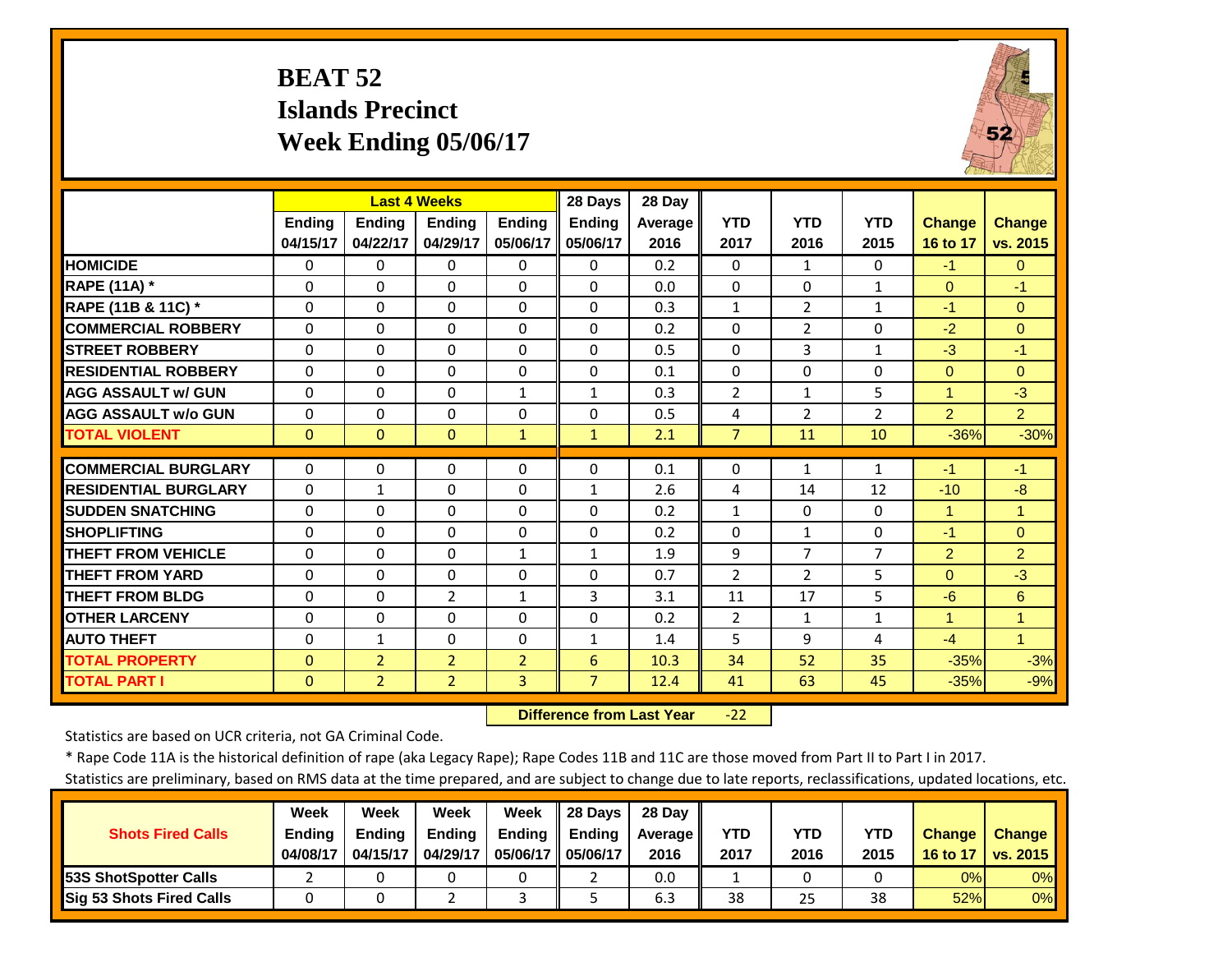# **BEAT 53 Islands Precinct Week Ending 05/06/17**



|                             |                | <b>Last 4 Weeks</b> |                |                | 28 Days        | 28 Day         |              |                |                |                |                      |
|-----------------------------|----------------|---------------------|----------------|----------------|----------------|----------------|--------------|----------------|----------------|----------------|----------------------|
|                             | <b>Ending</b>  | <b>Ending</b>       | <b>Endina</b>  | Ending         | Ending         | <b>Average</b> | <b>YTD</b>   | <b>YTD</b>     | <b>YTD</b>     | <b>Change</b>  | <b>Change</b>        |
|                             | 04/15/17       | 04/22/17            | 04/29/17       | 05/06/17       | 05/06/17       | 2016           | 2017         | 2016           | 2015           | 16 to 17       | vs. 2015             |
| <b>HOMICIDE</b>             | $\mathbf{0}$   | 0                   | $\Omega$       | $\Omega$       | $\Omega$       | 0.1            | $\mathbf{1}$ | $\mathbf{1}$   | $\Omega$       | $\Omega$       | $\blacktriangleleft$ |
| <b>RAPE (11A)</b> *         | $\Omega$       | $\Omega$            | $\Omega$       | $\Omega$       | $\Omega$       | 0.0            | $\Omega$     | $\Omega$       | $\overline{2}$ | $\Omega$       | $-2$                 |
| RAPE (11B & 11C) *          | $\Omega$       | $\Omega$            | $\Omega$       | $\Omega$       | $\Omega$       | 0.0            | $\mathbf{1}$ | $\Omega$       | $\Omega$       | $\mathbf{1}$   | $\overline{1}$       |
| <b>COMMERCIAL ROBBERY</b>   | $\Omega$       | $\Omega$            | $\Omega$       | $\Omega$       | $\Omega$       | 0.1            | $\mathbf{1}$ | $\mathbf{1}$   | $\Omega$       | $\Omega$       | $\overline{1}$       |
| <b>STREET ROBBERY</b>       | $\Omega$       | $\Omega$            | $\Omega$       | $\Omega$       | $\Omega$       | 0.5            | $\Omega$     | $\overline{2}$ | $\mathbf{1}$   | $-2$           | $-1$                 |
| <b>RESIDENTIAL ROBBERY</b>  | $\Omega$       | 0                   | $\Omega$       | $\Omega$       | $\Omega$       | 0.1            | $\mathbf{1}$ | $\Omega$       | 0              | $\overline{1}$ | 1                    |
| <b>AGG ASSAULT w/ GUN</b>   | 1              | 1                   | $\Omega$       | $\Omega$       | $\overline{2}$ | 1.0            | 6            | 7              | $\mathbf{1}$   | $-1$           | 5                    |
| <b>AGG ASSAULT w/o GUN</b>  | $\mathbf{0}$   | $\mathbf 1$         | 1              | $\Omega$       | $\overline{2}$ | 0.6            | 3            | 4              | $\mathbf{1}$   | $-1$           | $\overline{2}$       |
| <b>TOTAL VIOLENT</b>        | $\mathbf{1}$   | $\overline{2}$      | 1              | $\Omega$       | 4              | 2.3            | 13           | 15             | 5              | $-13%$         | 160%                 |
| <b>COMMERCIAL BURGLARY</b>  | $\mathbf{0}$   | 0                   | $\Omega$       | 0              | $\Omega$       | 0.2            | 0            | 0              | 0              | $\mathbf{0}$   | $\mathbf{0}$         |
| <b>RESIDENTIAL BURGLARY</b> |                |                     |                |                |                |                |              | 7              |                |                |                      |
|                             | $\mathbf{0}$   | 0                   | $\Omega$       | $\Omega$       | $\Omega$       | 3.5            | 10           |                | 11             | 3              | $-1$                 |
| <b>SUDDEN SNATCHING</b>     | $\Omega$       | 0                   | $\Omega$       | $\Omega$       | $\Omega$       | 0.2            | $\mathbf{1}$ | 0              | $\mathbf{1}$   |                | $\Omega$             |
| <b>SHOPLIFTING</b>          | $\Omega$       | 0                   | 1              | 0              | 1              | 0.9            | 9            | 4              | 1              | 5              | 8                    |
| <b>THEFT FROM VEHICLE</b>   | $\Omega$       | 1                   | 1              | $\mathbf{1}$   | 3              | 2.7            | 8            | 7              | 4              | 1              | $\overline{4}$       |
| <b>THEFT FROM YARD</b>      | 0              | 0                   | 1              | 0              | $\mathbf{1}$   | 1.5            | 3            | 6              | 6              | $-3$           | $-3$                 |
| <b>THEFT FROM BLDG</b>      | 1              | 0                   | $\Omega$       | $\Omega$       | 1              | 2.5            | 6            | 11             | 10             | $-5$           | $-4$                 |
| <b>OTHER LARCENY</b>        | $\Omega$       | 0                   | $\mathbf{1}$   | $\Omega$       | $\mathbf{1}$   | 0.3            | 3            | $\mathbf{1}$   | $\Omega$       | $\overline{2}$ | 3                    |
| <b>AUTO THEFT</b>           | $\Omega$       | $\Omega$            | $\Omega$       | $\overline{2}$ | $\overline{2}$ | 1.8            | 9            | 6              | 4              | 3              | 5                    |
| <b>TOTAL PROPERTY</b>       | $\mathbf{1}$   | $\mathbf{1}$        | $\overline{4}$ | 3              | $\overline{9}$ | 13.6           | 49           | 42             | 37             | 17%            | 32%                  |
| <b>TOTAL PART I</b>         | $\overline{2}$ | $\overline{3}$      | 5              | 3              | 13             | 15.9           | 62           | 57             | 42             | 9%             | 48%                  |

 **Difference from Last Year**r 5

Statistics are based on UCR criteria, not GA Criminal Code.

\* Rape Code 11A is the historical definition of rape (aka Legacy Rape); Rape Codes 11B and 11C are those moved from Part II to Part I in 2017.

|                                 | Week          | Week          | Week          | Week          | 28 Davs       | 28 Day     |      |      |      |               |               |
|---------------------------------|---------------|---------------|---------------|---------------|---------------|------------|------|------|------|---------------|---------------|
| <b>Shots Fired Calls</b>        | <b>Ending</b> | <b>Ending</b> | <b>Ending</b> | <b>Ending</b> | <b>Ending</b> | Average II | YTD  | YTD  | YTD  | <b>Change</b> | <b>Change</b> |
|                                 | 04/08/17      | 04/15/17      | 04/29/17      | 05/06/17 I    | 05/06/17      | 2016       | 2017 | 2016 | 2015 | 16 to 17      | vs. 2015      |
| <b>153S ShotSpotter Calls</b>   |               |               |               |               |               | 0.8        | 16   |      |      | 0%            | $0\%$         |
| <b>Sig 53 Shots Fired Calls</b> |               |               |               |               | 13            | 15.0       | 48   | 82   | 47   | $-41%$        | 2%            |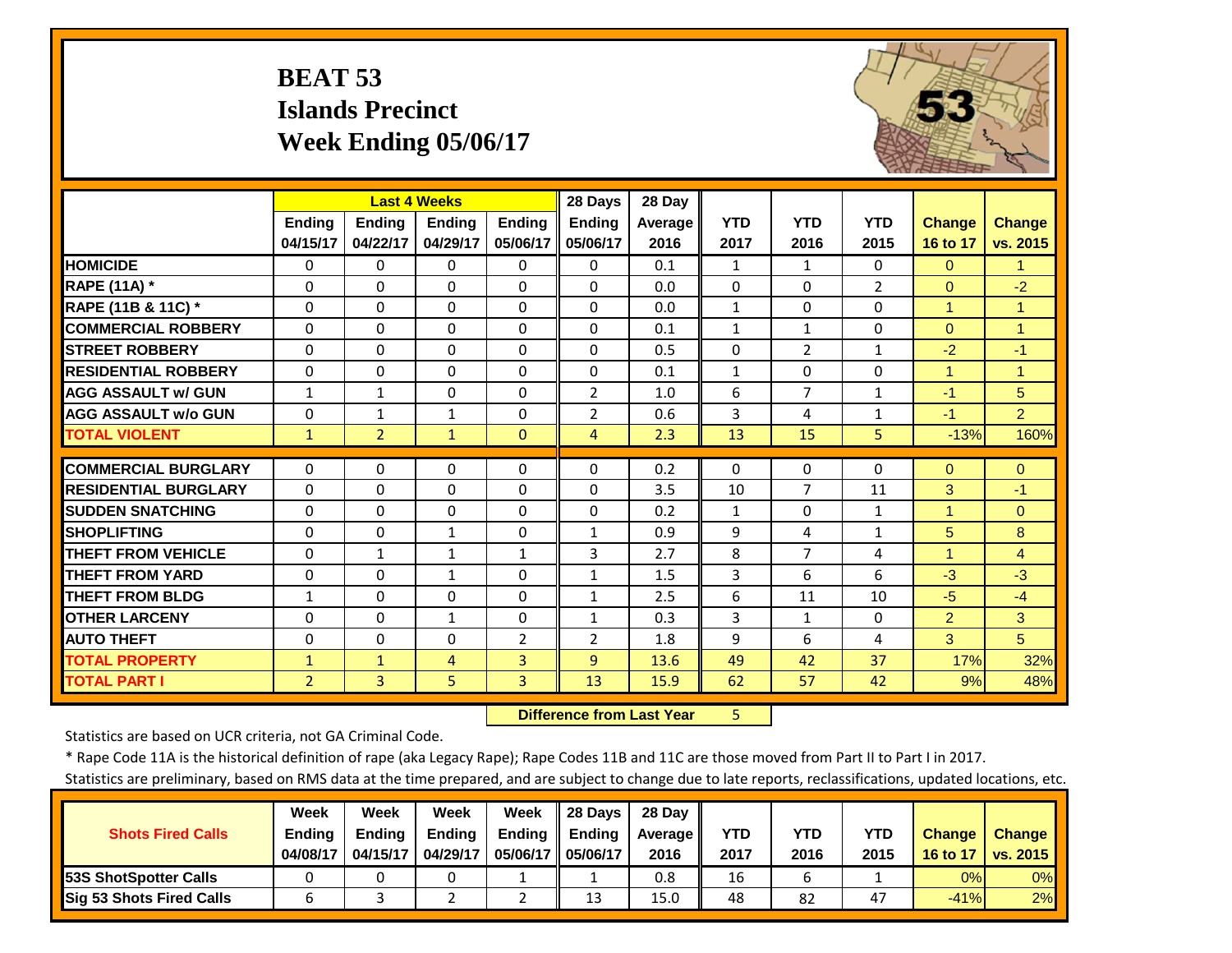# **BEAT 54 Islands Precinct Week Ending 05/06/17**



|                             |                | <b>Last 4 Weeks</b> |                |               | 28 Days        | 28 Day         |                |                |                |                      |                |
|-----------------------------|----------------|---------------------|----------------|---------------|----------------|----------------|----------------|----------------|----------------|----------------------|----------------|
|                             | <b>Ending</b>  | <b>Ending</b>       | Ending         | <b>Ending</b> | <b>Ending</b>  | <b>Average</b> | <b>YTD</b>     | <b>YTD</b>     | <b>YTD</b>     | <b>Change</b>        | <b>Change</b>  |
|                             | 04/15/17       | 04/22/17            | 04/29/17       | 05/06/17      | 05/06/17       | 2016           | 2017           | 2016           | 2015           | 16 to 17             | vs. 2015       |
| <b>HOMICIDE</b>             | $\Omega$       | 0                   | $\Omega$       | $\Omega$      | $\Omega$       | 0.1            | $\Omega$       | 0              | $\overline{2}$ | $\Omega$             | $-2$           |
| <b>RAPE (11A)</b> *         | $\Omega$       | 0                   | $\Omega$       | $\Omega$      | $\Omega$       | 0.1            | $\Omega$       | $\Omega$       | $\Omega$       | $\Omega$             | $\Omega$       |
| RAPE (11B & 11C) *          | $\Omega$       | 0                   | 0              | $\Omega$      | $\Omega$       | 0.1            | $\Omega$       | 0              | $\mathbf{1}$   | $\Omega$             | $-1$           |
| <b>COMMERCIAL ROBBERY</b>   | $\mathbf{1}$   | 0                   | $\overline{2}$ | $\mathbf{1}$  | 4              | 0.5            | $\overline{7}$ | $\mathbf{1}$   | $\mathbf{1}$   | 6                    | 6              |
| <b>STREET ROBBERY</b>       | $\Omega$       | 0                   | $\Omega$       | $\Omega$      | $\Omega$       | 0.8            | $\mathbf{1}$   | 4              | 5              | $-3$                 | $-4$           |
| <b>RESIDENTIAL ROBBERY</b>  | $\Omega$       | 0                   | $\mathbf{1}$   | $\Omega$      | $\mathbf{1}$   | 0.0            | $\mathbf{1}$   | 0              | $\Omega$       | $\blacktriangleleft$ | 1              |
| <b>AGG ASSAULT w/ GUN</b>   | $\Omega$       | 0                   | 0              | $\Omega$      | $\Omega$       | 0.7            | 3              | $\overline{2}$ | 6              | $\blacktriangleleft$ | $-3$           |
| <b>AGG ASSAULT w/o GUN</b>  | $\Omega$       | 0                   | 3              | $\Omega$      | 3              | 0.6            | 4              | 3              | $\mathbf{1}$   | $\overline{1}$       | 3              |
| <b>TOTAL VIOLENT</b>        | $\mathbf{1}$   | $\overline{0}$      | 6              | $\mathbf{1}$  | 8              | 2.8            | 16             | 10             | 16             | 60%                  | 0%             |
| <b>COMMERCIAL BURGLARY</b>  | $\Omega$       | 0                   | 0              | 0             | 0              | 0.2            | 0              | $\mathbf{1}$   | $\mathbf{1}$   | $-1$                 | $-1$           |
| <b>RESIDENTIAL BURGLARY</b> | $\overline{2}$ | 0                   | $\overline{2}$ | $\mathbf{1}$  | 5.             | 6.1            | 28             | 19             | 8              | 9                    | 20             |
|                             |                |                     |                |               |                |                |                |                |                | 1                    |                |
| <b>SUDDEN SNATCHING</b>     | $\Omega$       | 0                   | 0              | $\Omega$      | $\Omega$       | 0.0            | $\mathbf{1}$   | $\Omega$       | $\mathbf{1}$   |                      | $\Omega$       |
| <b>SHOPLIFTING</b>          | 1              | 3                   | 0              | $\Omega$      | 4              | 2.0            | $\overline{7}$ | 11             | 5              | $-4$                 | $\overline{2}$ |
| <b>THEFT FROM VEHICLE</b>   | 1              | 0                   | 1              | $\mathbf{1}$  | 3              | 4.7            | 11             | 21             | 17             | $-10$                | $-6$           |
| <b>THEFT FROM YARD</b>      | $\mathbf{1}$   | $\mathbf{1}$        | 1              | 0             | 3              | 1.0            | 8              | $\overline{2}$ | 3              | 6                    | 5              |
| <b>THEFT FROM BLDG</b>      | $\Omega$       | $\overline{2}$      | $\Omega$       | $\Omega$      | $\overline{2}$ | 2.2            | 7              | 10             | 8              | $-3$                 | $-1$           |
| <b>OTHER LARCENY</b>        | $\Omega$       | 0                   | $\Omega$       | $\Omega$      | $\Omega$       | 0.2            | $\mathbf{1}$   | $\mathbf{1}$   | $\overline{2}$ | $\Omega$             | $-1$           |
| <b>AUTO THEFT</b>           | $\mathbf{1}$   | $\mathbf{1}$        | $\Omega$       | $\mathbf{1}$  | 3              | 2.8            | 11             | 15             | 9              | $-4$                 | $\overline{2}$ |
| <b>TOTAL PROPERTY</b>       | 6              | $\overline{7}$      | 4              | 3             | 20             | 19.2           | 74             | 80             | 54             | $-8%$                | 37%            |
| <b>TOTAL PART I</b>         | $\overline{7}$ | $\overline{7}$      | 10             | 4             | 28             | 22.0           | 90             | 90             | 70             | 0%                   | 29%            |

 **Difference from Last Year**0

Statistics are based on UCR criteria, not GA Criminal Code.

\* Rape Code 11A is the historical definition of rape (aka Legacy Rape); Rape Codes 11B and 11C are those moved from Part II to Part I in 2017.

|                                 | Week          | Week          | <b>Week</b>   | Week          | <b>28 Davs</b> | 28 Dav     |      |      |      |               |               |
|---------------------------------|---------------|---------------|---------------|---------------|----------------|------------|------|------|------|---------------|---------------|
| <b>Shots Fired Calls</b>        | <b>Ending</b> | <b>Ending</b> | <b>Ending</b> | <b>Ending</b> | <b>Ending</b>  | Average II | YTD  | YTD  | YTD  | <b>Change</b> | <b>Change</b> |
|                                 | 04/08/17      | 04/15/17      | 04/29/17      | 05/06/17 I    | 05/06/17       | 2016       | 2017 | 2016 | 2015 | 16 to 17      | vs. 2015      |
| <b>153S ShotSpotter Calls</b>   |               |               |               |               |                | 0.0        |      |      |      | 0%            | $0\%$         |
| <b>Sig 53 Shots Fired Calls</b> |               |               |               |               |                | 10.7       | 40   | 41   | 44   | $-2%$         | $-9%$         |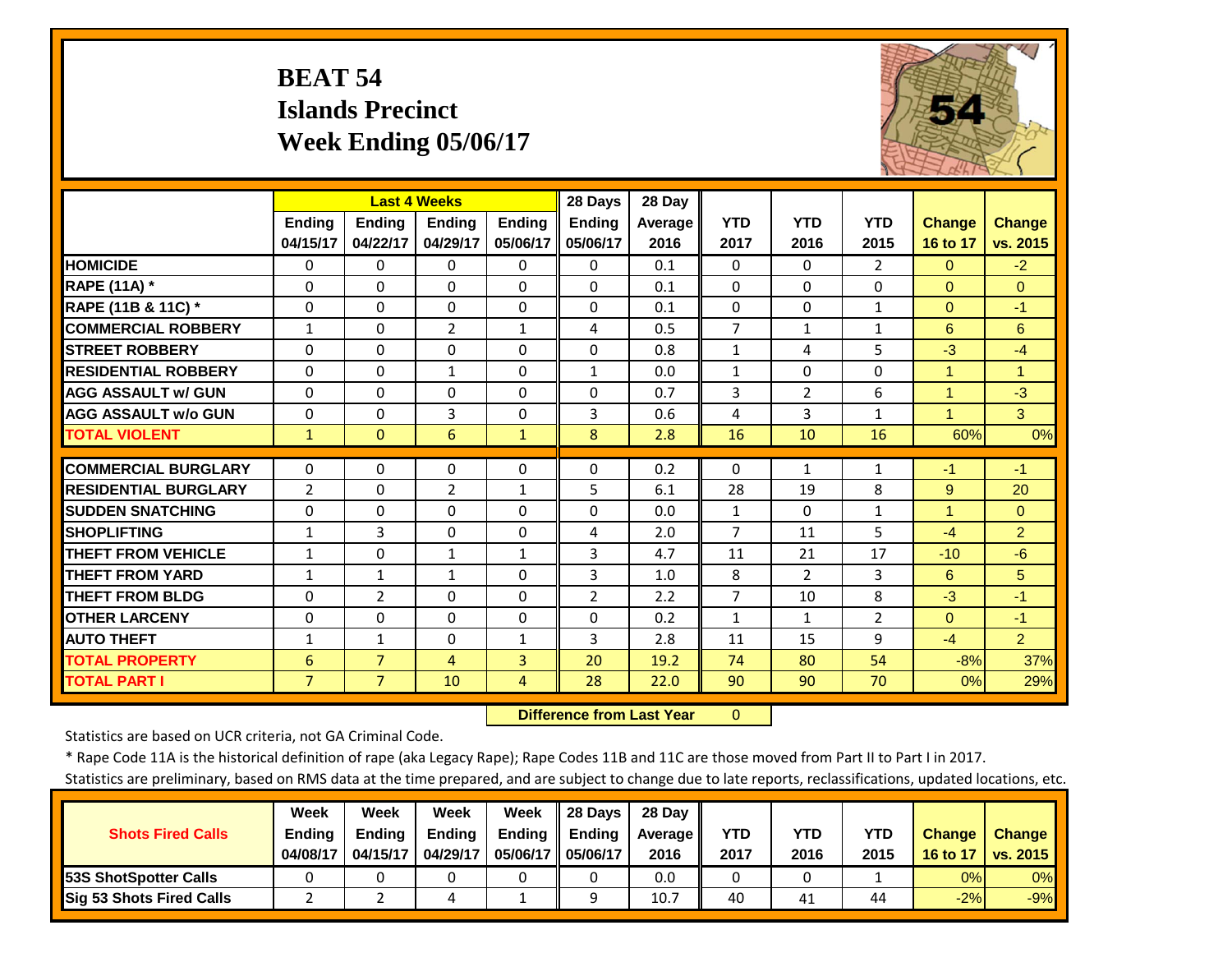#### **BEAT 55 Islands Precinct Week Ending 05/06/17**



|                             |                |                | <b>Last 4 Weeks</b> |               | 28 Days        | 28 Day  |                |                |                |                      |                |
|-----------------------------|----------------|----------------|---------------------|---------------|----------------|---------|----------------|----------------|----------------|----------------------|----------------|
|                             | <b>Ending</b>  | <b>Ending</b>  | <b>Endina</b>       | <b>Endina</b> | <b>Ending</b>  | Average | <b>YTD</b>     | <b>YTD</b>     | <b>YTD</b>     | <b>Change</b>        | <b>Change</b>  |
|                             | 04/15/17       | 04/22/17       | 04/29/17            | 05/06/17      | 05/06/17       | 2016    | 2017           | 2016           | 2015           | 16 to 17             | vs. 2015       |
| <b>HOMICIDE</b>             | $\Omega$       | $\Omega$       | $\Omega$            | $\Omega$      | $\Omega$       | 0.0     | $\Omega$       | $\Omega$       | $\mathbf{1}$   | $\Omega$             | $-1$           |
| <b>RAPE (11A) *</b>         | $\Omega$       | $\Omega$       | $\Omega$            | $\Omega$      | $\Omega$       | 0.1     | $\overline{2}$ | $\mathbf{1}$   | 0              | 1                    | $\overline{2}$ |
| RAPE (11B & 11C) *          | $\Omega$       | $\Omega$       | $\Omega$            | $\Omega$      | $\Omega$       | 0.2     | $\mathbf{1}$   | $\Omega$       | $\Omega$       | $\overline{1}$       | $\mathbf{1}$   |
| <b>COMMERCIAL ROBBERY</b>   | $\Omega$       | $\Omega$       | $\Omega$            | $\Omega$      | $\Omega$       | 0.1     | $\mathbf{1}$   | $\mathbf{1}$   | 0              | $\Omega$             | $\mathbf 1$    |
| <b>STREET ROBBERY</b>       | $\Omega$       | 0              | $\Omega$            | $\Omega$      | $\Omega$       | 0.1     | $\mathbf{1}$   | $\mathbf{1}$   | $\overline{2}$ | $\Omega$             | $-1$           |
| <b>RESIDENTIAL ROBBERY</b>  | $\Omega$       | 0              | $\Omega$            | $\Omega$      | $\Omega$       | 0.0     | $\Omega$       | $\Omega$       | 0              | $\Omega$             | $\Omega$       |
| <b>AGG ASSAULT w/ GUN</b>   | $\Omega$       | $\Omega$       | $\Omega$            | $\Omega$      | $\Omega$       | 0.2     | $\Omega$       | $\Omega$       | $\mathbf{1}$   | $\Omega$             | $-1$           |
| <b>AGG ASSAULT w/o GUN</b>  | $\Omega$       | 0              | $\Omega$            | $\Omega$      | $\Omega$       | 0.5     | 3              | $\mathbf{1}$   | 0              | $\overline{2}$       | 3              |
| <b>TOTAL VIOLENT</b>        | $\mathbf{0}$   | $\Omega$       | $\mathbf{0}$        | $\Omega$      | $\mathbf{0}$   | 1.1     | 8              | 4              | 4              | 100%                 | 100%           |
| <b>COMMERCIAL BURGLARY</b>  | $\Omega$       | 0              | $\mathbf 0$         | 0             | $\Omega$       | 0.2     | $\mathbf{1}$   | $\overline{2}$ | $\mathbf{1}$   | $-1$                 | $\Omega$       |
| <b>RESIDENTIAL BURGLARY</b> |                |                | 7                   |               |                | 4.0     |                | 13             |                |                      |                |
|                             | $\overline{2}$ | 4              |                     | $\mathbf{1}$  | 14             |         | 22             |                | 15             | 9                    | $\overline{7}$ |
| <b>SUDDEN SNATCHING</b>     | $\Omega$       | 0              | $\Omega$            | $\Omega$      | $\Omega$       | 0.4     | $\Omega$       | 3              | 0              | $-3$                 | $\Omega$       |
| <b>SHOPLIFTING</b>          | $\overline{2}$ | $\mathbf{1}$   | $\mathbf{1}$        | $\mathbf{1}$  | 5              | 6.1     | 16             | 31             | 11             | $-15$                | 5              |
| <b>THEFT FROM VEHICLE</b>   | 3              | $\Omega$       | $\mathbf{1}$        | $\Omega$      | 4              | 4.2     | 25             | 19             | 16             | 6                    | 9              |
| <b>THEFT FROM YARD</b>      | $\overline{2}$ | $\mathbf{1}$   | $\Omega$            | $\Omega$      | 3              | 2.6     | 9              | 8              | 9              | $\blacktriangleleft$ | $\Omega$       |
| <b>THEFT FROM BLDG</b>      | $\Omega$       | 1              | $\Omega$            | $\mathbf{1}$  | $\overline{2}$ | 3.7     | 13             | 16             | 18             | $-3$                 | $-5$           |
| <b>OTHER LARCENY</b>        | $\Omega$       | $\Omega$       | $\Omega$            | $\Omega$      | $\Omega$       | 1.1     | $\mathbf{1}$   | 10             | 3              | $-9$                 | $-2$           |
| <b>AUTO THEFT</b>           | $\mathbf 0$    | $\Omega$       | $\Omega$            | $\Omega$      | $\Omega$       | 1.5     | 5              | 6              | 3              | $-1$                 | $\overline{2}$ |
| <b>TOTAL PROPERTY</b>       | 9              | $\overline{7}$ | 9                   | 3             | 28             | 23.8    | 92             | 108            | 76             | $-15%$               | 21%            |
| <b>TOTAL PART I</b>         | $\overline{9}$ | $\overline{7}$ | $\overline{9}$      | 3             | 28             | 24.9    | 100            | 112            | 80             | $-11%$               | 25%            |

 **Difference from Last Year**r -12

Statistics are based on UCR criteria, not GA Criminal Code.

\* Rape Code 11A is the historical definition of rape (aka Legacy Rape); Rape Codes 11B and 11C are those moved from Part II to Part I in 2017.

|                                 | Week          | Week          | Week          | Week          | 28 Davs       | 28 Dav     |      |      |      |               |               |
|---------------------------------|---------------|---------------|---------------|---------------|---------------|------------|------|------|------|---------------|---------------|
| <b>Shots Fired Calls</b>        | <b>Endina</b> | <b>Ending</b> | <b>Ending</b> | <b>Ending</b> | <b>Ending</b> | Average II | YTD  | YTD  | YTD  | <b>Change</b> | <b>Change</b> |
|                                 | 04/08/17      | 04/15/17      | 04/29/17      | 05/06/17 I    | 05/06/17      | 2016       | 2017 | 2016 | 2015 | 16 to 17      | vs. 2015      |
| <b>153S ShotSpotter Calls</b>   |               |               |               |               |               | 0.0        |      |      |      | 0%            | $0\%$         |
| <b>Sig 53 Shots Fired Calls</b> |               |               |               |               |               | 5.3        | 22   | 23   | 24   | $-4%$         | $-8%$         |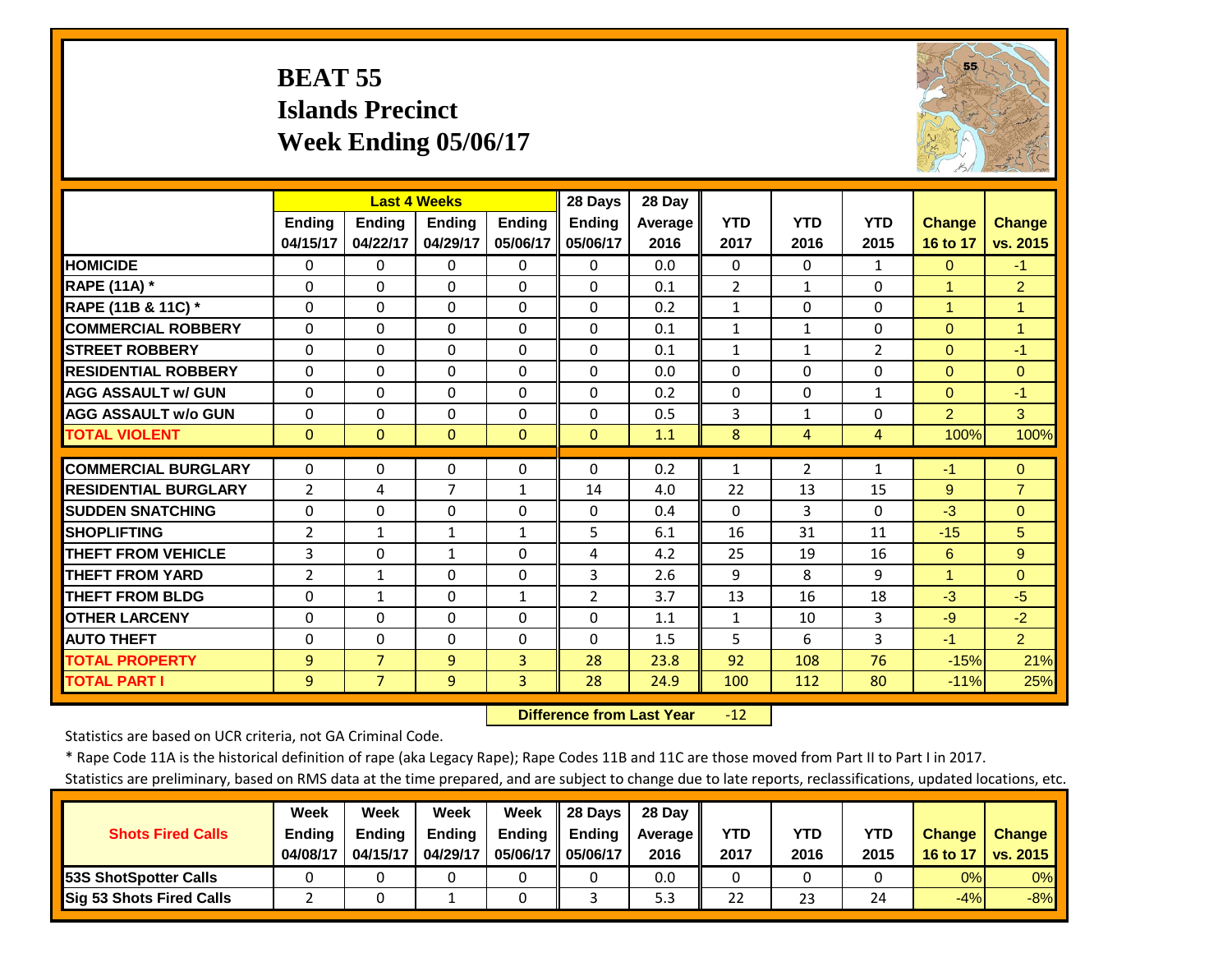# **BEAT 56 Islands Precinct Week Ending 05/06/17**



|                             |               |               | <b>Last 4 Weeks</b> |                | 28 Days        | 28 Day  |                |              |                |                |                |
|-----------------------------|---------------|---------------|---------------------|----------------|----------------|---------|----------------|--------------|----------------|----------------|----------------|
|                             | <b>Ending</b> | <b>Ending</b> | <b>Ending</b>       | Ending         | Ending         | Average | <b>YTD</b>     | <b>YTD</b>   | <b>YTD</b>     | <b>Change</b>  | <b>Change</b>  |
|                             | 04/15/17      | 04/22/17      | 04/29/17            | 05/06/17       | 05/06/17       | 2016    | 2017           | 2016         | 2015           | 16 to 17       | vs. 2015       |
| <b>HOMICIDE</b>             | $\Omega$      | 0             | $\Omega$            | $\Omega$       | $\Omega$       | 0.0     | $\mathbf{1}$   | $\Omega$     | $\Omega$       | $\mathbf{1}$   | $\mathbf{1}$   |
| <b>RAPE (11A) *</b>         | $\Omega$      | $\Omega$      | $\Omega$            | $\Omega$       | $\Omega$       | 0.0     | $\Omega$       | $\Omega$     | $\Omega$       | $\Omega$       | $\Omega$       |
| RAPE (11B & 11C) *          | $\Omega$      | $\Omega$      | $\Omega$            | $\Omega$       | $\Omega$       | 0.0     | $\Omega$       | $\Omega$     | $\Omega$       | $\Omega$       | $\Omega$       |
| <b>COMMERCIAL ROBBERY</b>   | $\Omega$      | $\Omega$      | $\Omega$            | $\Omega$       | $\Omega$       | 0.0     | $\Omega$       | $\Omega$     | $\Omega$       | $\Omega$       | $\Omega$       |
| <b>STREET ROBBERY</b>       | $\Omega$      | $\Omega$      | $\Omega$            | $\Omega$       | $\Omega$       | 0.0     | $\Omega$       | $\Omega$     | $\overline{2}$ | $\mathbf{0}$   | $-2$           |
| <b>RESIDENTIAL ROBBERY</b>  | $\Omega$      | 1             | $\Omega$            | $\Omega$       | $\mathbf{1}$   | 0.0     | $\mathbf{1}$   | $\Omega$     | $\mathbf{1}$   | $\mathbf{1}$   | $\Omega$       |
| <b>AGG ASSAULT w/ GUN</b>   | $\Omega$      | 0             | $\Omega$            | $\Omega$       | $\Omega$       | 0.3     | $\mathbf{1}$   | $\Omega$     | $\overline{2}$ | $\mathbf{1}$   | $-1$           |
| <b>AGG ASSAULT w/o GUN</b>  | $\mathbf{0}$  | 0             | $\Omega$            | $\Omega$       | $\Omega$       | 0.1     | $\Omega$       | $\Omega$     | $\mathbf{1}$   | $\Omega$       | $-1$           |
| <b>TOTAL VIOLENT</b>        | $\mathbf{0}$  | $\mathbf{1}$  | $\Omega$            | $\Omega$       | $\mathbf{1}$   | 0.4     | $\overline{3}$ | $\Omega$     | 6              | #DIV/0!        | $-50%$         |
| <b>COMMERCIAL BURGLARY</b>  | $\Omega$      | 0             | $\Omega$            | $\Omega$       | $\Omega$       | 0.1     | $\Omega$       | $\Omega$     | $\mathbf{1}$   | $\mathbf{0}$   | $-1$           |
| <b>RESIDENTIAL BURGLARY</b> | $\mathbf{1}$  | 0             | $\Omega$            | 2              | 3              | 1.2     | 6              | 4            | 3              | $\overline{2}$ | 3              |
| <b>SUDDEN SNATCHING</b>     | $\Omega$      | 0             | $\Omega$            | 0              | $\Omega$       | 0.0     | $\Omega$       | $\Omega$     | 0              | $\Omega$       | $\Omega$       |
| <b>SHOPLIFTING</b>          | $\mathbf{0}$  | 0             | $\Omega$            | $\Omega$       | $\Omega$       | 0.0     | $\Omega$       | $\Omega$     | $\Omega$       | $\Omega$       | $\Omega$       |
| <b>THEFT FROM VEHICLE</b>   | $\Omega$      | 0             | $\Omega$            | $\Omega$       | $\Omega$       | 0.5     | $\overline{2}$ | 3            | 0              | $-1$           | $\overline{2}$ |
| <b>THEFT FROM YARD</b>      | $\Omega$      | 0             | $\Omega$            | $\Omega$       | $\Omega$       | 0.3     | $\Omega$       | 1            | 0              | $-1$           | $\Omega$       |
| <b>THEFT FROM BLDG</b>      | $\Omega$      | 0             | $\Omega$            | $\Omega$       | $\Omega$       | 0.2     | $\mathbf{1}$   | 1            | $\mathbf{1}$   | $\Omega$       | $\Omega$       |
| <b>OTHER LARCENY</b>        | $\Omega$      | $\Omega$      | $\Omega$            | $\Omega$       | $\Omega$       | 0.2     | $\mathbf{1}$   | $\mathbf{1}$ | $\mathbf{1}$   | $\Omega$       | $\Omega$       |
| <b>AUTO THEFT</b>           | $\mathbf{0}$  | 0             | $\mathbf{1}$        | $\Omega$       | $\mathbf{1}$   | 0.1     | 3              | $\mathbf{1}$ | $\overline{2}$ | $\overline{2}$ | 1              |
| <b>TOTAL PROPERTY</b>       | $\mathbf{1}$  | $\Omega$      | $\mathbf{1}$        | $\overline{2}$ | 4              | 2.5     | 13             | 11           | 8              | 18%            | 63%            |
| <b>TOTAL PART I</b>         | $\mathbf{1}$  | $\mathbf{1}$  | $\mathbf{1}$        | $\overline{2}$ | 5 <sup>1</sup> | 2.9     | 16             | 11           | 14             | 45%            | 14%            |

 **Difference from Last Year**5

Statistics are based on UCR criteria, not GA Criminal Code.

\* Rape Code 11A is the historical definition of rape (aka Legacy Rape); Rape Codes 11B and 11C are those moved from Part II to Part I in 2017.

|                          | Week          | Week          | Week     | Week                | 28 Days       | 28 Dav     |      |      |            |               |               |
|--------------------------|---------------|---------------|----------|---------------------|---------------|------------|------|------|------------|---------------|---------------|
| <b>Shots Fired Calls</b> | <b>Ending</b> | <b>Ending</b> | Ending   | <b>Ending</b>       | <b>Ending</b> | Average II | YTD  | YTD  | <b>YTD</b> | <b>Change</b> | <b>Change</b> |
|                          | 04/08/17      | 04/15/17      | 04/29/17 | 05/06/17   05/06/17 |               | 2016       | 2017 | 2016 | 2015       | 16 to 17      | vs. 2015      |
| 53S ShotSpotter Calls    |               |               |          |                     |               | 0.0        |      |      |            | 0%            | 0%            |
| Sig 53 Shots Fired Calls |               |               |          |                     |               | 4.0        | 17   | 18   |            | $-6%$         | <b>70%</b>    |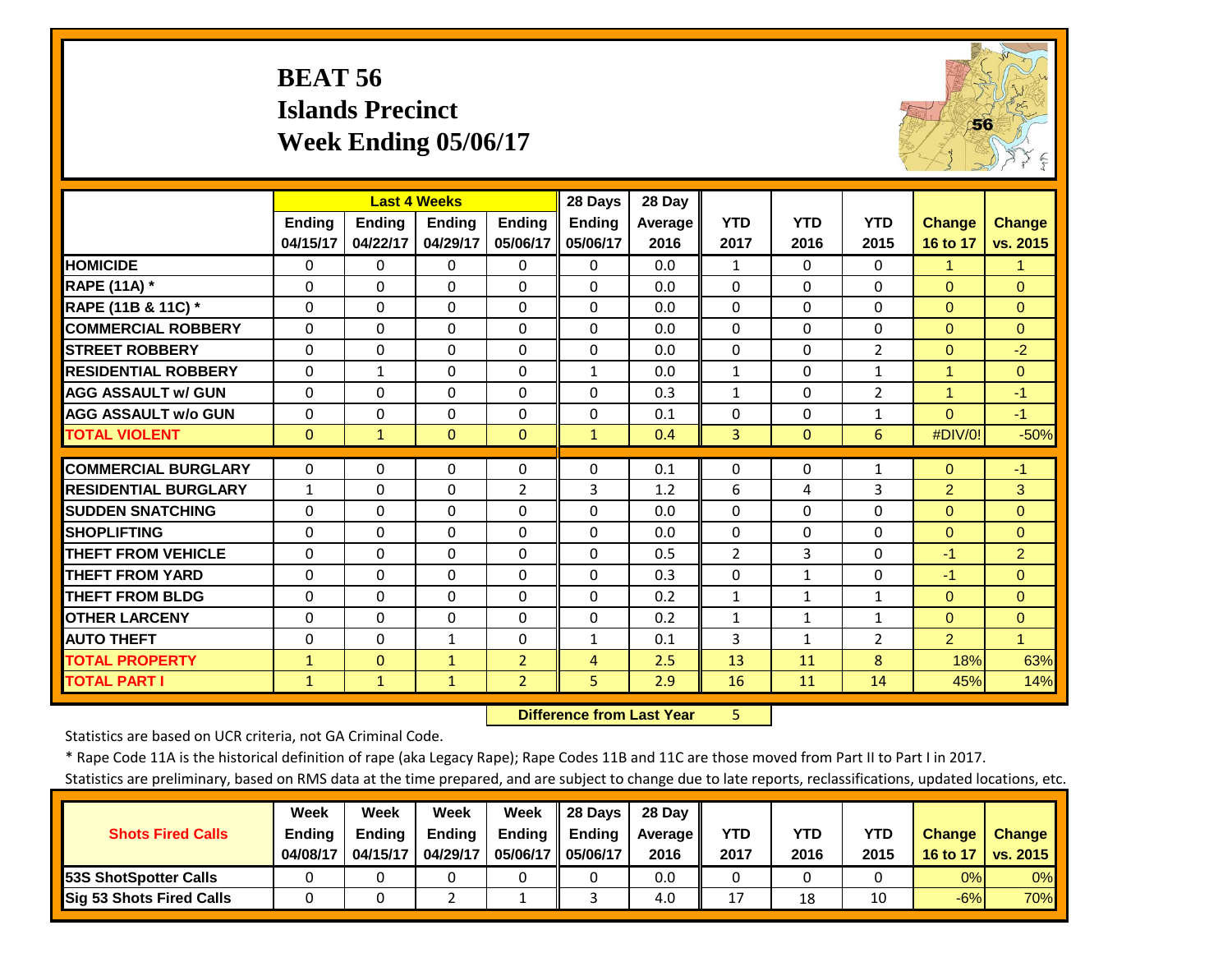

#### **COMPSTATWHITEFIELD PRECINCT LT. TORRENCE GARVINWeek Ending 05/06/17**

**PRECINCT COMMANDER:**



|                             | Week<br><b>Ending</b><br>05/06/17 | Week<br><b>Ending</b><br>04/29/17 | Weekly<br>Avg<br>2016 | 28-Day<br><b>Ending</b><br>05/06/17 | 28-Day<br><b>Ending</b><br>4/8/17 | Avg<br>28-Day<br>2016 | <b>YTD</b><br>2017 | <b>YTD</b><br>2016 | <b>YTD</b><br>2015 | <b>Change</b><br>16 to 17 | <b>Change</b><br>vs. 2015 |
|-----------------------------|-----------------------------------|-----------------------------------|-----------------------|-------------------------------------|-----------------------------------|-----------------------|--------------------|--------------------|--------------------|---------------------------|---------------------------|
| <b>HOMICIDE</b>             | 0                                 | 0                                 | $\Omega$              | 0                                   |                                   | 0                     | $\mathbf{2}$       | $\overline{2}$     | $\Omega$           | $\Omega$                  | $\overline{2}$            |
| <b>RAPE (11A) *</b>         | 0                                 | 0                                 | $\Omega$              | 0                                   | -1                                | 0                     | 1                  | 2                  | $\overline{2}$     | $-1$                      | $-1$                      |
| RAPE (11B & 11C) *          | $\bf{0}$                          | 0                                 | $\Omega$              | $\bf{0}$                            | 0                                 | 0                     | 4                  |                    |                    | 3                         | 3                         |
| <b>COMMERCIAL ROBBERY</b>   | 0                                 | 0                                 | $\Omega$              | 0                                   | 0                                 | 0                     | $\bf{0}$           |                    | 4                  | -1                        | $-4$                      |
| <b>STREET ROBBERY</b>       | $\bf{0}$                          | 0                                 | $\Omega$              | 0                                   | $\overline{2}$                    |                       | 4                  |                    |                    | 3 <sup>1</sup>            | 3                         |
| <b>RESIDENTIAL ROBBERY</b>  | 4                                 | 0                                 | $\Omega$              |                                     | 0                                 | 0                     |                    | 0                  | 4                  |                           | $-3$                      |
| <b>AGG ASSAULT w/ GUN</b>   | 0                                 | 0                                 | $\Omega$              | 0                                   | 4                                 |                       | 3                  | 8                  | 4                  | -5                        | $-1$                      |
| <b>AGG ASSAULT w/o GUN</b>  | 0                                 | 0                                 | $\Omega$              | 1                                   | $\mathbf 0$                       |                       |                    | 8                  | 3                  | $-7$                      | $-2$                      |
| <b>TOTAL VIOLENT</b>        | 1                                 | $\Omega$                          | 1                     | $\overline{2}$                      | 5                                 | 4                     | 16                 | 23                 | 19                 | $-30%$                    | $-16%$                    |
|                             |                                   |                                   |                       |                                     |                                   |                       |                    |                    |                    |                           |                           |
| <b>COMMERCIAL BURGLARY</b>  | $\bf{0}$                          | 0                                 | 0                     | 0                                   | $\Omega$                          | 2                     |                    | 9                  | 5                  | -8                        | $-4$                      |
| <b>RESIDENTIAL BURGLARY</b> | 3                                 |                                   | 3                     | 7                                   | 13                                | 13                    | 38                 | 60                 | 46                 | $-22$                     | $-8$                      |
| <b>SUDDEN SNATCHING</b>     | $\mathbf 0$                       | 0                                 | $\mathbf 0$           | 0                                   | $\overline{\mathbf{A}}$           |                       | -1                 | $\Omega$           | $\Omega$           | 4                         |                           |
| <b>SHOPLIFTING</b>          | 5                                 | 5                                 | $\overline{2}$        | 11                                  | 10                                | 9                     | 48                 | 44                 | 75                 | 4                         | $-27$                     |
| <b>THEFT FROM VEHICLE</b>   | 4                                 | 0                                 | 3                     | 11                                  | 18                                | 11                    | 56                 | 40                 | 23                 | 16                        | 33                        |
| <b>THEFT FROM YARD</b>      | $\mathbf{2}$                      |                                   |                       | 5                                   | 3                                 | 5                     | 18                 | 15                 | 15                 | $\overline{3}$            | 3                         |
| <b>THEFT FROM BLDG</b>      | $\overline{2}$                    |                                   | 1                     | 9                                   | $\overline{7}$                    | 6                     | 25                 | 27                 | 25                 | $-2$                      | $\overline{0}$            |
| <b>OTHER LARCENY</b>        | 0                                 | 0                                 | $\Omega$              | 0                                   | 3                                 |                       | 6                  | $\overline{2}$     | $\overline{2}$     | 4                         | 4                         |
| <b>AUTO THEFT</b>           | 0                                 | 0                                 | 1                     | 1                                   | $\mathbf 0$                       | 4                     | 11                 | 13                 | 8                  | $-2$                      | 3                         |
| <b>TOTAL PROPERTY</b>       | 16                                | 8                                 | 13                    | 44                                  | 55                                | 51                    | 204                | 210                | 199                | $-3%$                     | 3%                        |
| <b>TOTAL PART I</b>         | 17                                | 8                                 | 14                    | 46                                  | 60                                | 56                    | 220                | 233                | 218                | $-6%$                     | 1%                        |

Statistics are based on UCR criteria, not GA Criminal Code. **Difference from Last Year** -13

Statistics are preliminary, based on RMS data at the time prepared, and are subject to change due to late reports, reclassifications, updated locations, etc. Cell Shading: white is within 0.6 standard deviation of the mean; red is above; green is below.

| <b>Citizen Initiated Calls</b>  | Week<br><b>Ending</b><br>05/06/17 | Week<br><b>Ending</b><br>04/29/17 | <b>Weekly</b><br>Avg<br>2016 | $28$ -Day<br><b>Ending</b><br>05/06/17 | $28-Dav$<br>Ending<br>4/8/17 | Avg<br>$28-Day$<br>2016 | YTD<br>2017 | YTD<br>2016 | <b>YTD</b><br>2015 | <b>Change</b><br>16 to 17 | <b>Change</b><br>vs. 2015 |
|---------------------------------|-----------------------------------|-----------------------------------|------------------------------|----------------------------------------|------------------------------|-------------------------|-------------|-------------|--------------------|---------------------------|---------------------------|
| <b>Midnight Shift</b>           | 26                                | 25                                | 34                           | 101                                    | 131                          | 138                     | 553         | 550         |                    |                           | 553                       |
| Day Shift                       | 88                                | 90                                | 101                          | 370                                    | 405                          | 403                     | 1741        | 1689        |                    | 52                        | 1741                      |
| <b>Afternoon Shift</b>          | 93                                | 93                                | 102                          | 383                                    | 349                          | 407                     | 1612        | 1723        |                    | $-111$                    | 1612                      |
| <b>TOTAL CITIZEN CFS</b>        | 207                               | 208                               | 237                          | 854                                    | 885                          | 947                     | 3906        | 3962        |                    | 1.4%                      | #DIV/0!                   |
| <b>53S ShotSpotter Calls</b>    |                                   |                                   |                              |                                        |                              |                         | 0           |             |                    |                           |                           |
| <b>Sig 53 Shots Fired Calls</b> |                                   |                                   |                              | 42                                     | 18                           | 18                      | 82          | 70          | 56                 |                           | 26                        |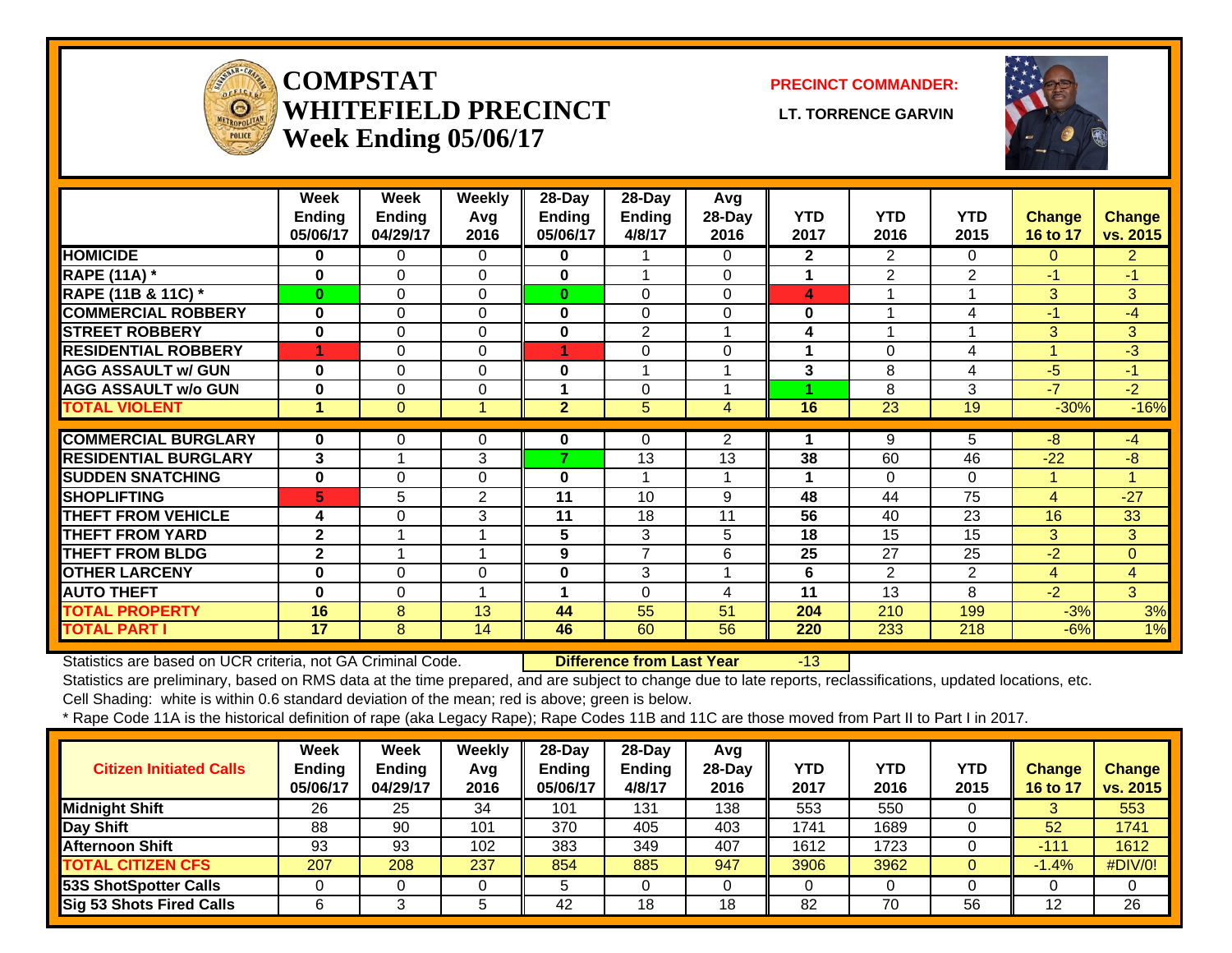# **BEAT 61 Whitefield Precinct Week Ending 05/06/17**

|                             |                | <b>Last 4 Weeks</b> |               |                | 28 Days        | 28 Day         |                |                |                |                |                |
|-----------------------------|----------------|---------------------|---------------|----------------|----------------|----------------|----------------|----------------|----------------|----------------|----------------|
|                             | <b>Ending</b>  | <b>Ending</b>       | <b>Ending</b> | <b>Ending</b>  | <b>Ending</b>  | <b>Average</b> | <b>YTD</b>     | <b>YTD</b>     | <b>YTD</b>     | <b>Change</b>  | <b>Change</b>  |
|                             | 04/15/17       | 04/22/17            | 04/29/17      | 05/06/17       | 05/06/17       | 2016           | 2017           | 2016           | 2015           | 16 to 17       | vs. 2015       |
| <b>HOMICIDE</b>             | 0              | $\Omega$            | $\Omega$      | $\Omega$       | $\Omega$       | 0.0            | $\overline{2}$ | $\Omega$       | $\Omega$       | $\overline{2}$ | $\overline{2}$ |
| <b>RAPE (11A) *</b>         | $\Omega$       | $\Omega$            | $\Omega$      | $\Omega$       | $\Omega$       | 0.0            | $\Omega$       | $\Omega$       | $\overline{2}$ | $\Omega$       | $-2$           |
| RAPE (11B & 11C) *          | $\Omega$       | $\Omega$            | $\Omega$      | $\Omega$       | $\Omega$       | 0.2            | 0              | $\mathbf{1}$   | $\mathbf{1}$   | $-1$           | $-1$           |
| <b>COMMERCIAL ROBBERY</b>   | $\Omega$       | $\Omega$            | $\Omega$      | $\Omega$       | $\Omega$       | 0.1            | $\Omega$       | $\mathbf{1}$   | $\Omega$       | $-1$           | $\Omega$       |
| <b>STREET ROBBERY</b>       | $\Omega$       | $\Omega$            | $\Omega$      | $\Omega$       | $\Omega$       | 0.2            | $\overline{2}$ | $\Omega$       | $\mathbf{1}$   | $\overline{2}$ | $\overline{1}$ |
| <b>RESIDENTIAL ROBBERY</b>  | $\Omega$       | $\Omega$            | $\Omega$      | $\Omega$       | $\Omega$       | 0.0            | $\Omega$       | 0              | 3              | $\Omega$       | $-3$           |
| <b>AGG ASSAULT w/ GUN</b>   | $\Omega$       | $\Omega$            | $\Omega$      | $\Omega$       | $\Omega$       | 0.2            | $\mathbf{1}$   | $\overline{2}$ | $\Omega$       | $-1$           | $\mathbf{1}$   |
| <b>AGG ASSAULT w/o GUN</b>  | $\Omega$       | $\Omega$            | $\Omega$      | $\Omega$       | 0              | 0.5            | $\Omega$       | 3              | 1              | $-3$           | $-1$           |
| <b>TOTAL VIOLENT</b>        | $\mathbf{0}$   | $\Omega$            | $\Omega$      | $\Omega$       | $\Omega$       | 1.1            | 5              | $\overline{7}$ | 8              | $-29%$         | $-38%$         |
|                             |                |                     |               |                |                |                |                |                |                |                |                |
| <b>COMMERCIAL BURGLARY</b>  | $\Omega$       | $\Omega$            | $\Omega$      | $\Omega$       | $\Omega$       | 0.8            | 0              | 3              | $\overline{2}$ | $-3$           | $-2$           |
| <b>RESIDENTIAL BURGLARY</b> | $\mathbf{1}$   | $\Omega$            | $\Omega$      | $\overline{2}$ | 3              | 4.3            | 19             | 18             | 19             | $\mathbf{1}$   | $\Omega$       |
| <b>SUDDEN SNATCHING</b>     | 0              | $\Omega$            | $\Omega$      | $\Omega$       | $\Omega$       | 0.2            | $\Omega$       | $\Omega$       | $\Omega$       | $\Omega$       | $\Omega$       |
| <b>SHOPLIFTING</b>          | $\Omega$       | $\mathbf{1}$        | 5             | 5              | 11             | 7.7            | 45             | 36             | 69             | 9              | $-24$          |
| <b>THEFT FROM VEHICLE</b>   | $\overline{2}$ | $\mathbf{1}$        | $\Omega$      | $\overline{2}$ | 5              | 5.7            | 26             | 22             | 8              | 4              | 18             |
| <b>THEFT FROM YARD</b>      | $\mathbf{1}$   | $\Omega$            | $\Omega$      | $\mathbf{1}$   | $\overline{2}$ | 2.8            | 10             | $\overline{7}$ | 5              | 3              | 5              |
| <b>THEFT FROM BLDG</b>      | 2              | $\Omega$            | $\Omega$      | 1              | 3              | 2.8            | 10             | 13             | 10             | $-3$           | $\Omega$       |
| <b>OTHER LARCENY</b>        | $\Omega$       | $\Omega$            | $\Omega$      | $\Omega$       | $\Omega$       | 0.8            | 3              | $\overline{2}$ | $\Omega$       | $\mathbf{1}$   | 3              |
| <b>AUTO THEFT</b>           | $\Omega$       | $\mathbf{1}$        | $\Omega$      | $\Omega$       | $\mathbf{1}$   | 1.4            | 2              | 3              | 3              | $-1$           | $-1$           |
| <b>TOTAL PROPERTY</b>       | 6              | 3                   | 5             | 11             | 25             | 26.3           | 115            | 104            | 116            | 11%            | $-1%$          |
| <b>TOTAL PART I</b>         | 6              | $\overline{3}$      | 5             | 11             | 25             | 27.5           | 120            | 111            | 124            | 8%             | $-3%$          |

 **Difference from Last Year**9

Statistics are based on UCR criteria, not GA Criminal Code.

\* Rape Code 11A is the historical definition of rape (aka Legacy Rape); Rape Codes 11B and 11C are those moved from Part II to Part I in 2017.

|                               | Week          | Week          | Week          | Week          | 28 Davs       | 28 Dav         |            |      |            |               |                 |
|-------------------------------|---------------|---------------|---------------|---------------|---------------|----------------|------------|------|------------|---------------|-----------------|
| <b>Shots Fired Calls</b>      | <b>Ending</b> | <b>Ending</b> | <b>Ending</b> | <b>Ending</b> | <b>Ending</b> | <b>Average</b> | <b>YTD</b> | YTD  | <b>YTD</b> | <b>Change</b> | <b>Change</b>   |
|                               | 04/08/17      | 04/15/17      | 04/29/17      | 05/06/17      | 05/06/17      | 2016           | 2017       | 2016 | 2015       | 16 to 17      | <b>vs. 2015</b> |
| <b>153S ShotSpotter Calls</b> |               |               |               |               |               | 0.0            |            |      |            | 0%            | $0\%$           |
| Sig 53 Shots Fired Calls      |               |               |               | ப             |               | 4.4            | 44         | 34   |            | 29%           | 214%            |